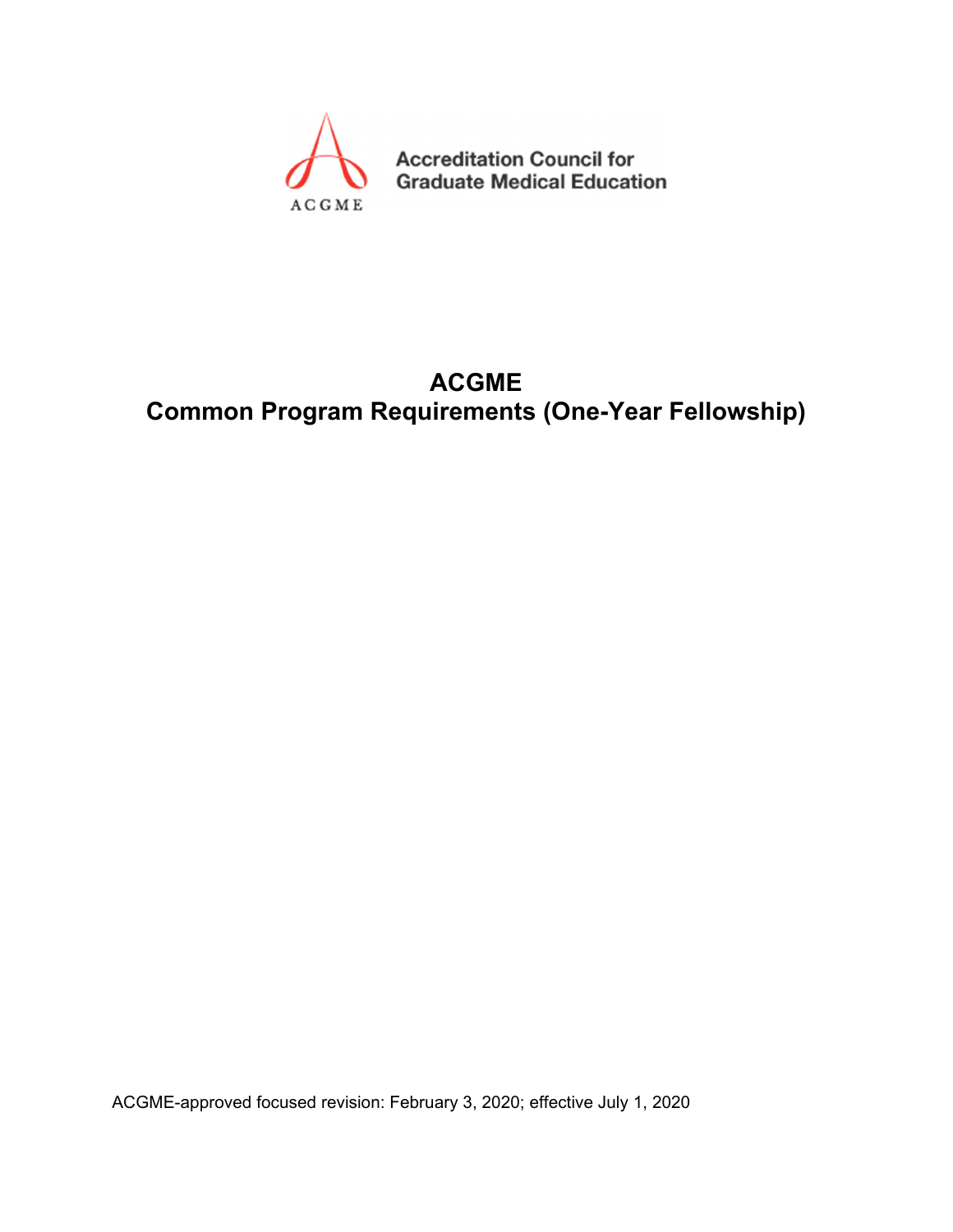|              |              | <b>Common Program Requirements (One-Year Fellowship) Contents</b>       |  |
|--------------|--------------|-------------------------------------------------------------------------|--|
|              | Introduction |                                                                         |  |
|              | Int.A.       |                                                                         |  |
|              | Int.B.       |                                                                         |  |
|              | Int.C.       |                                                                         |  |
| $\mathbf{L}$ |              |                                                                         |  |
|              | I.A.         |                                                                         |  |
|              | I.B.         |                                                                         |  |
|              | I.C.         |                                                                         |  |
|              | I.D.         |                                                                         |  |
|              | I.E.         |                                                                         |  |
|              |              |                                                                         |  |
|              | II.A.        |                                                                         |  |
|              | II.B.        |                                                                         |  |
|              | ILC.         |                                                                         |  |
|              | II.D.        |                                                                         |  |
|              |              |                                                                         |  |
|              | III.A.       |                                                                         |  |
|              | III.B.       |                                                                         |  |
|              |              |                                                                         |  |
|              | IV.A.        |                                                                         |  |
|              | IV.B.        |                                                                         |  |
|              | IV.C.        |                                                                         |  |
|              | IV.D.        |                                                                         |  |
|              | IV.E.        |                                                                         |  |
|              |              |                                                                         |  |
|              | <b>V.A.</b>  |                                                                         |  |
|              | V.B.         |                                                                         |  |
|              | V.C.         |                                                                         |  |
|              |              |                                                                         |  |
|              | VI.A.        | Patient Safety, Quality Improvement, Supervision, and Accountability 28 |  |
|              | VI.B.        |                                                                         |  |
|              | VI.C.        |                                                                         |  |
|              | VI.D.        |                                                                         |  |
|              | VI.E.        | Clinical Responsibilities, Teamwork, and Transitions of Care40          |  |
|              | VI.F.        |                                                                         |  |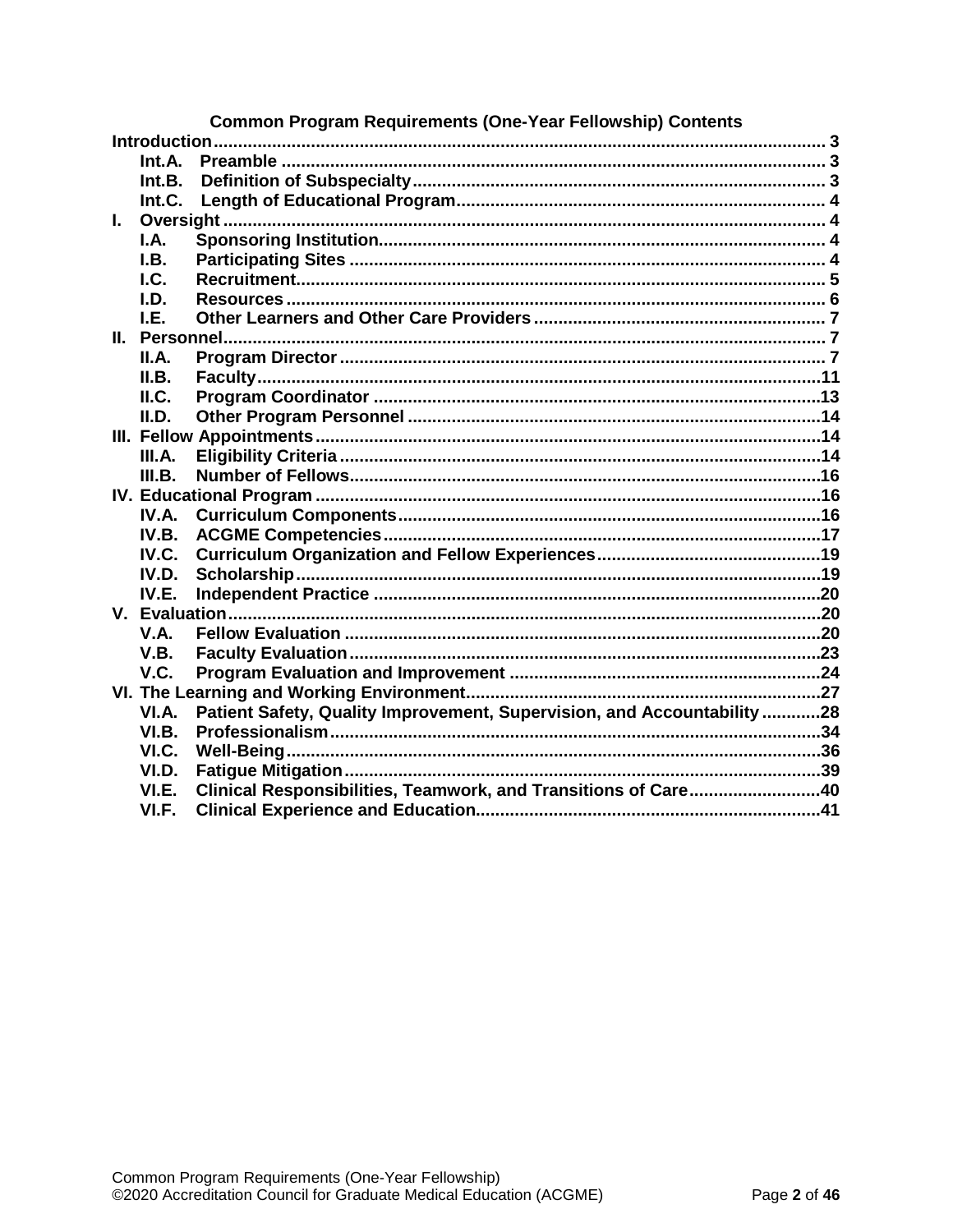#### **Common Program Requirements (One-Year Fellowship)**

**Where applicable, text in italics describes the underlying philosophy of the requirements in that section. These philosophic statements are not program requirements and are therefore not citable.**

**Note: Review Committees may further specify only where indicated by "The Review Committee may/must further specify."**

**Background and Intent: These fellowship requirements reflect the fact that these learners have already completed the first phase of graduate medical education. Thus, this document is intended to explain the differences.**

#### <span id="page-2-0"></span>**Introduction**

<span id="page-2-1"></span>**Int.A.** *Fellowship is advanced graduate medical education beyond a core residency program for physicians who desire to enter more specialized practice. Fellowship-trained physicians serve the public by providing subspecialty care, which may also include core medical care, acting as a community resource for expertise in their field, creating and integrating new knowledge into practice, and educating future generations of physicians. Graduate medical education values the strength that a diverse group of physicians brings to medical care.*

> *Fellows who have completed residency are able to practice independently in their core specialty. The prior medical experience and expertise of fellows distinguish them from physicians entering into residency training. The fellow's care of patients within the subspecialty is undertaken with appropriate faculty supervision and conditional independence. Faculty members serve as role models of excellence, compassion, professionalism, and scholarship. The fellow develops deep medical knowledge, patient care skills, and expertise applicable to their focused area of practice. Fellowship is an intensive program of subspecialty clinical and didactic education that focuses on the multidisciplinary care of patients. Fellowship education is often physically, emotionally, and intellectually demanding, and occurs in a variety of clinical learning environments committed to graduate medical education and the well-being of patients, residents, fellows, faculty members, students, and all members of the health care team.*

*In addition to clinical education, many fellowship programs advance fellows' skills as physician-scientists. While the ability to create new knowledge within medicine is not exclusive to fellowship-educated physicians, the fellowship experience expands a physician's abilities to pursue hypothesis-driven scientific inquiry that results in contributions to the medical literature and patient care. Beyond the clinical subspecialty expertise achieved, fellows develop mentored relationships built on an infrastructure that promotes collaborative research.*

<span id="page-2-2"></span>**Int.B. Definition of Subspecialty**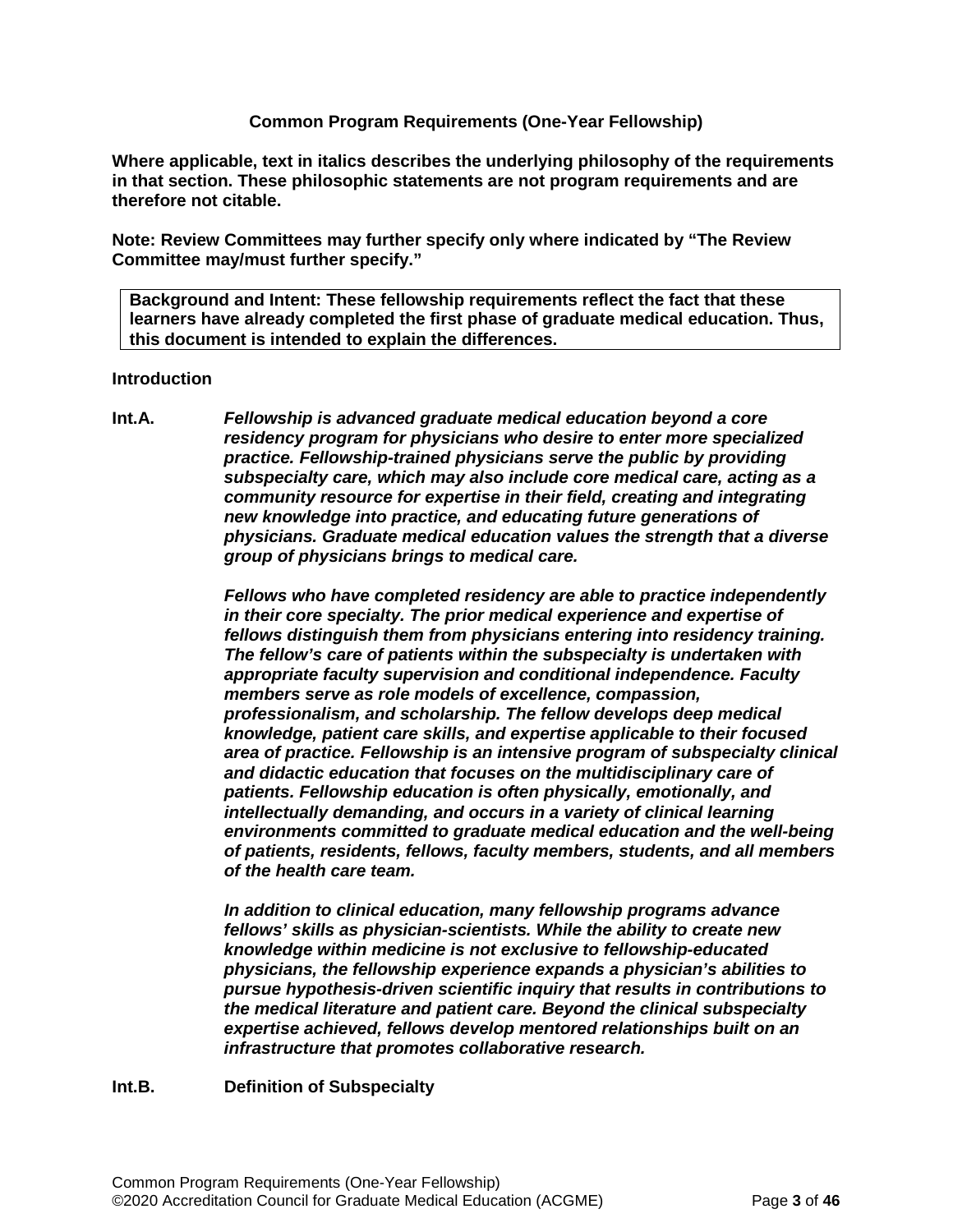**[The Review Committee must further specify]**

<span id="page-3-0"></span>**Int.C. Length of Educational Program**

**[The Review Committee must further specify]**

- <span id="page-3-1"></span>**I. Oversight**
- <span id="page-3-2"></span>**I.A. Sponsoring Institution**

*The Sponsoring Institution is the organization or entity that assumes the ultimate financial and academic responsibility for a program of graduate medical education consistent with the ACGME Institutional Requirements.*

*When the Sponsoring Institution is not a rotation site for the program, the most commonly utilized site of clinical activity for the program is the primary clinical site.*

**Background and Intent: Participating sites will reflect the health care needs of the community and the educational needs of the fellows. A wide variety of organizations may provide a robust educational experience and, thus, Sponsoring Institutions and participating sites may encompass inpatient and outpatient settings including, but not limited to a university, a medical school, a teaching hospital, a nursing home, a school of public health, a health department, a public health agency, an organized health care delivery system, a medical examiner's office, an educational consortium, a teaching health center, a physician group practice, a federally qualified health center, a surgery center, an academic and private single-specialty clinic, or an educational foundation.**

- **I.A.1. The program must be sponsored by one ACGME-accredited**  Sponsoring Institution.<sup>(Core)\*</sup>
- <span id="page-3-3"></span>**I.B. Participating Sites**

*A participating site is an organization providing educational experiences or educational assignments/rotations for fellows.*

**I.B.1. The program, with approval of its Sponsoring Institution, must designate a primary clinical site. (Core)**

> **[The Review Committee may specify which other specialties/programs must be present at the primary clinical site and/or the expected relationship with a core program in the discipline]**

- **I.B.2. There must be a program letter of agreement (PLA) between the program and each participating site that governs the relationship between the program and the participating site providing a required assignment. (Core)**
- **I.B.2.a) The PLA must:**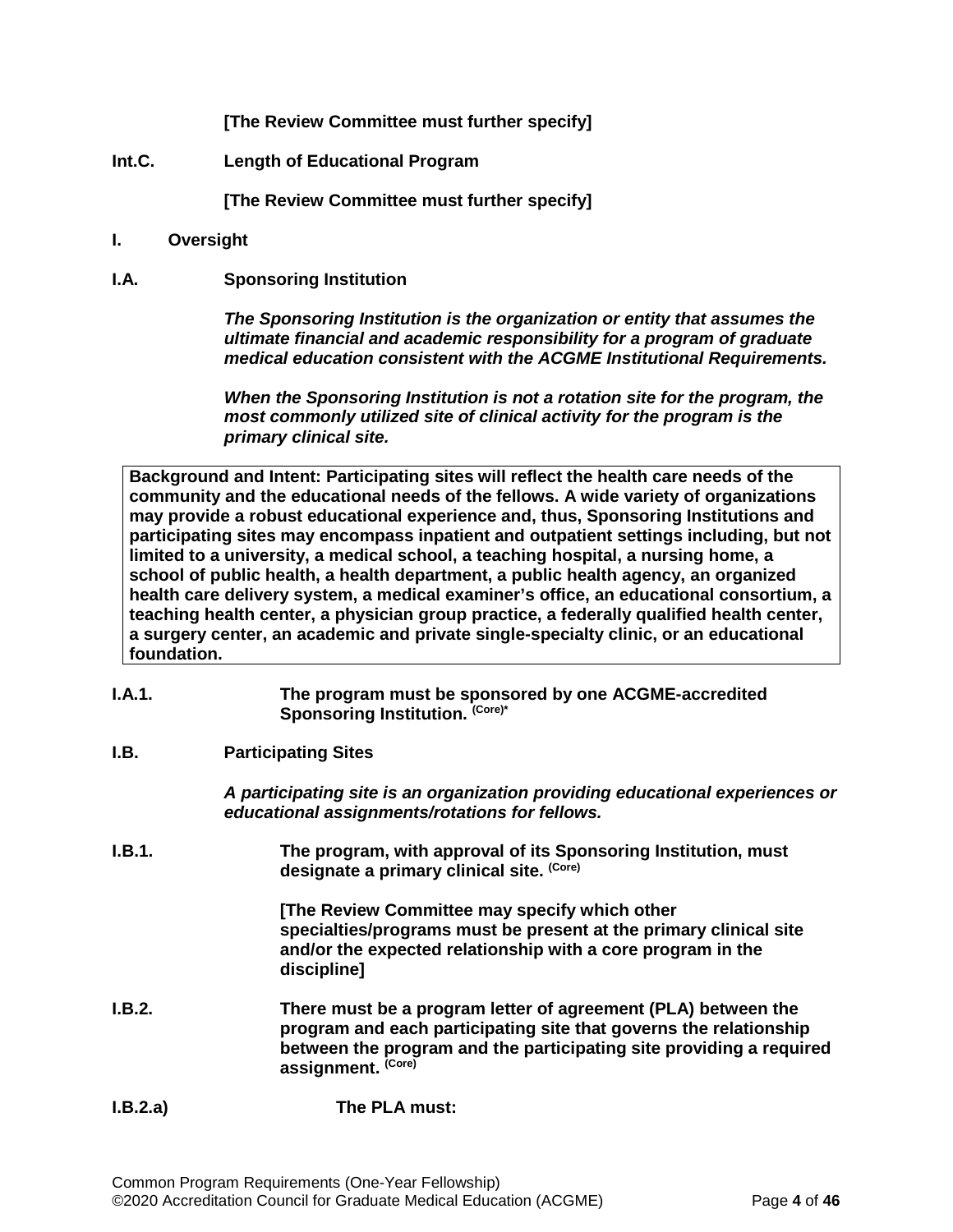| I.B.2.a)(1) | be renewed at least every 10 years; and, (Core)                                                                                                                                                                     |
|-------------|---------------------------------------------------------------------------------------------------------------------------------------------------------------------------------------------------------------------|
| I.B.2.a)(2) | be approved by the designated institutional official<br>$(DIO)$ . $(Core)$                                                                                                                                          |
| I.B.3.      | The program must monitor the clinical learning and working<br>environment at all participating sites. (Core)                                                                                                        |
| I.B.3.a)    | At each participating site there must be one faculty member,<br>designated by the program director, who is accountable for<br>fellow education for that site, in collaboration with the<br>program director. (Core) |

**Background and Intent: While all fellowship programs must be sponsored by a single ACGME-accredited Sponsoring Institution, many programs will utilize other clinical settings to provide required or elective training experiences. At times it is appropriate to utilize community sites that are not owned by or affiliated with the Sponsoring Institution. Some of these sites may be remote for geographic, transportation, or communication issues. When utilizing such sites, the program must designate a faculty member responsible for ensuring the quality of the educational experience. In some circumstances, the person charged with this responsibility may not be physically present at the site, but remains responsible for fellow education occurring at the site. The requirements under I.B.3. are intended to ensure that this will be the case.**

**Suggested elements to be considered in PLAs will be found in the ACGME Program Director's Guide to the Common Program Requirements. These include:**

- **Identifying the faculty members who will assume educational and supervisory responsibility for fellows**
- **Specifying the responsibilities for teaching, supervision, and formal evaluation of fellows**
- **Specifying the duration and content of the educational experience**
- **Stating the policies and procedures that will govern fellow education during the assignment**
- **I.B.4. The program director must submit any additions or deletions of participating sites routinely providing an educational experience, required for all fellows, of one month full time equivalent (FTE) or more through the ACGME's Accreditation Data System (ADS). (Core)**

**[The Review Committee may further specify]**

<span id="page-4-0"></span>**I.C. The program, in partnership with its Sponsoring Institution, must engage in practices that focus on mission-driven, ongoing, systematic recruitment and retention of a diverse and inclusive workforce of residents (if present), fellows, faculty members, senior administrative staff members, and other relevant members of its academic community. (Core)**

**Background and Intent: It is expected that the Sponsoring Institution has, and programs implement, policies and procedures related to recruitment and retention of minorities**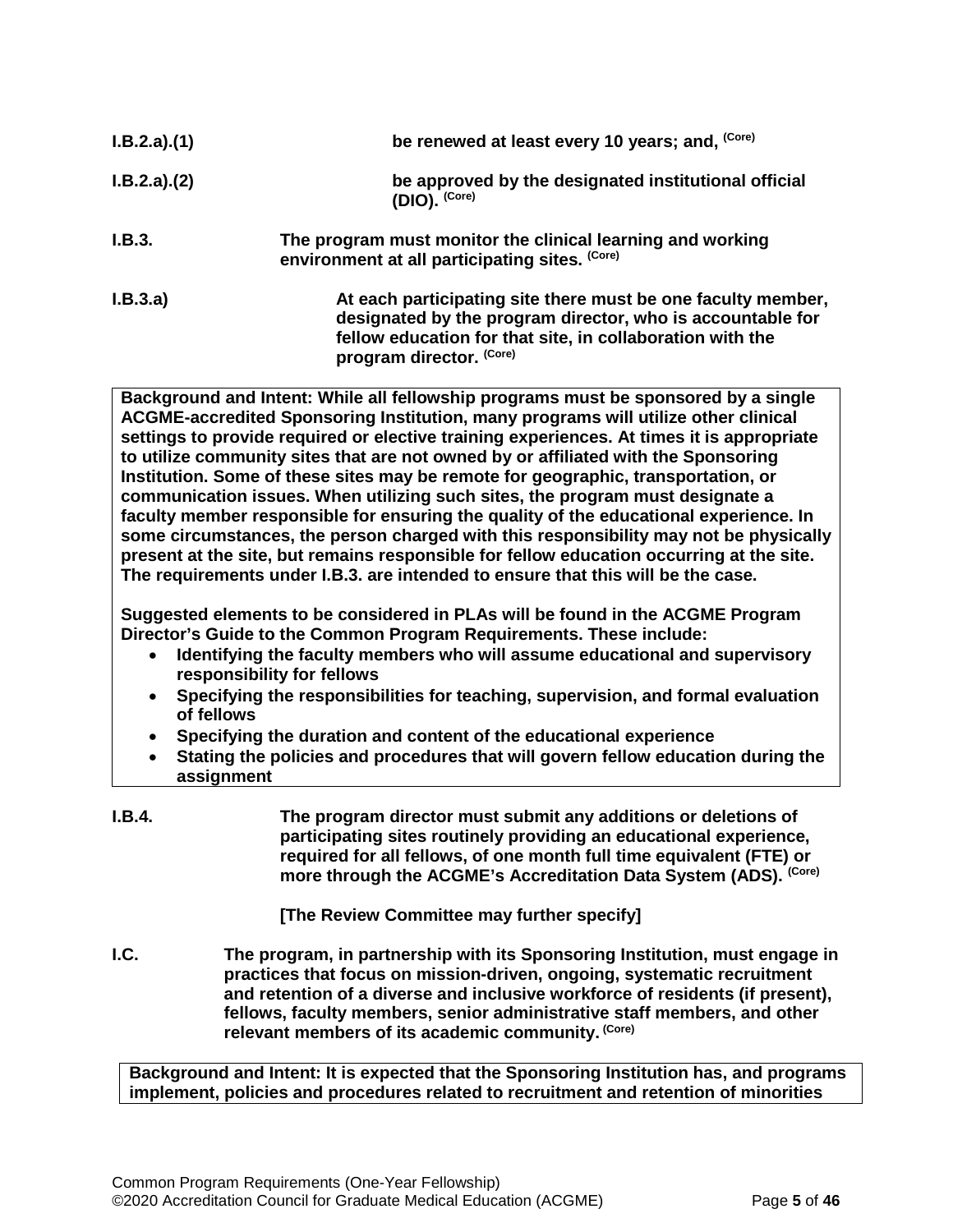**underrepresented in medicine and medical leadership in accordance with the Sponsoring Institution's mission and aims. The program's annual evaluation must include an assessment of the program's efforts to recruit and retain a diverse workforce, as noted in V.C.1.c).(5).(c).**

#### <span id="page-5-0"></span>**I.D. Resources**

| I.D.1.   | The program, in partnership with its Sponsoring Institution, must<br>ensure the availability of adequate resources for fellow education.<br>(Core)                                       |
|----------|------------------------------------------------------------------------------------------------------------------------------------------------------------------------------------------|
|          | [The Review Committee must further specify]                                                                                                                                              |
| I.D.2.   | The program, in partnership with its Sponsoring Institution, must<br>ensure healthy and safe learning and working environments that<br>promote fellow well-being and provide for: (Core) |
| I.D.2.a) | access to food while on duty; (Core)                                                                                                                                                     |
| I.D.2.b  | safe, quiet, clean, and private sleep/rest facilities available<br>and accessible for fellows with proximity appropriate for safe                                                        |

**Background and Intent: Care of patients within a hospital or health system occurs continually through the day and night. Such care requires that fellows function at their peak abilities, which requires the work environment to provide them with the ability to meet their basic needs within proximity of their clinical responsibilities. Access to food and rest are examples of these basic needs, which must be met while fellows are working. Fellows should have access to refrigeration where food may be stored. Food should be available when fellows are required to be in the hospital overnight. Rest facilities are necessary, even when overnight call is not required, to accommodate the fatigued fellow.**

**patient care, if the fellows are assigned in-house call; (Core)**

**I.D.2.c) clean and private facilities for lactation that have refrigeration capabilities, with proximity appropriate for safe patient care; (Core)**

**Background and Intent: Sites must provide private and clean locations where fellows may lactate and store the milk within a refrigerator. These locations should be in close proximity to clinical responsibilities. It would be helpful to have additional support within these locations that may assist the fellow with the continued care of patients, such as a computer and a phone. While space is important, the time required for lactation is also critical for the well-being of the fellow and the fellow's family, as outlined in VI.C.1.d).(1).**

| I.D.2.d | security and safety measures appropriate to the participating<br>site; and, <sup>(Core)</sup>               |
|---------|-------------------------------------------------------------------------------------------------------------|
| I.D.2.e | accommodations for fellows with disabilities consistent with<br>the Sponsoring Institution's policy. (Core) |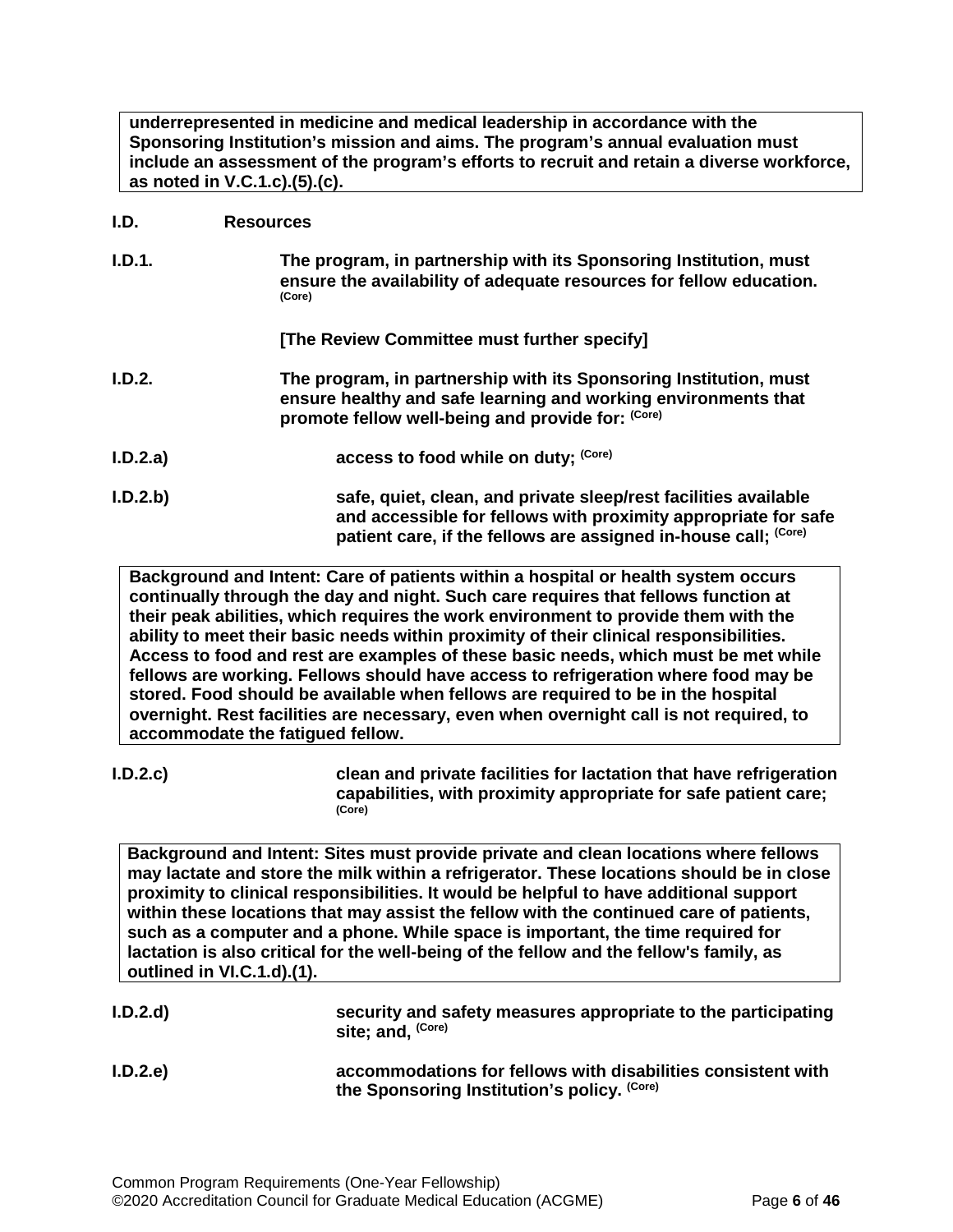- **I.D.3. Fellows must have ready access to subspecialty-specific and other appropriate reference material in print or electronic format. This must include access to electronic medical literature databases with full text capabilities. (Core)**
- **I.D.4. The program's educational and clinical resources must be adequate to support the number of fellows appointed to the program. (Core)**

**[The Review Committee may further specify]**

- <span id="page-6-0"></span>**I.E.** *A fellowship program usually occurs in the context of many learners and other care providers and limited clinical resources. It should be structured to optimize education for all learners present.*
- **I.E.1. Fellows should contribute to the education of residents in core programs, if present. (Core)**

**[The Review Committee may further specify]**

**Background and Intent: The clinical learning environment has become increasingly complex and often includes care providers, students, and post-graduate residents and fellows from multiple disciplines. The presence of these practitioners and their learners enriches the learning environment. Programs have a responsibility to monitor the learning environment to ensure that fellows' education is not compromised by the presence of other providers and learners, and that fellows' education does not compromise core residents' education.**

#### <span id="page-6-1"></span>**II. Personnel**

- <span id="page-6-2"></span>**II.A. Program Director**
- **II.A.1. There must be one faculty member appointed as program director with authority and accountability for the overall program, including compliance with all applicable program requirements. (Core)**
- **II.A.1.a) The Sponsoring Institution's Graduate Medical Education Committee (GMEC) must approve a change in program director. (Core)**
- **II.A.1.b) Final approval of the program director resides with the Review Committee. (Core)**

**Background and Intent: While the ACGME recognizes the value of input from numerous individuals in the management of a fellowship, a single individual must be designated as program director and made responsible for the program. This individual will have dedicated time for the leadership of the fellowship, and it is this individual's responsibility to communicate with the fellows, faculty members, DIO, GMEC, and the ACGME. The program director's nomination is reviewed and approved by the GMEC. Final approval of program directors resides with the Review Committee.**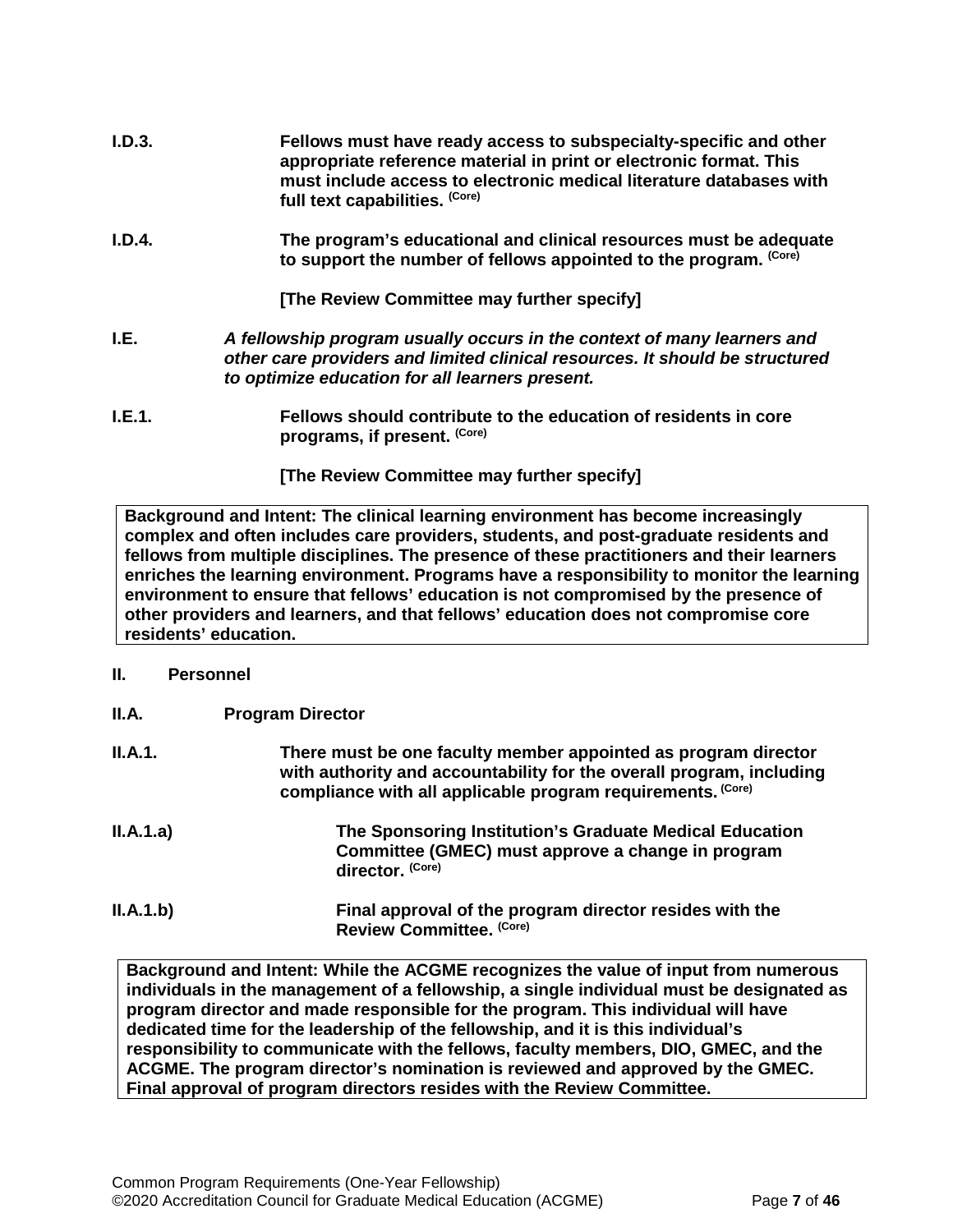**II.A.2. The program director must be provided with support adequate for administration of the program based upon its size and configuration. (Core)**

**[The Review Committee must further specify]**

**[The Review Committee may further specify regarding support for associate program director(s)]**

**Background and Intent: Twenty percent FTE is defined as one day per week. [This number will be modified to fit the level of support specified by the Review Committee]**

**"Administrative time" is defined as non-clinical time spent meeting the responsibilities of the program director as detailed in requirements II.A.4.-II.A.4.a).(16).** 

**The requirement does not address the source of funding required to provide the specified salary support.**

| II.A.3.     | Qualifications of the program director:                                                                                                                                                                                                                                                                                                            |
|-------------|----------------------------------------------------------------------------------------------------------------------------------------------------------------------------------------------------------------------------------------------------------------------------------------------------------------------------------------------------|
| II.A.3.a)   | must include subspecialty expertise and qualifications<br>acceptable to the Review Committee; and, (Core)                                                                                                                                                                                                                                          |
|             | [The Review Committee may further specify]                                                                                                                                                                                                                                                                                                         |
| II.A.3.b)   | must include current certification in the subspecialty for<br>which they are the program director by the American Board<br>of <u>or</u> or by the American Osteopathic Board of <b>or</b> , or<br>subspecialty qualifications that are acceptable to the Review<br>Committee. (Core)                                                               |
|             | [The Review Committee may further specify acceptable<br>subspecialty qualifications or that only ABMS and AOA<br>certification will be considered acceptable]                                                                                                                                                                                      |
|             | [The Review Committee may further specify additional program<br>director qualifications]                                                                                                                                                                                                                                                           |
| II.A.4.     | <b>Program Director Responsibilities</b>                                                                                                                                                                                                                                                                                                           |
|             | The program director must have responsibility, authority, and<br>accountability for: administration and operations; teaching and<br>scholarly activity; fellow recruitment and selection, evaluation, and<br>promotion of fellows, and disciplinary action; supervision of fellows;<br>and fellow education in the context of patient care. (Core) |
| II.A.4.a)   | The program director must:                                                                                                                                                                                                                                                                                                                         |
| ILA.4.a)(1) | be a role model of professionalism; (Core)                                                                                                                                                                                                                                                                                                         |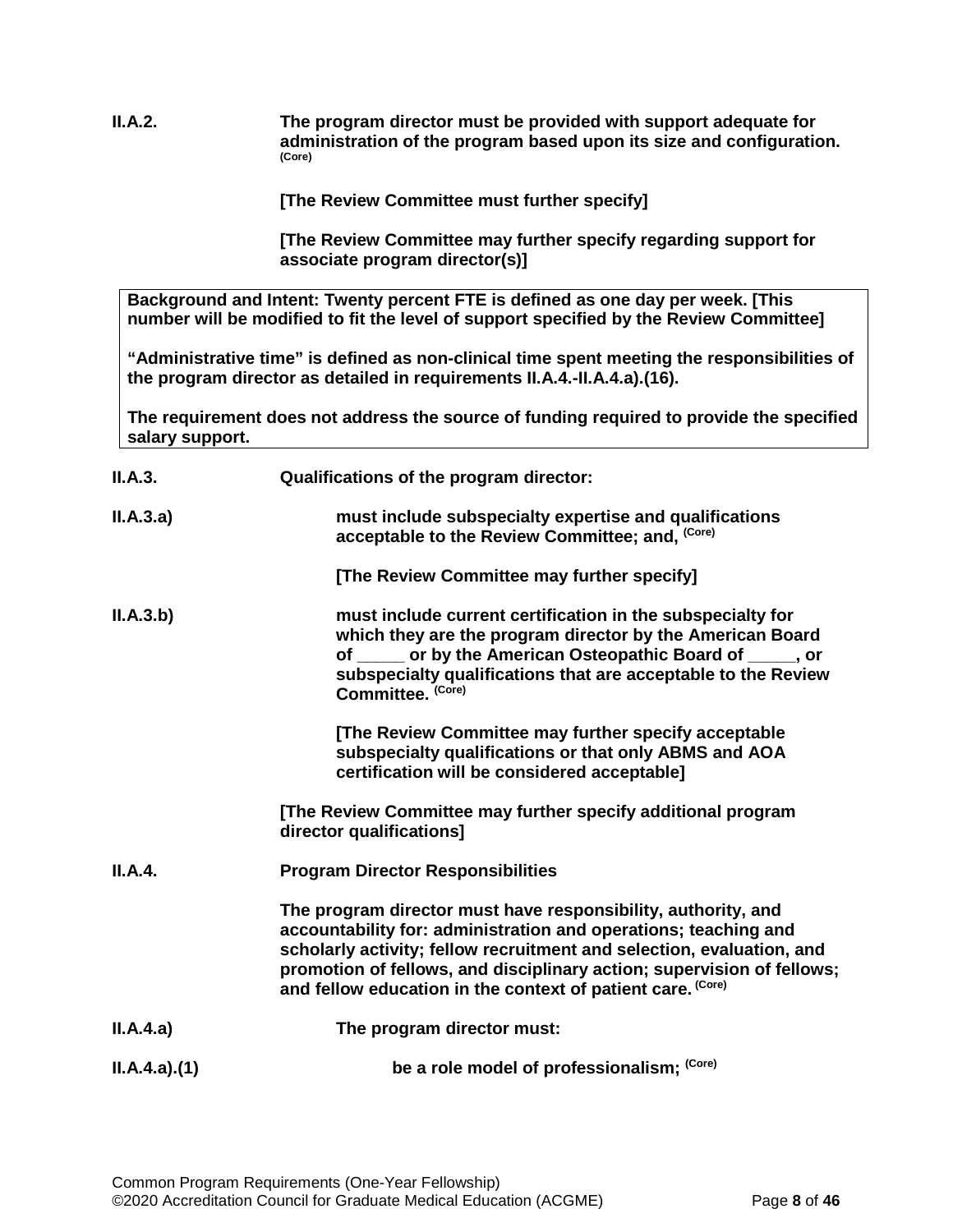**Background and Intent: The program director, as the leader of the program, must serve as a role model to fellows in addition to fulfilling the technical aspects of the role. As fellows are expected to demonstrate compassion, integrity, and respect for others, they must be able to look to the program director as an exemplar. It is of utmost importance, therefore, that the program director model outstanding professionalism, high quality patient care, educational excellence, and a scholarly approach to work. The program director creates an environment where respectful discussion is welcome, with the goal of continued improvement of the educational experience.**

|  |  | ILA.4.a)(2) |
|--|--|-------------|
|--|--|-------------|

**II.A.4.a).(2) design and conduct the program in a fashion consistent with the needs of the community, the mission(s) of the Sponsoring Institution, and the mission(s) of the program; (Core)**

**Background and Intent: The mission of institutions participating in graduate medical education is to improve the health of the public. Each community has health needs that vary based upon location and demographics. Programs must understand the social determinants of health of the populations they serve and incorporate them in the design and implementation of the program curriculum, with the ultimate goal of addressing these needs and health disparities.**

| ILA.4.a)(3) | administer and maintain a learning environment    |
|-------------|---------------------------------------------------|
|             | conducive to educating the fellows in each of the |
|             | <b>ACGME Competency domains; (Core)</b>           |
|             |                                                   |

**Background and Intent: The program director may establish a leadership team to assist in the accomplishment of program goals. Fellowship programs can be highly complex. In a complex organization the leader typically has the ability to delegate authority to others, yet remains accountable. The leadership team may include physician and nonphysician personnel with varying levels of education, training, and experience.**

| ILA.4.a)(4) | develop and oversee a process to evaluate candidates<br>prior to approval as program faculty members for<br>participation in the fellowship program education and<br>at least annually thereafter, as outlined in V.B.; (Core) |
|-------------|--------------------------------------------------------------------------------------------------------------------------------------------------------------------------------------------------------------------------------|
| ILA.4.a)(5) | have the authority to approve program faculty<br>members for participation in the fellowship program<br>education at all sites; (Core)                                                                                         |
| ILA.4.a)(6) | have the authority to remove program faculty<br>members from participation in the fellowship program<br>education at all sites; (Core)                                                                                         |
| ILA.4.a)(7) | have the authority to remove fellows from supervising<br>interactions and/or learning environments that do not<br>meet the standards of the program; (Core)                                                                    |

**Background and Intent: The program director has the responsibility to ensure that all who educate fellows effectively role model the Core Competencies. Working with a**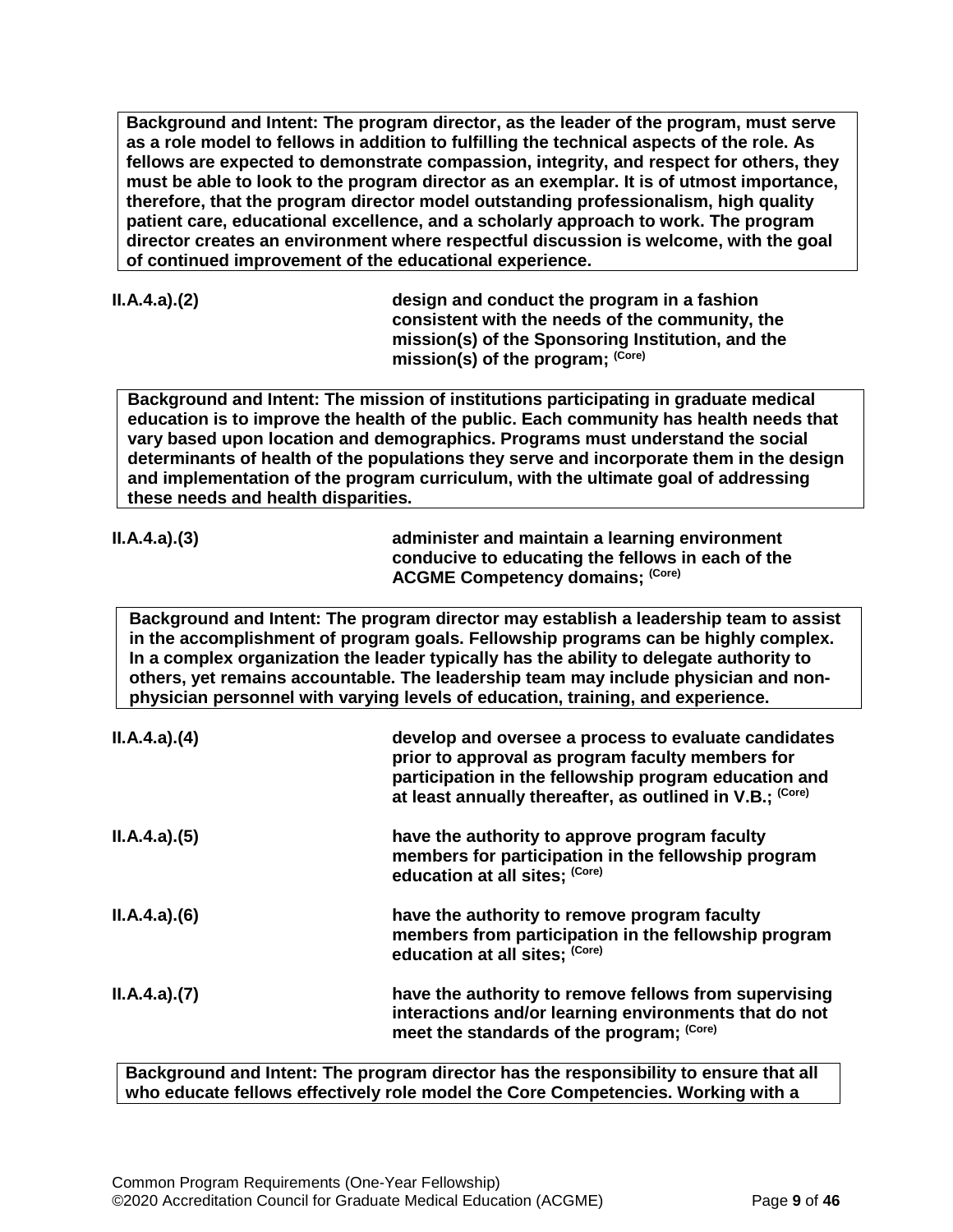**fellow is a privilege that is earned through effective teaching and professional role modeling. This privilege may be removed by the program director when the standards of the clinical learning environment are not met.**

**There may be faculty in a department who are not part of the educational program, and the program director controls who is teaching the residents.**

| ILA.4.a)(8)  | submit accurate and complete information required<br>and requested by the DIO, GMEC, and ACGME; (Core)                                                                                                                                |
|--------------|---------------------------------------------------------------------------------------------------------------------------------------------------------------------------------------------------------------------------------------|
| ILA.4.a)(9)  | provide applicants who are offered an interview with<br>information related to the applicant's eligibility for the<br>relevant subspecialty board examination(s); (Core)                                                              |
| ILA.4.a)(10) | provide a learning and working environment in which<br>fellows have the opportunity to raise concerns and<br>provide feedback in a confidential manner as<br>appropriate, without fear of intimidation or retaliation;<br>(Core)      |
| ILA.4.a)(11) | ensure the program's compliance with the Sponsoring<br>Institution's policies and procedures related to<br>grievances and due process; (Core)                                                                                         |
| ILA.4.a)(12) | ensure the program's compliance with the Sponsoring<br>Institution's policies and procedures for due process<br>when action is taken to suspend or dismiss, not to<br>promote, or not to renew the appointment of a fellow;<br>(Core) |
|              | Background and Intent: A program does not operate independently of its Sponsoring                                                                                                                                                     |

**Background and Intent: A program does not operate independently of its Sponsoring Institution. It is expected that the program director will be aware of the Sponsoring Institution's policies and procedures, and will ensure they are followed by the program's leadership, faculty members, support personnel, and fellows.**

| ILA.4.a)(13)     | ensure the program's compliance with the Sponsoring<br>Institution's policies and procedures on employment<br>and non-discrimination; (Core) |
|------------------|----------------------------------------------------------------------------------------------------------------------------------------------|
| II.A.4.a)(13)(a) | Fellows must not be required to sign a non-<br>competition guarantee or restrictive covenant.<br>(Core)                                      |
| ILA.4.a)(14)     | document verification of program completion for all<br>graduating fellows within 30 days; (Core)                                             |
| ILA.4.a)(15)     | provide verification of an individual fellow's<br>completion upon the fellow's request, within 30 days;<br>and, (Core)                       |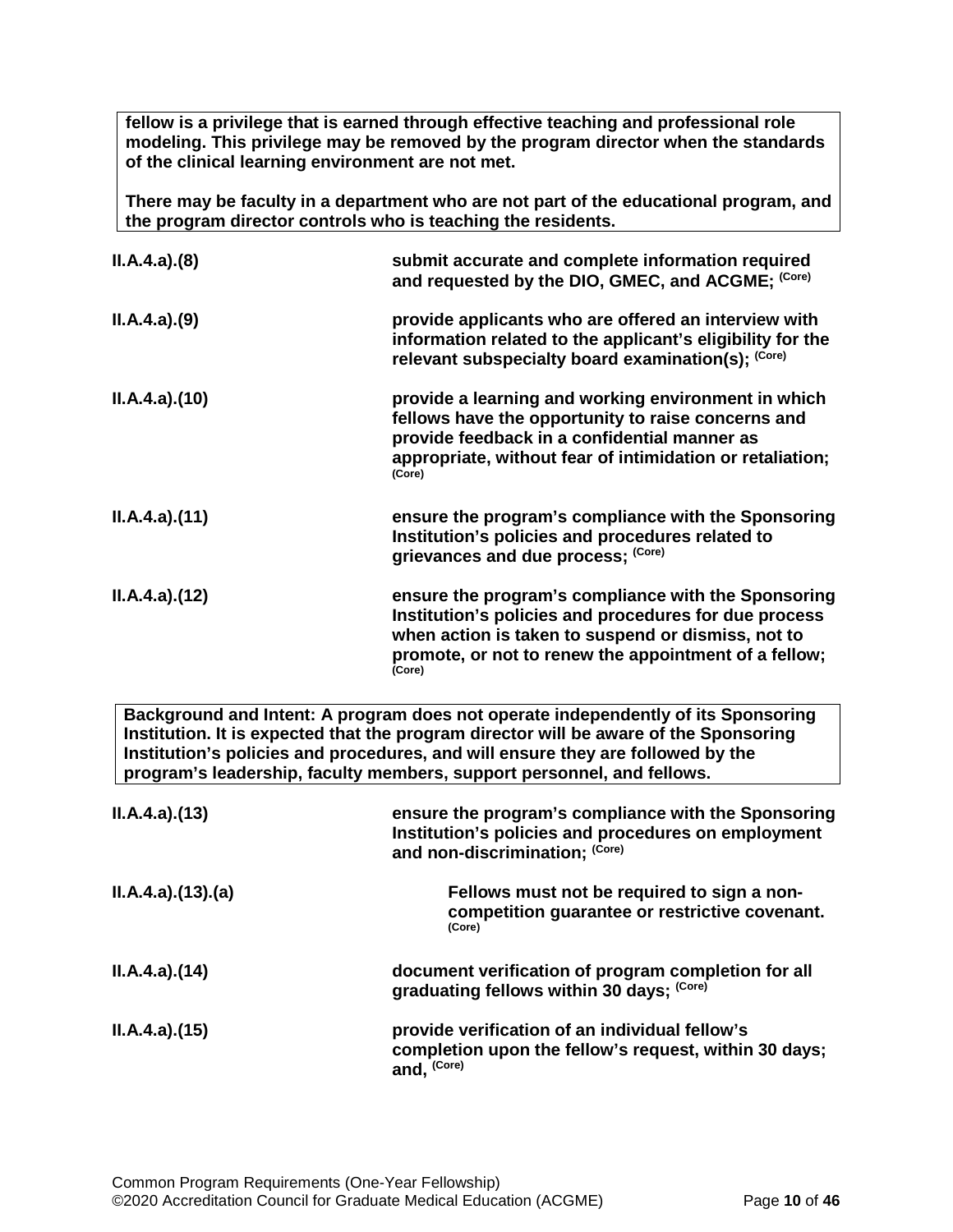**Background and Intent: Primary verification of graduate medical education is important to credentialing of physicians for further training and practice. Such verification must be accurate and timely. Sponsoring Institution and program policies for record retention are important to facilitate timely documentation of fellows who have previously completed the program. Fellows who leave the program prior to completion also require timely documentation of their summative evaluation.**

#### **II.A.4.a).(16) obtain review and approval of the Sponsoring Institution's DIO before submitting information or requests to the ACGME, as required in the Institutional Requirements and outlined in the ACGME Program Director's Guide to the Common Program Requirements. (Core)**

#### <span id="page-10-0"></span>**II.B. Faculty**

*Faculty members are a foundational element of graduate medical education – faculty members teach fellows how to care for patients. Faculty members provide an important bridge allowing fellows to grow and become practice ready, ensuring that patients receive the highest quality of care. They are role models for future generations of physicians by demonstrating compassion, commitment to excellence in teaching and patient care, professionalism, and a dedication to lifelong learning. Faculty members experience the pride and joy of fostering the growth and development of future colleagues. The care they provide is enhanced by the opportunity to teach. By employing a scholarly approach to patient care, faculty members, through the graduate medical education system, improve the health of the individual and the population.*

*Faculty members ensure that patients receive the level of care expected from a specialist in the field. They recognize and respond to the needs of the patients, fellows, community, and institution. Faculty members provide appropriate levels of supervision to promote patient safety. Faculty members create an effective learning environment by acting in a professional manner and attending to the well-being of the fellows and themselves.*

**Background and Intent: "Faculty" refers to the entire teaching force responsible for educating fellows. The term "faculty," including "core faculty," does not imply or require an academic appointment or salary support.**

| II.B.1.   | For each participating site, there must be a sufficient number of<br>faculty members with competence to instruct and supervise all<br>fellows at that location. (Core) |  |
|-----------|------------------------------------------------------------------------------------------------------------------------------------------------------------------------|--|
|           | [The Review Committee may further specify]                                                                                                                             |  |
| II.B.2.   | <b>Faculty members must:</b>                                                                                                                                           |  |
| II.B.2.a) | be role models of professionalism; (Core)                                                                                                                              |  |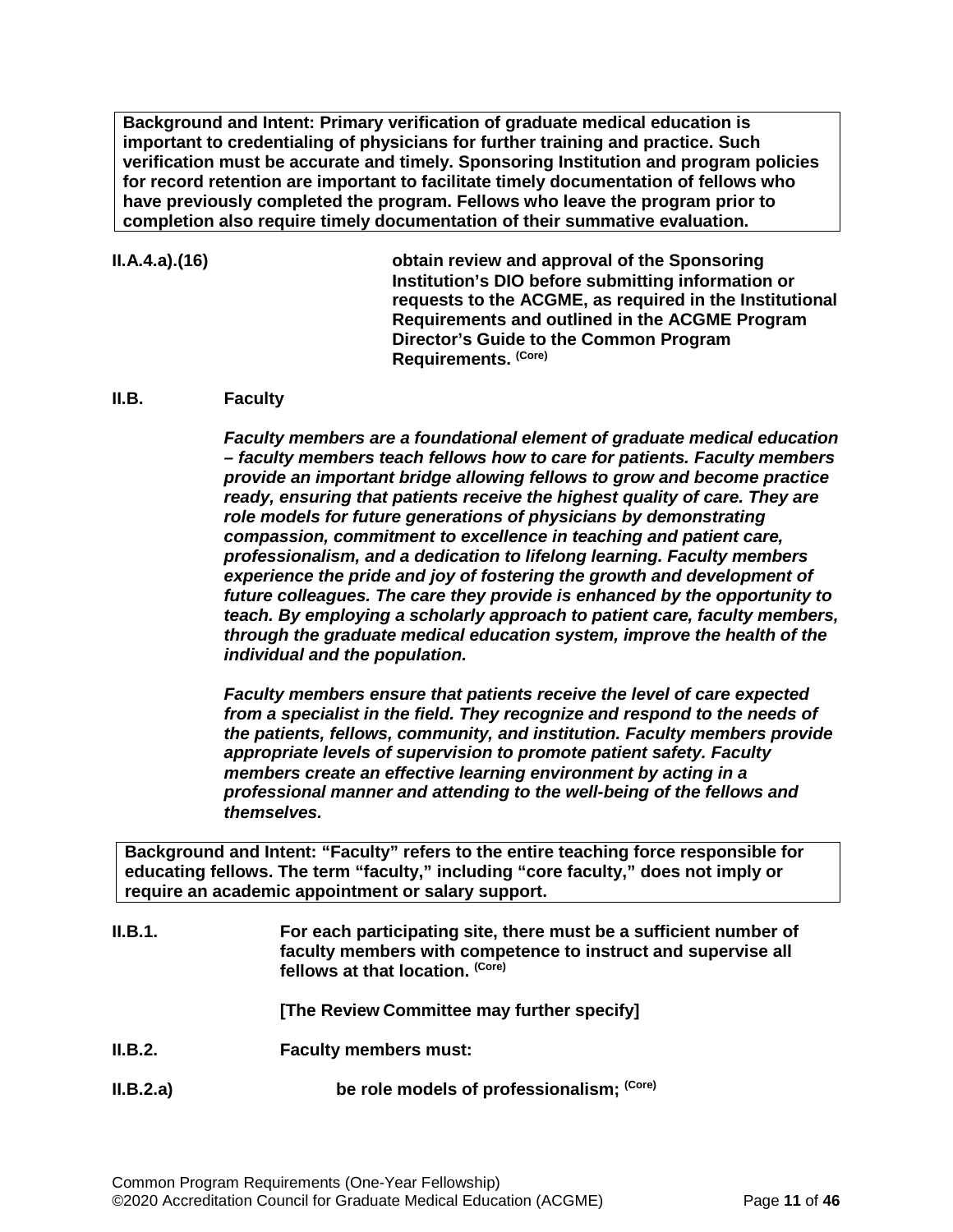#### **II.B.2.b) demonstrate commitment to the delivery of safe, quality, cost-effective, patient-centered care; (Core)**

**Background and Intent: Patients have the right to expect quality, cost-effective care with patient safety at its core. The foundation for meeting this expectation is formed during residency and fellowship. Faculty members model these goals and continually strive for improvement in care and cost, embracing a commitment to the patient and the community they serve.**

| II.B.2.c | demonstrate a strong interest in the education of fellows; (Core)                                                       |
|----------|-------------------------------------------------------------------------------------------------------------------------|
| II.B.2.d | devote sufficient time to the educational program to fulfill<br>their supervisory and teaching responsibilities; (Core) |
| II.B.2.e | administer and maintain an educational environment<br>conducive to educating fellows; and, (Core)                       |
| II.B.2.f | pursue faculty development designed to enhance their skills.<br>(Core)                                                  |

**[The Review Committee may further specify faculty qualifications]**

| II.B.3.     | <b>Faculty Qualifications</b>                                                                                                                                                                                    |
|-------------|------------------------------------------------------------------------------------------------------------------------------------------------------------------------------------------------------------------|
| II.B.3.a)   | Faculty members must have appropriate qualifications in<br>their field and hold appropriate institutional appointments.<br>(Core)                                                                                |
|             | [The Review Committee may further specify]                                                                                                                                                                       |
| II.B.3.b)   | Subspecialty physician faculty members must:                                                                                                                                                                     |
| ILB.3.b)(1) | have current certification in the subspecialty by the<br>American Board of ______ or the American Osteopathic<br>Board of ______, or possess qualifications judged<br>acceptable to the Review Committee. (Core) |
|             | [The Review Committee may further specify additional<br>qualifications]                                                                                                                                          |
| II.B.3.c    | Any non-physician faculty members who participate in<br>fellowship program education must be approved by the<br>program director. (Core)                                                                         |
|             | [The Review Committee may further specify]                                                                                                                                                                       |
|             | Background and Intent: The provision of optimal and safe patient care requires a team                                                                                                                            |

**approach. The education of fellows by non-physician educators enables the fellows to better manage patient care and provides valuable advancement of the fellows' knowledge. Furthermore, other individuals contribute to the education of the fellow in the basic science of the subspecialty or in research methodology. If the program**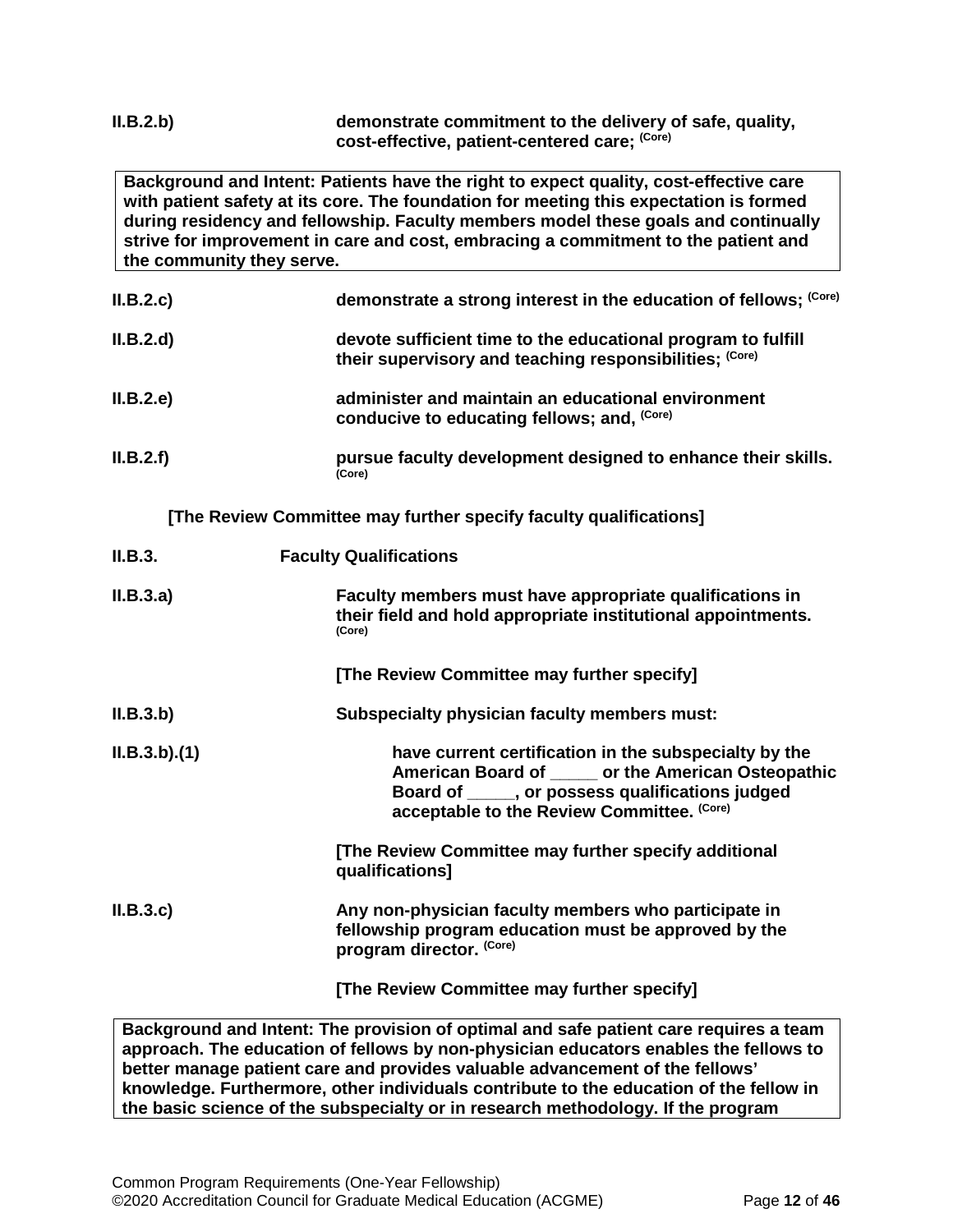**director determines that the contribution of a non-physician individual is significant to the education of the fellow, the program director may designate the individual as a program faculty member or a program core faculty member.**

| II.B.3.d  | Any other specialty physician faculty members must have<br>current certification in their specialty by the appropriate<br><b>American Board of Medical Specialties (ABMS) member</b><br>board or American Osteopathic Association (AOA) certifying<br>board, or possess qualifications judged acceptable to the<br>Review Committee. (Core)                                                                                                                                                                       |
|-----------|-------------------------------------------------------------------------------------------------------------------------------------------------------------------------------------------------------------------------------------------------------------------------------------------------------------------------------------------------------------------------------------------------------------------------------------------------------------------------------------------------------------------|
|           | [The Review Committee may further specify]                                                                                                                                                                                                                                                                                                                                                                                                                                                                        |
| II.B.4.   | <b>Core Faculty</b>                                                                                                                                                                                                                                                                                                                                                                                                                                                                                               |
|           | Core faculty members must have a significant role in the education<br>and supervision of fellows and must devote a significant portion of<br>their entire effort to fellow education and/or administration, and<br>must, as a component of their activities, teach, evaluate, and provide<br>formative feedback to fellows. (Core)                                                                                                                                                                                |
|           | Background and Intent: Core faculty members are critical to the success of fellow<br>education. They support the program leadership in developing, implementing, and<br>assessing curriculum and in assessing fellows' progress toward achievement of<br>competence in the subspecialty. Core faculty members should be selected for their<br>broad knowledge of and involvement in the program, permitting them to effectively<br>evaluate the program, including completion of the annual ACGME Faculty Survey. |
| II.B.4.a) | Core faculty members must be designated by the program<br>director. (Core)                                                                                                                                                                                                                                                                                                                                                                                                                                        |
| II.B.4.b) | Core faculty members must complete the annual ACGME<br>Faculty Survey. (Core)                                                                                                                                                                                                                                                                                                                                                                                                                                     |
|           | [The Review Committee must specify the minimum number of<br>faculty and/or the faculty-fellow ratio]                                                                                                                                                                                                                                                                                                                                                                                                              |
|           | [The Review Committee may further specify requirements regarding<br>support for core faculty members]                                                                                                                                                                                                                                                                                                                                                                                                             |
| ILC.      | <b>Program Coordinator</b>                                                                                                                                                                                                                                                                                                                                                                                                                                                                                        |
| ILC.1.    | There must be administrative support for program coordination. (Core)                                                                                                                                                                                                                                                                                                                                                                                                                                             |
|           | [The Review Committee may further specify]                                                                                                                                                                                                                                                                                                                                                                                                                                                                        |
|           | Background and Intent: Twenty percent FTE is defined as one day per week. [If<br>applicable, this Background and Intent will be included in the subspecialty-specific<br>program requirements and the number will be modified to fit the level of support                                                                                                                                                                                                                                                         |

<span id="page-12-0"></span>**specified by the Review Committee]**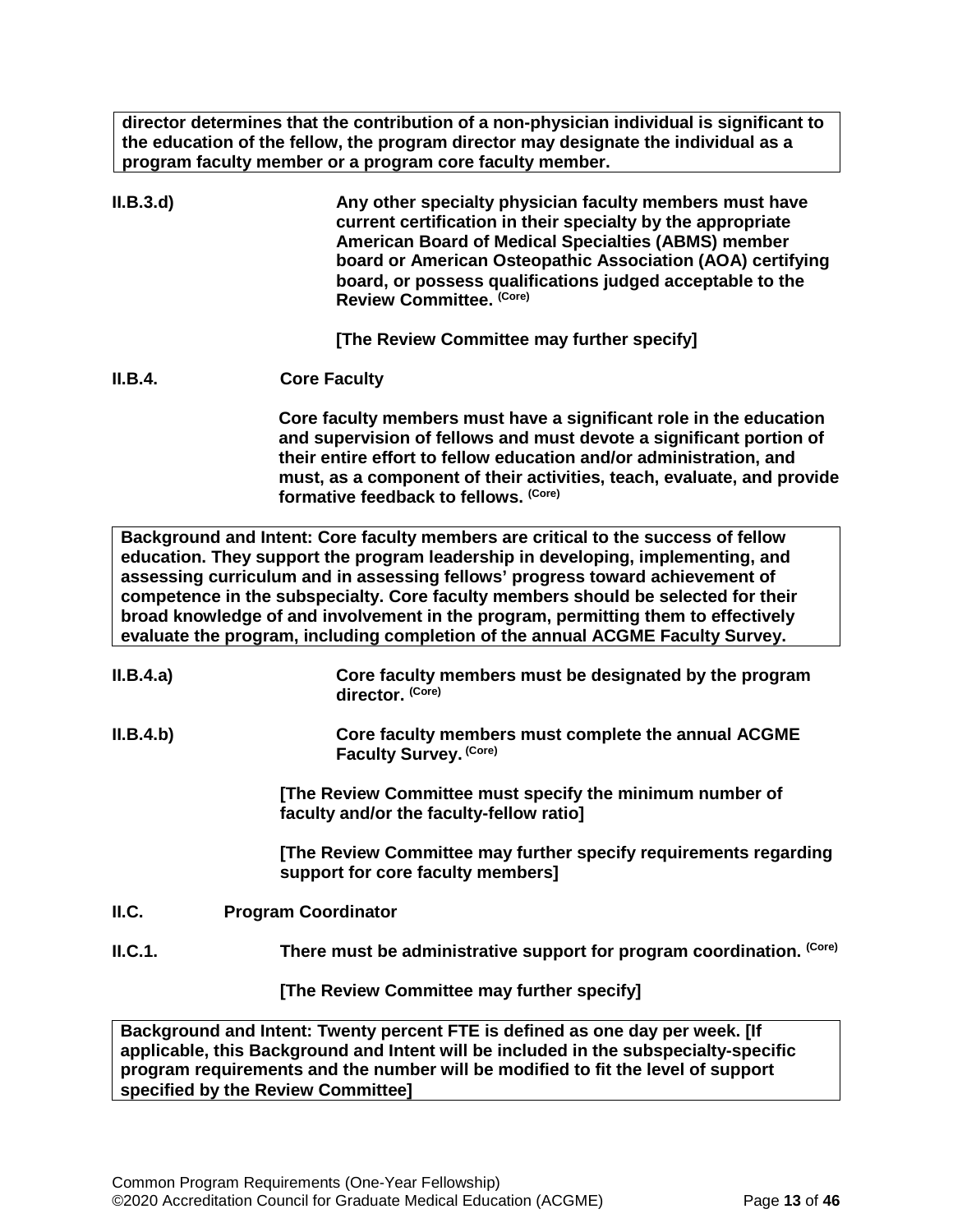**The requirement does not address the source of funding required to provide the specified salary support.**

<span id="page-13-0"></span>**II.D. Other Program Personnel**

**The program, in partnership with its Sponsoring Institution***,* **must jointly ensure the availability of necessary personnel for the effective administration of the program. (Core)**

**[The Review Committee may further specify]**

**Background and Intent: Multiple personnel may be required to effectively administer a program. These may include staff members with clerical skills, project managers, education experts, and staff members to maintain electronic communication for the program. These personnel may support more than one program in more than one discipline.**

- <span id="page-13-1"></span>**III. Fellow Appointments**
- <span id="page-13-2"></span>**III.A. Eligibility Criteria**
- **III.A.1. Eligibility Requirements – Fellowship Programs**

**[Review Committee to choose one of the following:]**

**Option 1: All required clinical education for entry into ACGMEaccredited fellowship programs must be completed in an ACGMEaccredited residency program, an AOA-approved residency program, a program with ACGME International (ACGME-I) Advanced Specialty Accreditation, or a Royal College of Physicians and Surgeons of Canada (RCPSC)-accredited or College of Family Physicians of Canada (CFPC)-accredited residency program located in Canada. (Core)**

**Option 2: All required clinical education for entry into ACGMEaccredited fellowship programs must be completed in an ACGMEaccredited residency program or an AOA-approved residency program. (Core)**

**Background and Intent: Eligibility for ABMS or AOA Board certification may not be satisfied by fellowship training. Applicants must be notified of this at the time of application, as required in II.A.4.a).(9).**

**III.A.1.a) [If Review Committee selected Option 1 above:] Fellowship programs must receive verification of each entering fellow's level of competence in the required field, upon matriculation, using ACGME, ACGME-I, or CanMEDS Milestones evaluations from the core residency program. (Core)**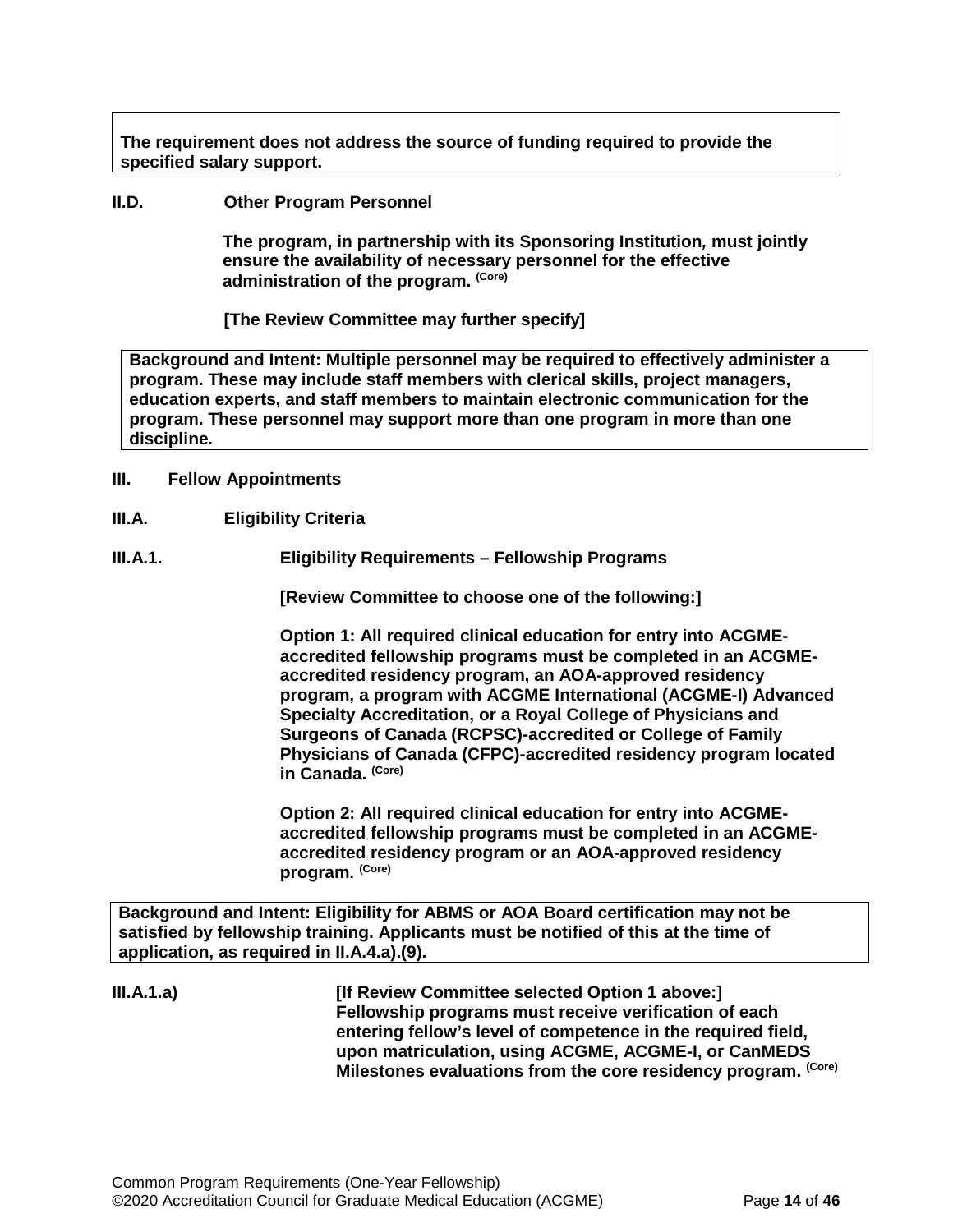|                             | [If Review Committee selected Option 2 above:]<br>Fellowship programs must receive verification of each<br>entering fellow's level of competence in the required field,<br>upon matriculation, using ACGME Milestones evaluations<br>from the core residency program. (Core)               |
|-----------------------------|--------------------------------------------------------------------------------------------------------------------------------------------------------------------------------------------------------------------------------------------------------------------------------------------|
| III.A.1.b)                  | [The Review Committee must further specify prerequisite<br>postgraduate clinical education]                                                                                                                                                                                                |
| III.A.1.c)                  | <b>Fellow Eligibility Exception</b>                                                                                                                                                                                                                                                        |
|                             | The Review Committee for _____ will allow the following<br>exception to the fellowship eligibility requirements:                                                                                                                                                                           |
|                             | [Note: Review Committees that selected Option 1 will decide<br>whether or not to allow this exception. This section will be<br>deleted for Review Committees that do not allow the<br>exception and for Review Committees that selected Option 2]                                          |
| $III.A.1.c$ ). $(1)$        | An ACGME-accredited fellowship program may accept<br>an exceptionally qualified international graduate<br>applicant who does not satisfy the eligibility<br>requirements listed in III.A.1., but who does meet all of<br>the following additional qualifications and conditions:<br>(Core) |
| $III.A.1.c$ ). $(1).$ $(a)$ | evaluation by the program director and<br>fellowship selection committee of the<br>applicant's suitability to enter the program,<br>based on prior training and review of the<br>summative evaluations of training in the core<br>specialty; and, <sup>(Core)</sup>                        |
| $III.A.1.c$ ). $(1).$ (b)   | review and approval of the applicant's<br>exceptional qualifications by the GMEC; and,<br>(Core)                                                                                                                                                                                           |
| III.A.1.c)(1)(c)            | verification of Educational Commission for<br><b>Foreign Medical Graduates (ECFMG)</b><br>certification. (Core)                                                                                                                                                                            |
| III.A.1.c.2)                | Applicants accepted through this exception must have<br>an evaluation of their performance by the Clinical<br><b>Competency Committee within 12 weeks of</b><br>matriculation. (Core)                                                                                                      |
|                             | <b>If Review Committee allows the exception specified above <math>1</math></b>                                                                                                                                                                                                             |

**[If Review Committee allows the exception specified above:] Background and Intent: An exceptionally qualified international graduate applicant has (1) completed a residency program in the core specialty outside the continental United States that was not accredited by the ACGME, AOA, ACGME-I, RCPSC or CFPC, and (2) demonstrated clinical excellence, in comparison to peers, throughout training.**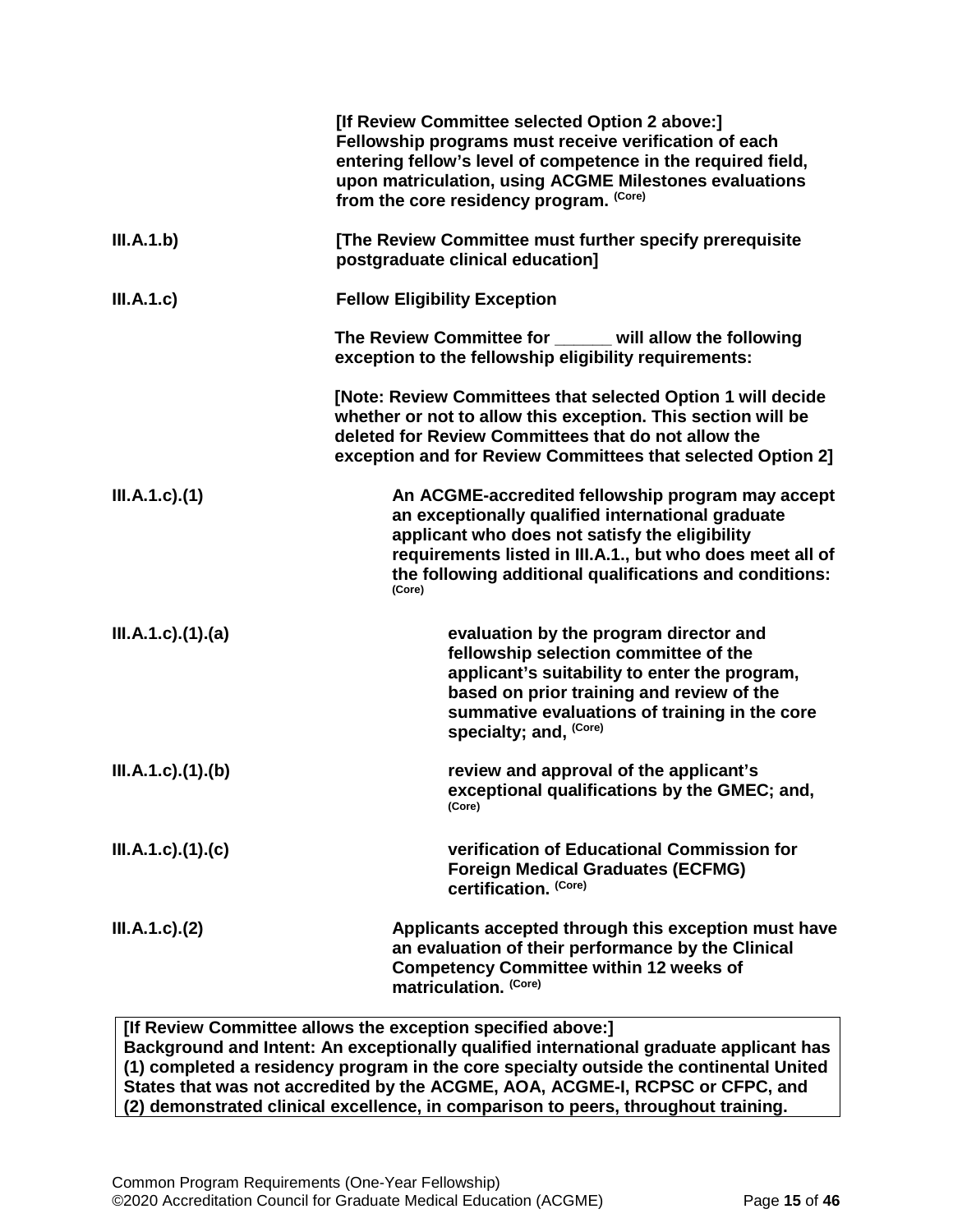**Additional evidence of exceptional qualifications is required, which may include one of the following: (a) participation in additional clinical or research training in the specialty or subspecialty; (b) demonstrated scholarship in the specialty or subspecialty; and/or (c) demonstrated leadership during or after residency. Applicants being considered for these positions must be informed of the fact that their training may not lead to certification by ABMS member boards or AOA certifying boards.**

**In recognition of the diversity of medical education and training around the world, this early evaluation of clinical competence required for these applicants ensures they can provide quality and safe patient care. Any gaps in competence should be addressed as per policies for fellows already established by the program in partnership with the Sponsoring Institution.**

- <span id="page-15-0"></span>**III.B. The program director must not appoint more fellows than approved by the Review Committee. (Core)**
- **III.B.1. All complement increases must be approved by the Review Committee. (Core)**

**[The Review Committee may further specify minimum complement numbers]**

<span id="page-15-1"></span>**IV. Educational Program**

*The ACGME accreditation system is designed to encourage excellence and innovation in graduate medical education regardless of the organizational affiliation, size, or location of the program.*

*The educational program must support the development of knowledgeable, skillful physicians who provide compassionate care.*

*In addition, the program is expected to define its specific program aims consistent with the overall mission of its Sponsoring Institution, the needs of the community it serves and that its graduates will serve, and the distinctive capabilities of physicians it intends to graduate. While programs must demonstrate substantial compliance with the Common and subspecialty-specific Program Requirements, it is recognized that within this framework, programs may place different emphasis on research, leadership, public health, etc. It is expected that the program aims will reflect the nuanced program-specific goals for it and its graduates; for*  example, it is expected that a program aiming to prepare physician-scientists will *have a different curriculum from one focusing on community health.*

- <span id="page-15-2"></span>IV.A. The curriculum must contain the following educational components: (Core)
- **IV.A.1. a set of program aims consistent with the Sponsoring Institution's mission, the needs of the community it serves, and the desired distinctive capabilities of its graduates; (Core)**
- **IV.A.1.a) The program's aims must be made available to program applicants, fellows, and faculty members. (Core)**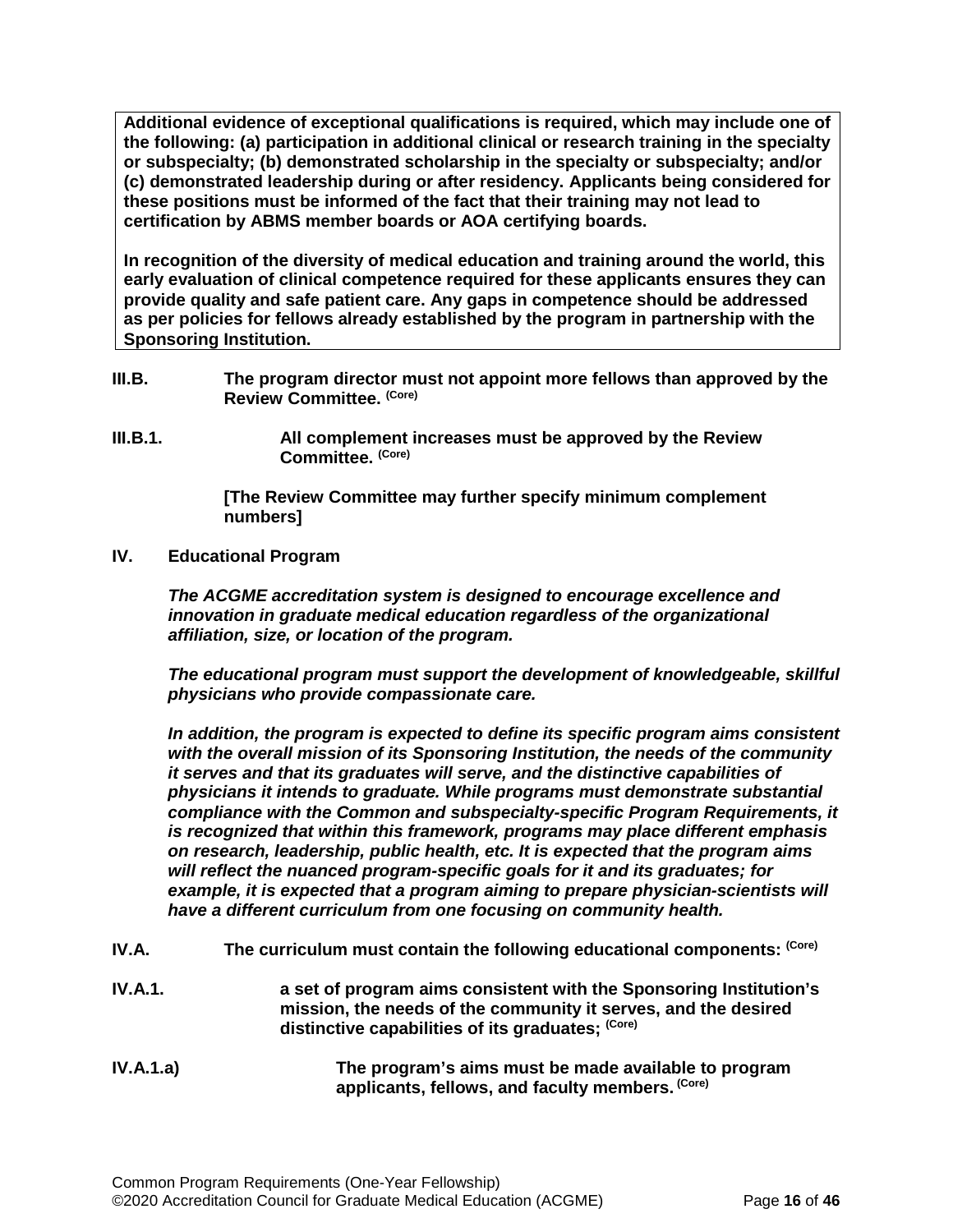- **IV.A.2. competency-based goals and objectives for each educational experience designed to promote progress on a trajectory to autonomous practice in their subspecialty. These must be distributed, reviewed, and available to fellows and faculty members; (Core)**
- **IV.A.3. delineation of fellow responsibilities for patient care, progressive responsibility for patient management, and graded supervision in their subspecialty; (Core)**

**Background and Intent: These responsibilities may generally be described by PGY level and specifically by Milestones progress as determined by the Clinical Competency Committee. This approach encourages the transition to competencybased education. An advanced learner may be granted more responsibility independent of PGY level and a learner needing more time to accomplish a certain task may do so in a focused rather than global manner.**

**IV.A.4. structured educational activities beyond direct patient care; and,**  $(Core)$ 

**Background and Intent: Patient care-related educational activities, such as morbidity and mortality conferences, tumor boards, surgical planning conferences, case discussions, etc., allow fellows to gain medical knowledge directly applicable to the patients they serve. Programs should define those educational activities in which fellows are expected to participate and for which time is protected. Further specification can be found in IV.C.**

**IV.A.5. advancement of fellows' knowledge of ethical principles foundational to medical professionalism. (Core)**

# <span id="page-16-0"></span>**IV.B. ACGME Competencies**

**Background and Intent: The Competencies provide a conceptual framework describing the required domains for a trusted physician to enter autonomous practice. These Competencies are core to the practice of all physicians, although the specifics are further defined by each subspecialty. The developmental trajectories in each of the Competencies are articulated through the Milestones for each subspecialty. The focus in fellowship is on subspecialty-specific patient care and medical knowledge, as well as refining the other competencies acquired in residency.**

| <b>IV.B.1.</b> | The program must integrate the following ACGME Competencies<br>into the curriculum: (Core)                 |
|----------------|------------------------------------------------------------------------------------------------------------|
| IV.B.1.a)      | <b>Professionalism</b>                                                                                     |
|                | Fellows must demonstrate a commitment to professionalism<br>and an adherence to ethical principles. (Core) |
| IV.B.1.b)      | <b>Patient Care and Procedural Skills</b>                                                                  |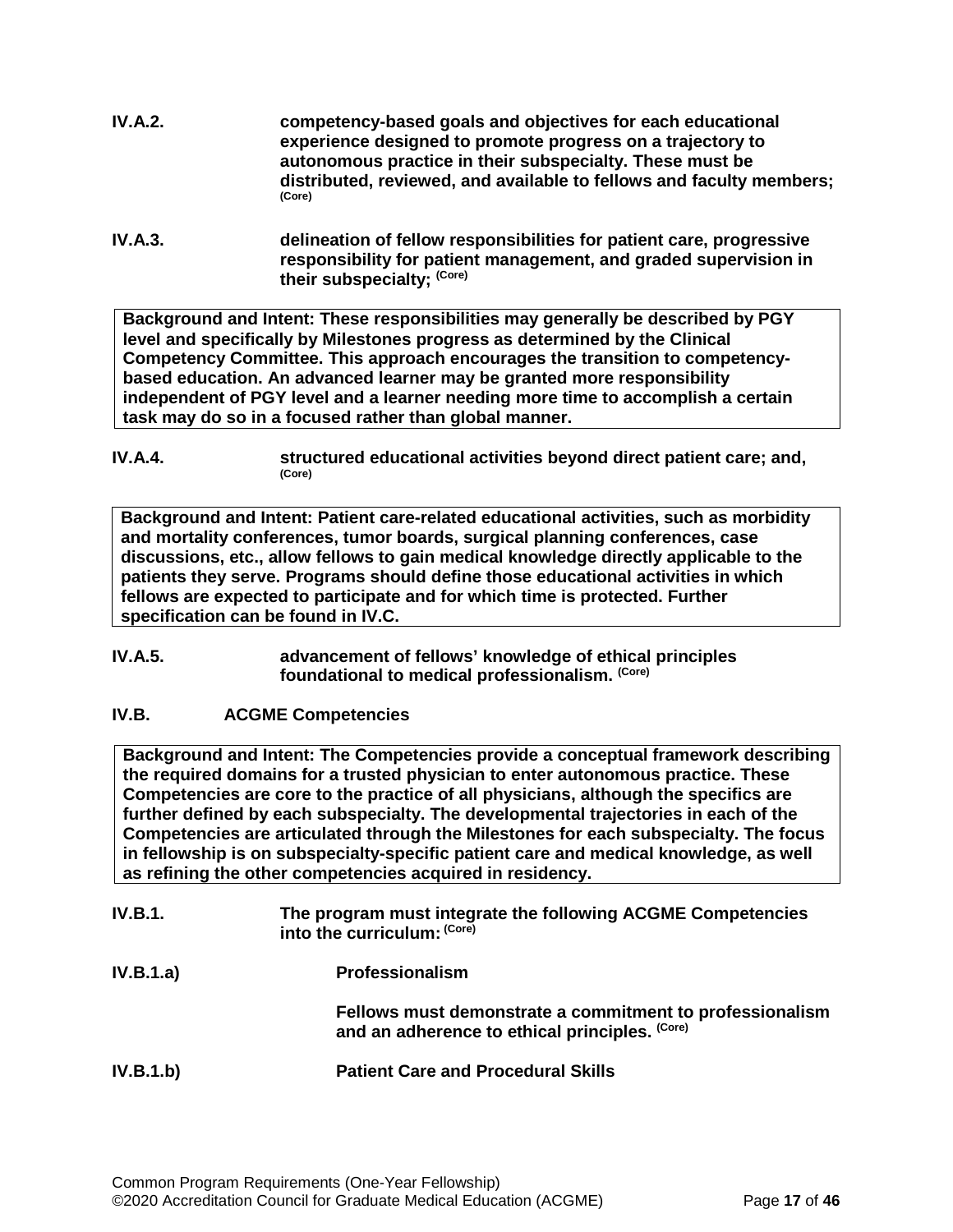**Background and Intent: Quality patient care is safe, effective, timely, efficient, patientcentered, equitable, and designed to improve population health, while reducing per capita costs. (See the Institute of Medicine [IOM]'s** *Crossing the Quality Chasm: A New Health System for the 21st Century***, 2001 and Berwick D, Nolan T, Whittington J.** *The Triple Aim: care, cost, and quality. Health Affairs.* **2008; 27(3):759-769.). In addition, there should be a focus on improving the clinician's well-being as a means to improve patient care and reduce burnout among residents, fellows, and practicing physicians.**

**These organizing principles inform the Common Program Requirements across all Competency domains. Specific content is determined by the Review Committees with input from the appropriate professional societies, certifying boards, and the community.**

| IV.B.1.b)(1) | Fellows must be able to provide patient care that is<br>compassionate, appropriate, and effective for the<br>treatment of health problems and the promotion of<br>health. (Core)                                                                           |
|--------------|------------------------------------------------------------------------------------------------------------------------------------------------------------------------------------------------------------------------------------------------------------|
|              | [The Review Committee must further specify]                                                                                                                                                                                                                |
| IV.B.1.b)(2) | Fellows must be able to perform all medical,<br>diagnostic, and surgical procedures considered<br>essential for the area of practice. (Core)                                                                                                               |
|              | [The Review Committee may further specify]                                                                                                                                                                                                                 |
| IV.B.1.c     | <b>Medical Knowledge</b>                                                                                                                                                                                                                                   |
|              | Fellows must demonstrate knowledge of established and<br>evolving biomedical, clinical, epidemiological and social-<br>behavioral sciences, as well as the application of this<br>knowledge to patient care. (Core)                                        |
|              | [The Review Committee must further specify]                                                                                                                                                                                                                |
| IV.B.1.d     | <b>Practice-based Learning and Improvement</b>                                                                                                                                                                                                             |
|              | Fellows must demonstrate the ability to investigate and<br>evaluate their care of patients, to appraise and assimilate<br>scientific evidence, and to continuously improve patient care<br>based on constant self-evaluation and lifelong learning. (Core) |

**Background and Intent: Practice-based learning and improvement is one of the defining characteristics of being a physician. It is the ability to investigate and evaluate the care of patients, to appraise and assimilate scientific evidence, and to continuously improve patient care based on constant self-evaluation and lifelong learning.**

**The intention of this Competency is to help a fellow refine the habits of mind required to continuously pursue quality improvement, well past the completion of fellowship.**

**IV.B.1.e) Interpersonal and Communication Skills**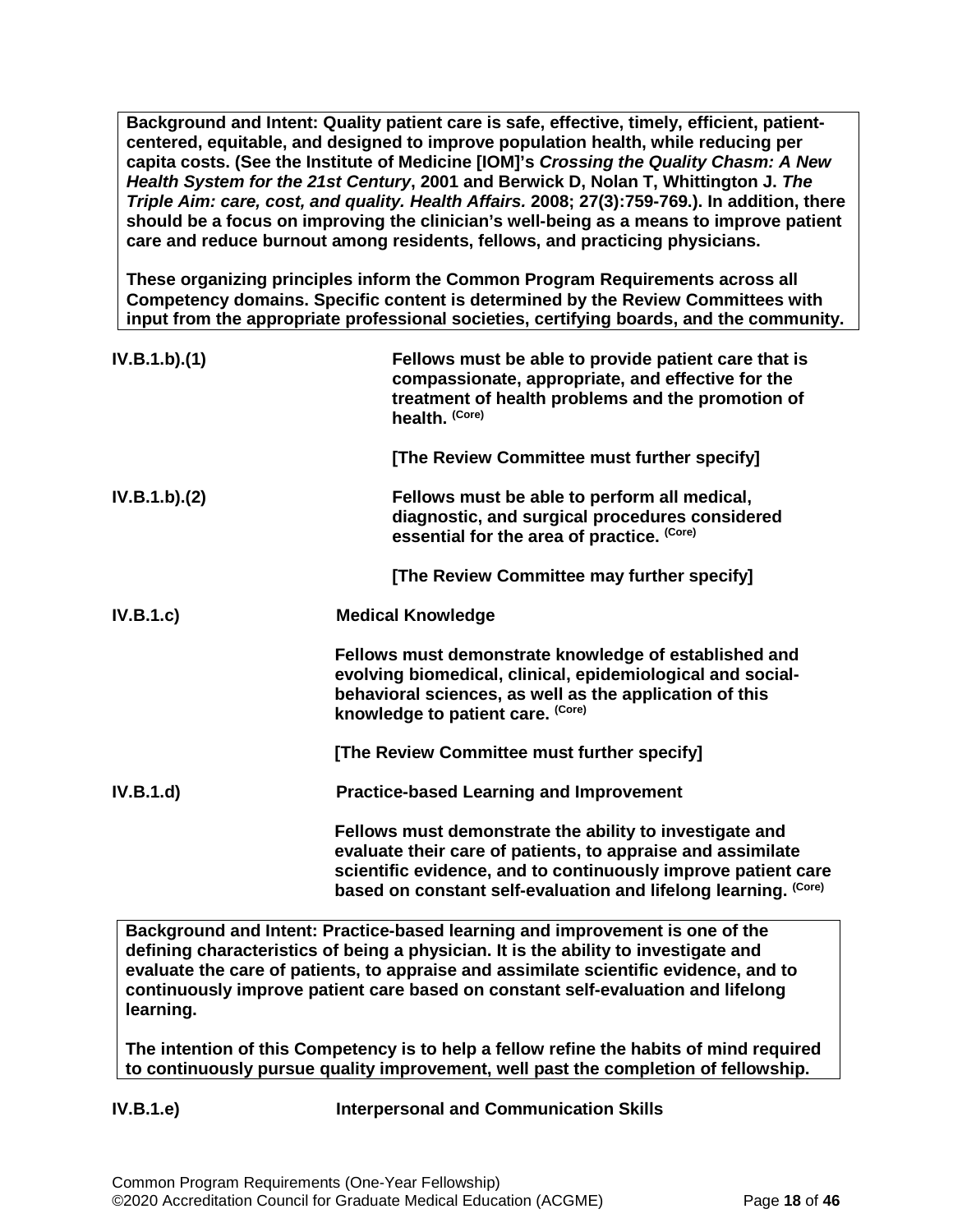|           | Fellows must demonstrate interpersonal and communication<br>skills that result in the effective exchange of information and<br>collaboration with patients, their families, and health<br>professionals. (Core)                                                            |
|-----------|----------------------------------------------------------------------------------------------------------------------------------------------------------------------------------------------------------------------------------------------------------------------------|
| IV.B.1.f) | <b>Systems-based Practice</b>                                                                                                                                                                                                                                              |
|           | Fellows must demonstrate an awareness of and<br>responsiveness to the larger context and system of health<br>care, including the social determinants of health, as well as<br>the ability to call effectively on other resources to provide<br>optimal health care. (Core) |
| IV.C.     | <b>Curriculum Organization and Fellow Experiences</b>                                                                                                                                                                                                                      |
| IV.C.1.   | The curriculum must be structured to optimize fellow educational<br>experiences, the length of these experiences, and supervisory<br>continuity. (Core)                                                                                                                    |
|           | [The Review Committee must further specify]                                                                                                                                                                                                                                |

<span id="page-18-0"></span>**IV.C.2. The program must provide instruction and experience in pain management if applicable for the subspecialty, including recognition of the signs of addiction. (Core)**

**[The Review Committee may further specify]**

**[The Review Committee may specify required didactic and clinical experiences]**

<span id="page-18-1"></span>**IV.D. Scholarship**

*Medicine is both an art and a science. The physician is a humanistic scientist who cares for patients. This requires the ability to think critically, evaluate the literature, appropriately assimilate new knowledge, and practice lifelong learning. The program and faculty must create an environment that fosters the acquisition of such skills through fellow participation in scholarly activities as defined in the subspecialty-specific Program Requirements. Scholarly activities may include discovery, integration, application, and teaching.*

*The ACGME recognizes the diversity of fellowships and anticipates that programs prepare physicians for a variety of roles, including clinicians, scientists, and educators. It is expected that the program's scholarship will reflect its mission(s) and aims, and the needs of the community it serves. For example, some programs may concentrate their scholarly activity on quality improvement, population health, and/or teaching, while other programs might choose to utilize more classic forms of biomedical research as the focus for scholarship.*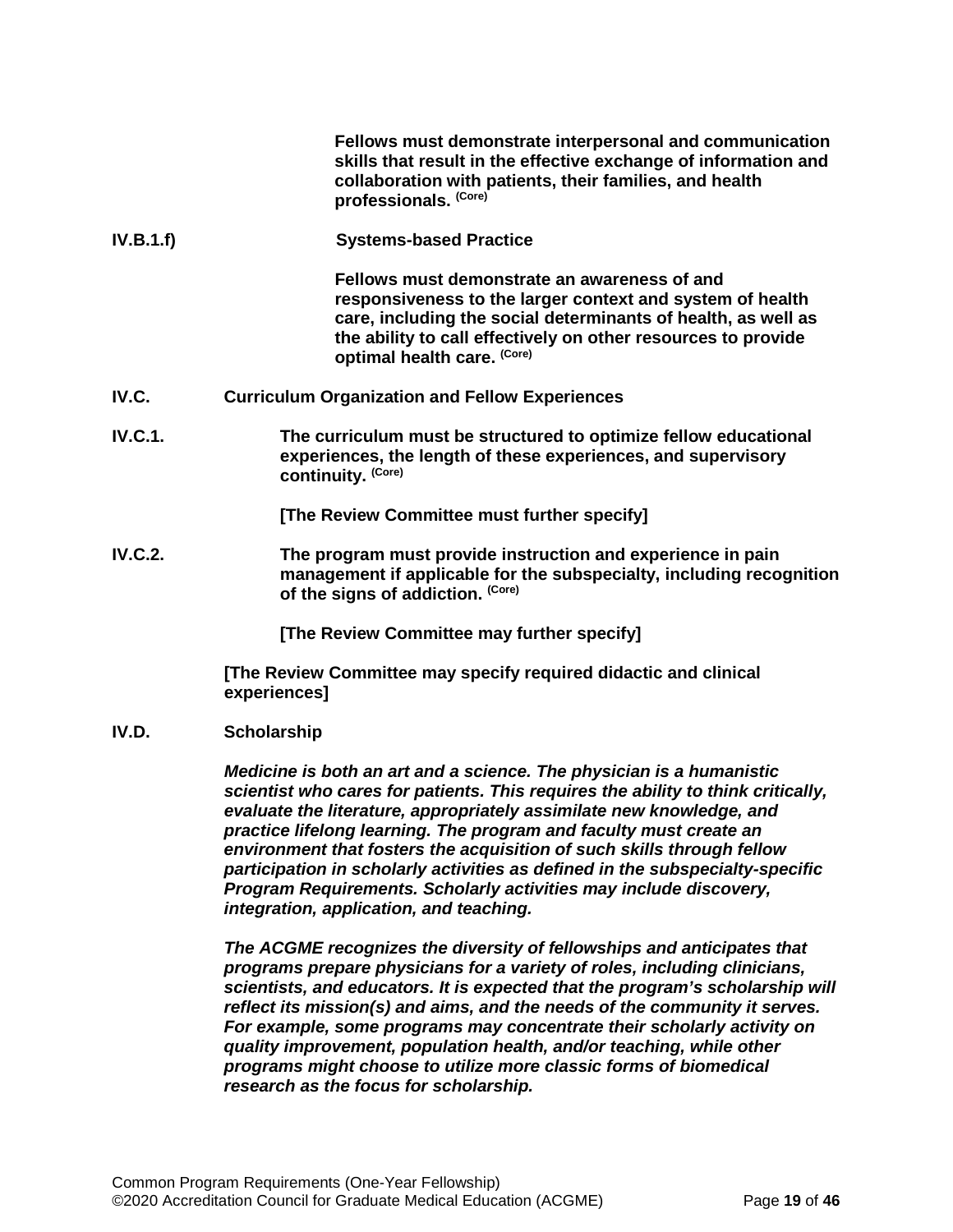| <b>IV.D.1.</b> | <b>Program Responsibilities</b>                                                                                                                                                 |
|----------------|---------------------------------------------------------------------------------------------------------------------------------------------------------------------------------|
| IV.D.1.a)      | The program must demonstrate evidence of scholarly<br>activities, consistent with its mission(s) and aims. (Core)                                                               |
|                | [The Review Committee may further specify]                                                                                                                                      |
| <b>IV.D.2.</b> | <b>Faculty Scholarly Activity</b>                                                                                                                                               |
|                | [The Review Committee may further specify]                                                                                                                                      |
| IV.D.3.        | <b>Fellow Scholarly Activity</b>                                                                                                                                                |
|                | [The Review Committee may further specify]                                                                                                                                      |
| IV.E.          | Fellowship programs may assign fellows to engage in the independent<br>practice of their core specialty during their fellowship program.                                        |
| <b>IV.E.1.</b> | If programs permit their fellows to utilize the independent practice<br>option, it must not exceed 20 percent of their time per week or 10<br>weeks of an academic year. (Core) |
|                | [This section will be deleted for those Review Committees that<br>choose not to permit the independent practice option. For those that                                          |

<span id="page-19-0"></span>**Background and Intent: Fellows who have previously completed residency programs have demonstrated sufficient competence to enter autonomous practice within their core specialty. This option is designed to enhance fellows' maturation and competence in their core specialty. This enables fellows to occupy a dual role in the health system: as learners in their subspecialty, and as credentialed practitioners in their core specialty. Hours worked in independent practice during fellowship still fall under the clinical and educational work hour limits. See Program Director Guide for more details.**

**choose to permit this option, the Review Committee may further** 

- <span id="page-19-1"></span>**V. Evaluation**
- <span id="page-19-2"></span>**V.A. Fellow Evaluation**
- **V.A.1. Feedback and Evaluation**

**specify.]**

**Background and Intent: Feedback is ongoing information provided regarding aspects of one's performance, knowledge, or understanding. The faculty empower fellows to provide much of that feedback themselves in a spirit of continuous learning and selfreflection. Feedback from faculty members in the context of routine clinical care should be frequent, and need not always be formally documented.**

**Formative and summative evaluation have distinct definitions. Formative evaluation is**  *monitoring fellow learning* **and providing ongoing feedback that can be used by fellows to improve their learning in the context of provision of patient care or other educational opportunities. More specifically, formative evaluations help:**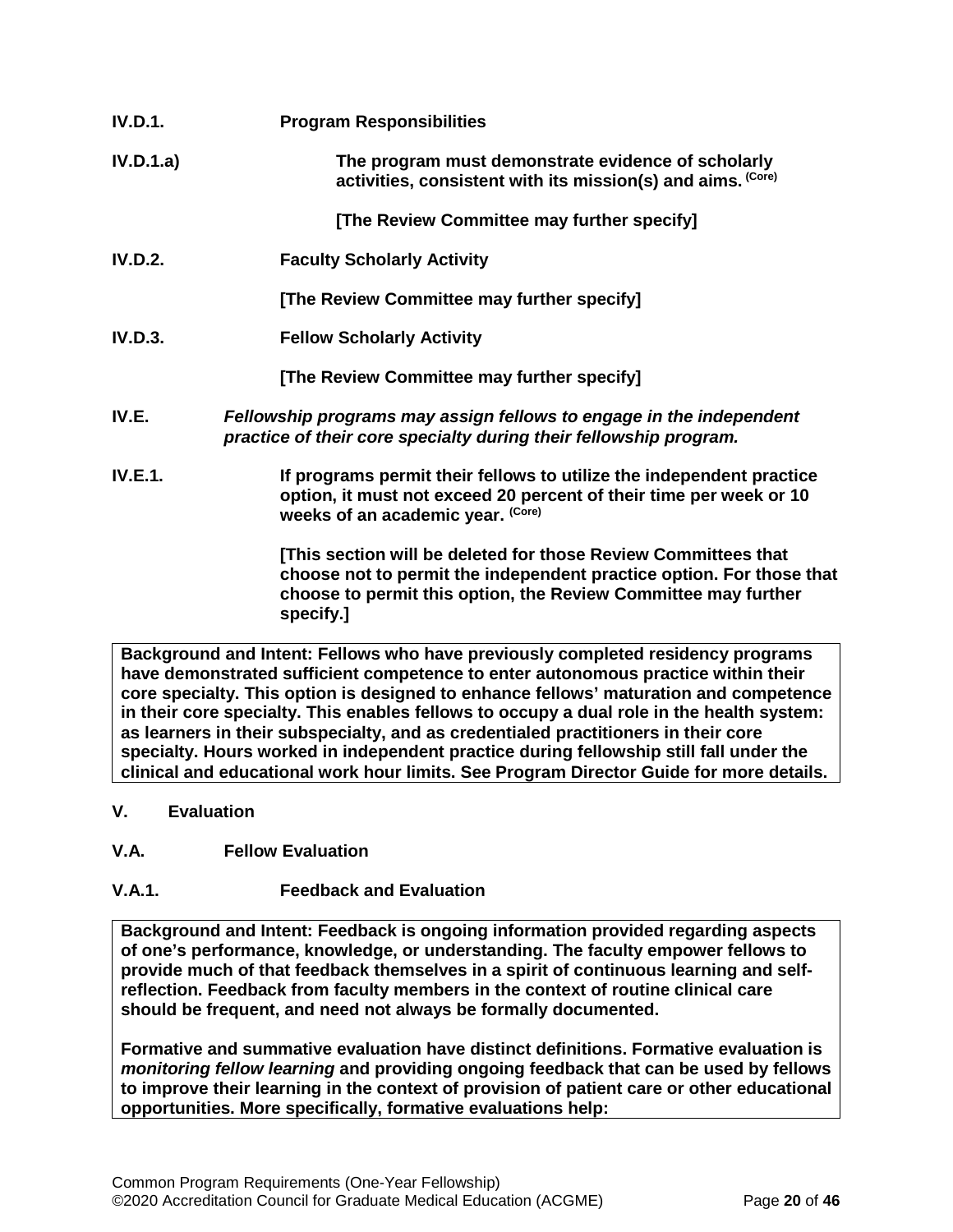- **fellows identify their strengths and weaknesses and target areas that need work**
- **program directors and faculty members recognize where fellows are struggling and address problems immediately**

**Summative evaluation is** *evaluating a fellow's learning* **by comparing the fellows against the goals and objectives of the rotation and program, respectively. Summative evaluation is utilized to make decisions about promotion to the next level of training, or program completion.**

**End-of-rotation and end-of-year evaluations have both summative and formative components. Information from a summative evaluation can be used formatively when fellows or faculty members use it to guide their efforts and activities in subsequent rotations and to successfully complete the fellowship program.**

**Feedback, formative evaluation, and summative evaluation compare intentions with accomplishments, enabling the transformation of a new specialist to one with growing subspecialty expertise.** 

| V.A.1.a) | Faculty members must directly observe, evaluate, and<br>frequently provide feedback on fellow performance during<br>each rotation or similar educational assignment. (Core) |
|----------|-----------------------------------------------------------------------------------------------------------------------------------------------------------------------------|
|          | [The Review Committee may further specify]                                                                                                                                  |

**Background and Intent: Faculty members should provide feedback frequently throughout the course of each rotation. Fellows require feedback from faculty members to reinforce well-performed duties and tasks, as well as to correct deficiencies. This feedback will allow for the development of the learner as they strive to achieve the Milestones. More frequent feedback is strongly encouraged for fellows who have deficiencies that may result in a poor final rotation evaluation.**

| V.A.1.b)          | Evaluation must be documented at the completion of the<br>assignment. (Core)                                                                                                    |
|-------------------|---------------------------------------------------------------------------------------------------------------------------------------------------------------------------------|
| V.A.1.b)(1)       | Evaluations must be completed at least every three<br>months. (Core)                                                                                                            |
| V.A.1.c)          | The program must provide an objective performance<br>evaluation based on the Competencies and the subspecialty-<br>specific Milestones, and must: (Core)                        |
| $V.A.1.c$ . $(1)$ | use multiple evaluators (e.g., faculty members, peers,<br>patients, self, and other professional staff members);<br>and, (Core)                                                 |
| $V.A.1.c$ . $(2)$ | provide that information to the Clinical Competency<br>Committee for its synthesis of progressive fellow<br>performance and improvement toward unsupervised<br>practice. (Core) |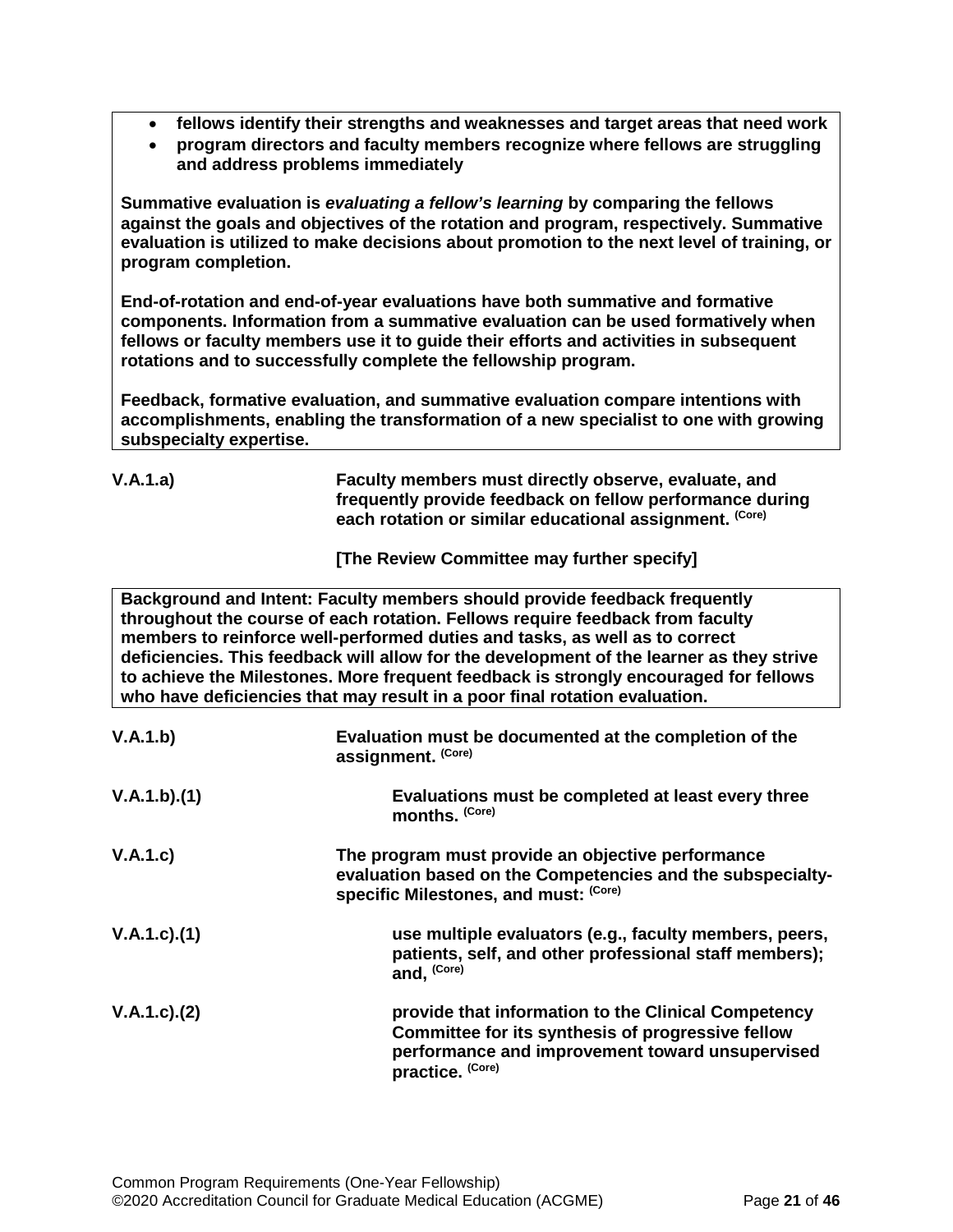**Background and Intent: The trajectory to autonomous practice in a subspecialty is documented by the subspecialty-specific Milestones evaluation during fellowship. These Milestones detail the progress of a fellow in attaining skill in each competency domain. It is expected that the most growth in fellowship education occurs in patient care and medical knowledge, while the other four domains of competency must be ensured in the context of the subspecialty. They are developed by a subspecialty group and allow evaluation based on observable behaviors. The Milestones are considered formative and should be used to identify learning needs. This may lead to focused or general curricular revision in any given program or to individualized learning plans for any specific fellow.**

| V.A.1.d)    | The program director or their designee, with input from the<br><b>Clinical Competency Committee, must:</b>                                                                   |
|-------------|------------------------------------------------------------------------------------------------------------------------------------------------------------------------------|
| V.A.1.d)(1) | meet with and review with each fellow their<br>documented semi-annual evaluation of performance,<br>including progress along the subspecialty-specific<br>Milestones. (Core) |
| V.A.1.d)(2) | develop plans for fellows failing to progress, following<br>institutional policies and procedures. (Core)                                                                    |

**Background and Intent: Learning is an active process that requires effort from the teacher and the learner. Faculty members evaluate a fellow's performance at least at the end of each rotation. The program director or their designee will review those evaluations, including their progress on the Milestones, at a minimum of every six months. Fellows should be encouraged to reflect upon the evaluation, using the information to reinforce well-performed tasks or knowledge or to modify deficiencies in knowledge or practice. Working together with the faculty members, fellows should develop an individualized learning plan.**

**Fellows who are experiencing difficulties with achieving progress along the Milestones may require intervention to address specific deficiencies. Such intervention, documented in an individual remediation plan developed by the program director or a faculty mentor and the fellow, will take a variety of forms based on the specific learning needs of the fellow. However, the ACGME recognizes that there are situations which require more significant intervention that may alter the time course of fellow progression. To ensure due process, it is essential that the program director follow institutional policies and procedures.**

| V.A.1.e)    | The evaluations of a fellow's performance must be accessible<br>for review by the fellow. (Core)                                                                |
|-------------|-----------------------------------------------------------------------------------------------------------------------------------------------------------------|
| V.A.2.      | <b>Final Evaluation</b>                                                                                                                                         |
| V.A.2.a)    | The program director must provide a final evaluation for each<br>fellow upon completion of the program. (Core)                                                  |
| V.A.2.a)(1) | The subspecialty-specific Milestones, and when<br>applicable the subspecialty-specific Case Logs, must<br>be used as tools to ensure fellows are able to engage |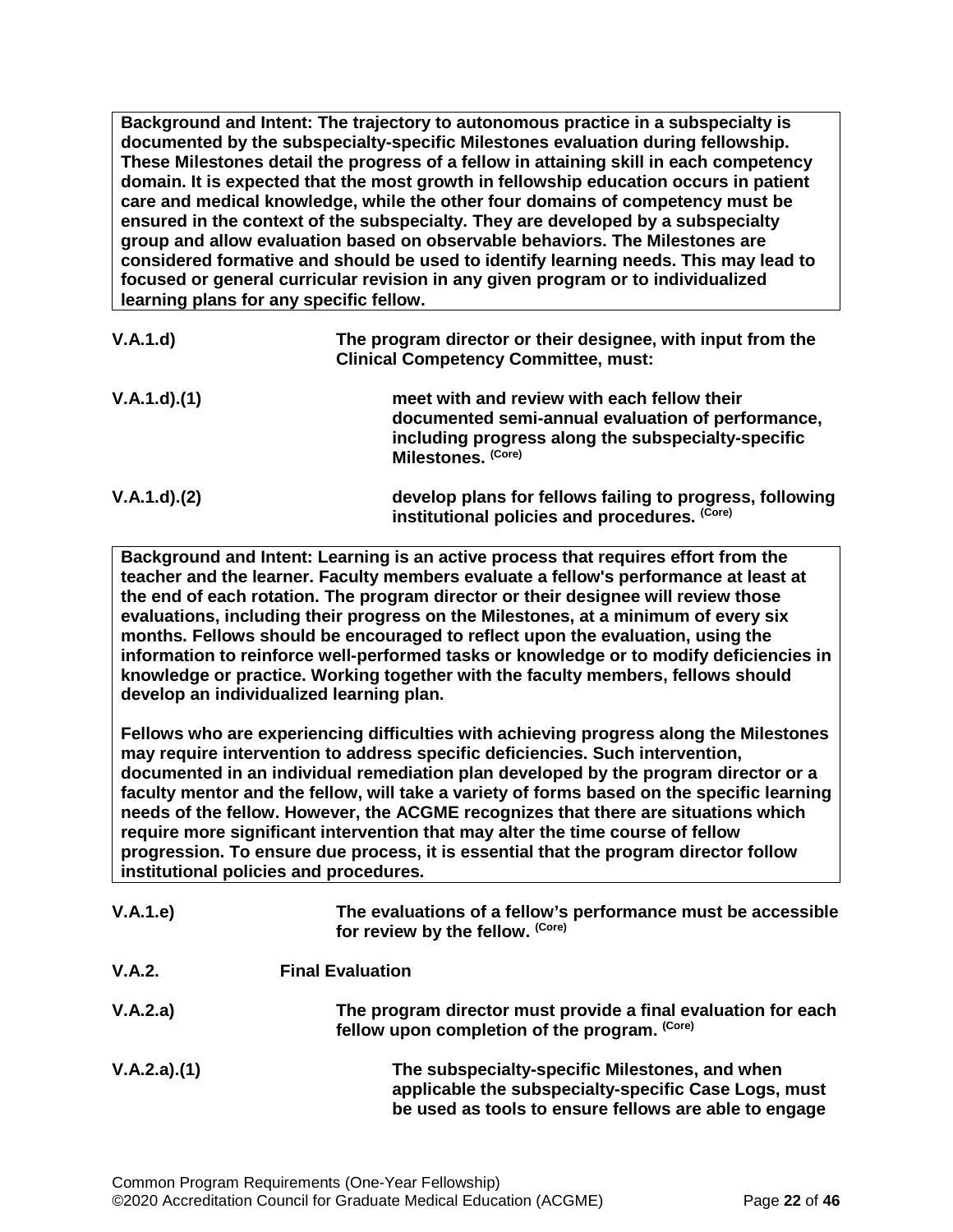|                 | in autonomous practice upon completion of the<br>program. (Core)                                                                                                                                                                                                                                                             |
|-----------------|------------------------------------------------------------------------------------------------------------------------------------------------------------------------------------------------------------------------------------------------------------------------------------------------------------------------------|
| V.A.2.a)(2)     | The final evaluation must:                                                                                                                                                                                                                                                                                                   |
| V.A.2.a)(2).(a) | become part of the fellow's permanent record<br>maintained by the institution, and must be<br>accessible for review by the fellow in<br>accordance with institutional policy; (Core)                                                                                                                                         |
| V.A.2.a)(2).(b) | verify that the fellow has demonstrated the<br>knowledge, skills, and behaviors necessary to<br>enter autonomous practice; (Core)                                                                                                                                                                                            |
| V.A.2.a)(2).(c) | consider recommendations from the Clinical<br>Competency Committee; and, (Core)                                                                                                                                                                                                                                              |
| V.A.2.a)(2).(d) | be shared with the fellow upon completion of<br>the program. (Core)                                                                                                                                                                                                                                                          |
| V.A.3.          | A Clinical Competency Committee must be appointed by the<br>program director. (Core)                                                                                                                                                                                                                                         |
| V.A.3.a)        | At a minimum the Clinical Competency Committee must<br>include three members, at least one of whom is a core faculty<br>member. Members must be faculty members from the same<br>program or other programs, or other health professionals<br>who have extensive contact and experience with the<br>program's fellows. (Core) |
| V.A.3.b)        | The Clinical Competency Committee must:                                                                                                                                                                                                                                                                                      |
| V.A.3.b)(1)     | review all fellow evaluations at least semi-annually;<br>(Core)                                                                                                                                                                                                                                                              |
| V.A.3.b)(2)     | determine each fellow's progress on achievement of<br>the subspecialty-specific Milestones; and, (Core)                                                                                                                                                                                                                      |
| V.A.3.b)(3)     | meet prior to the fellows' semi-annual evaluations and<br>advise the program director regarding each fellow's<br>progress. (Core)                                                                                                                                                                                            |
| V.B.            | <b>Faculty Evaluation</b>                                                                                                                                                                                                                                                                                                    |
| V.B.1.          | The program must have a process to evaluate each faculty<br>member's performance as it relates to the educational program at<br>least annually. (Core)                                                                                                                                                                       |

<span id="page-22-0"></span>**Background and Intent: The program director is responsible for the education program and for whom delivers it. While the term faculty may be applied to physicians within a given institution for other reasons, it is applied to fellowship program faculty members**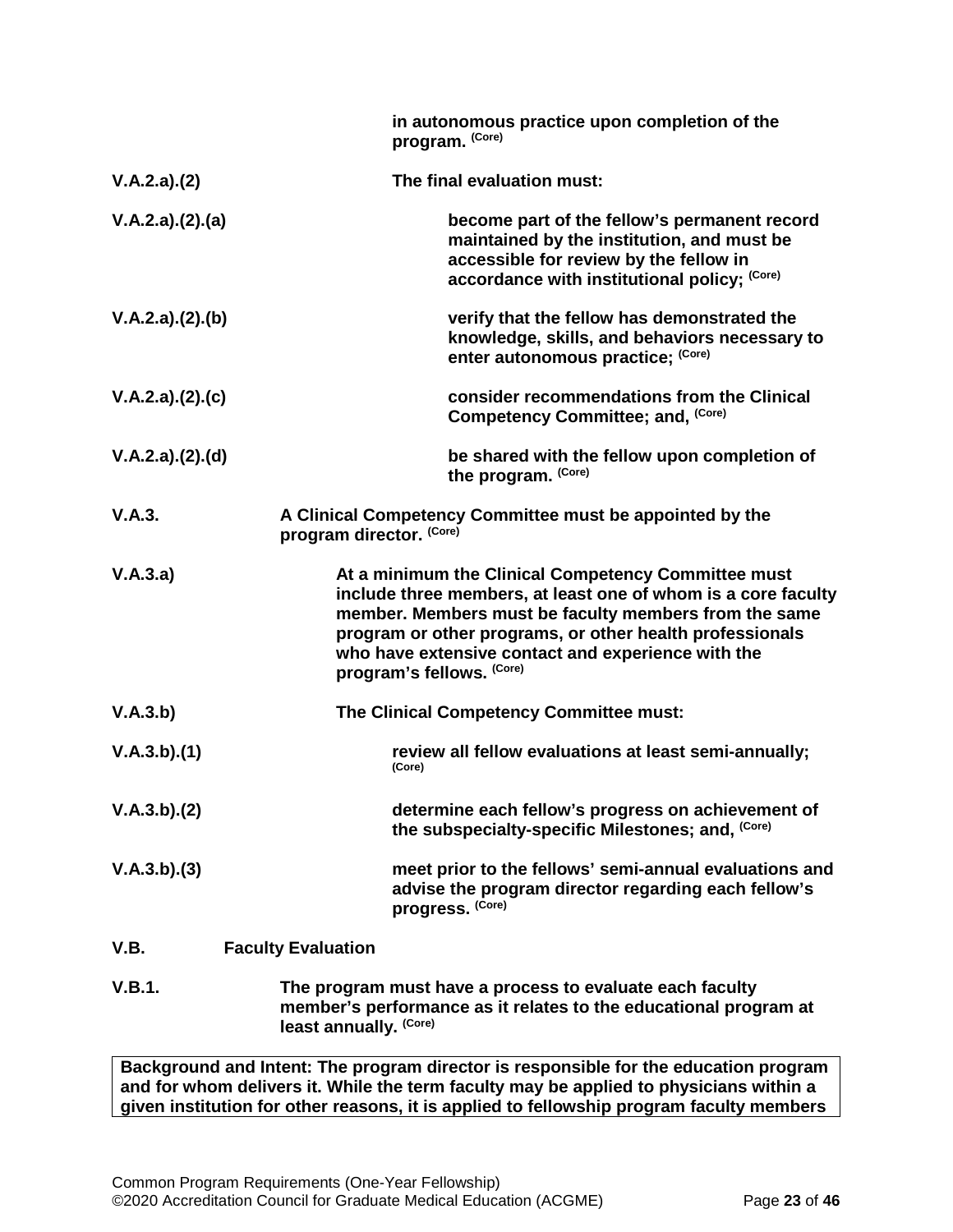**only through approval by a program director. The development of the faculty improves the education, clinical, and research aspects of a program. Faculty members have a strong commitment to the fellow and desire to provide optimal education and work opportunities. Faculty members must be provided feedback on their contribution to the mission of the program. All faculty members who interact with fellows desire feedback on their education, clinical care, and research. If a faculty member does not interact with fellows, feedback is not required. With regard to the diverse operating environments and configurations, the fellowship program director may need to work with others to determine the effectiveness of the program's faculty performance with regard to their role in the educational program. All teaching faculty members should have their educational efforts evaluated by the fellows in a confidential and anonymous manner. Other aspects for the feedback may include research or clinical productivity, review of patient outcomes, or peer review of scholarly activity. The process should reflect the local environment and identify the necessary information. The feedback from the various sources should be summarized and provided to the faculty on an annual basis by a member of the leadership team of the program.**

- **V.B.1.a) This evaluation must include a review of the faculty member's clinical teaching abilities, engagement with the educational program, participation in faculty development related to their skills as an educator, clinical performance, professionalism, and scholarly activities. (Core)**
- **V.B.1.b) This evaluation must include written, confidential evaluations by the fellows. (Core)**
- **V.B.2. Faculty members must receive feedback on their evaluations at least annually. (Core)**

**Background and Intent: The quality of the faculty's teaching and clinical care is a determinant of the quality of the program and the quality of the fellows' future clinical care. Therefore, the program has the responsibility to evaluate and improve the program faculty members' teaching, scholarship, professionalism, and quality care. This section mandates annual review of the program's faculty members for this purpose, and can be used as input into the Annual Program Evaluation.**

<span id="page-23-0"></span>

| V.C.        | <b>Program Evaluation and Improvement</b>                                                                                                                                                                |
|-------------|----------------------------------------------------------------------------------------------------------------------------------------------------------------------------------------------------------|
| V.C.1.      | The program director must appoint the Program Evaluation<br><b>Committee to conduct and document the Annual Program</b><br>Evaluation as part of the program's continuous improvement<br>process. (Core) |
| V.C.1.a)    | The Program Evaluation Committee must be composed of at<br>least two program faculty members, at least one of whom is a<br>core faculty member, and at least one fellow. (Core)                          |
| V.C.1.b)    | Program Evaluation Committee responsibilities must include:                                                                                                                                              |
| V.C.1.b)(1) | acting as an advisor to the program director, through<br>program oversight; (Core)                                                                                                                       |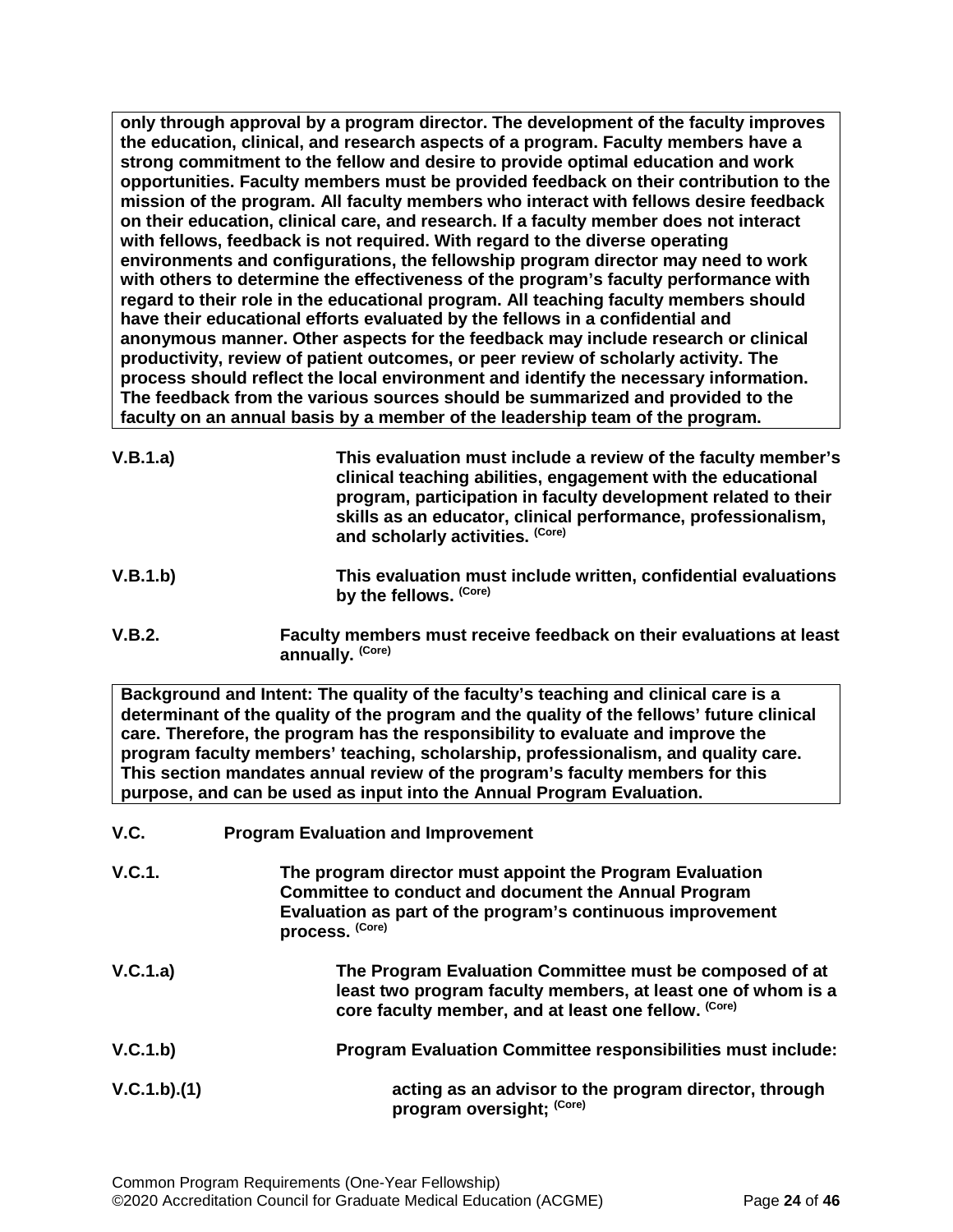| V.C.1.b)(2) | review of the program's self-determined goals and<br>progress toward meeting them; (Core)                                                                            |
|-------------|----------------------------------------------------------------------------------------------------------------------------------------------------------------------|
| V.C.1.b)(3) | guiding ongoing program improvement, including<br>development of new goals, based upon outcomes;<br>and, (Core)                                                      |
| V.C.1.b)(4) | review of the current operating environment to identify<br>strengths, challenges, opportunities, and threats as<br>related to the program's mission and aims. (Core) |

**Background and Intent: In order to achieve its mission and train quality physicians, a program must evaluate its performance and plan for improvement in the Annual Program Evaluation. Performance of fellows and faculty members is a reflection of program quality, and can use metrics that reflect the goals that a program has set for itself. The Program Evaluation Committee utilizes outcome parameters and other data to assess the program's progress toward achievement of its goals and aims.**

| V.C.1.c)        | The Program Evaluation Committee should consider the<br>following elements in its assessment of the program:                               |
|-----------------|--------------------------------------------------------------------------------------------------------------------------------------------|
| V.C.1.c).(1)    | fellow performance; (Core)                                                                                                                 |
| V.C.1.c). (2)   | faculty development; and, (Core)                                                                                                           |
| $V.C.1.c).$ (3) | progress on the previous year's action plan(s). (Core)                                                                                     |
| V.C.1.d)        | The Program Evaluation Committee must evaluate the<br>program's mission and aims, strengths, areas for<br>improvement, and threats. (Core) |
| V.C.1.e)        | The annual review, including the action plan, must:                                                                                        |
| V.C.1.e).(1)    | be distributed to and discussed with the members of<br>the teaching faculty and the fellows; and, (Core)                                   |
| V.C.1.e). (2)   | be submitted to the DIO. (Core)                                                                                                            |
| V.C.2.          | The program must participate in a Self-Study prior to its 10-Year<br><b>Accreditation Site Visit. (Core)</b>                               |
| V.C.2.a)        | A summary of the Self-Study must be submitted to the DIO.<br>(Core)                                                                        |

**Background and Intent: Outcomes of the documented Annual Program Evaluation can be integrated into the 10-year Self-Study process. The Self-Study is an objective, comprehensive evaluation of the fellowship program, with the aim of improving it. Underlying the Self-Study is this longitudinal evaluation of the program and its learning environment, facilitated through sequential Annual Program Evaluations that focus on the required components, with an emphasis on program strengths and self-**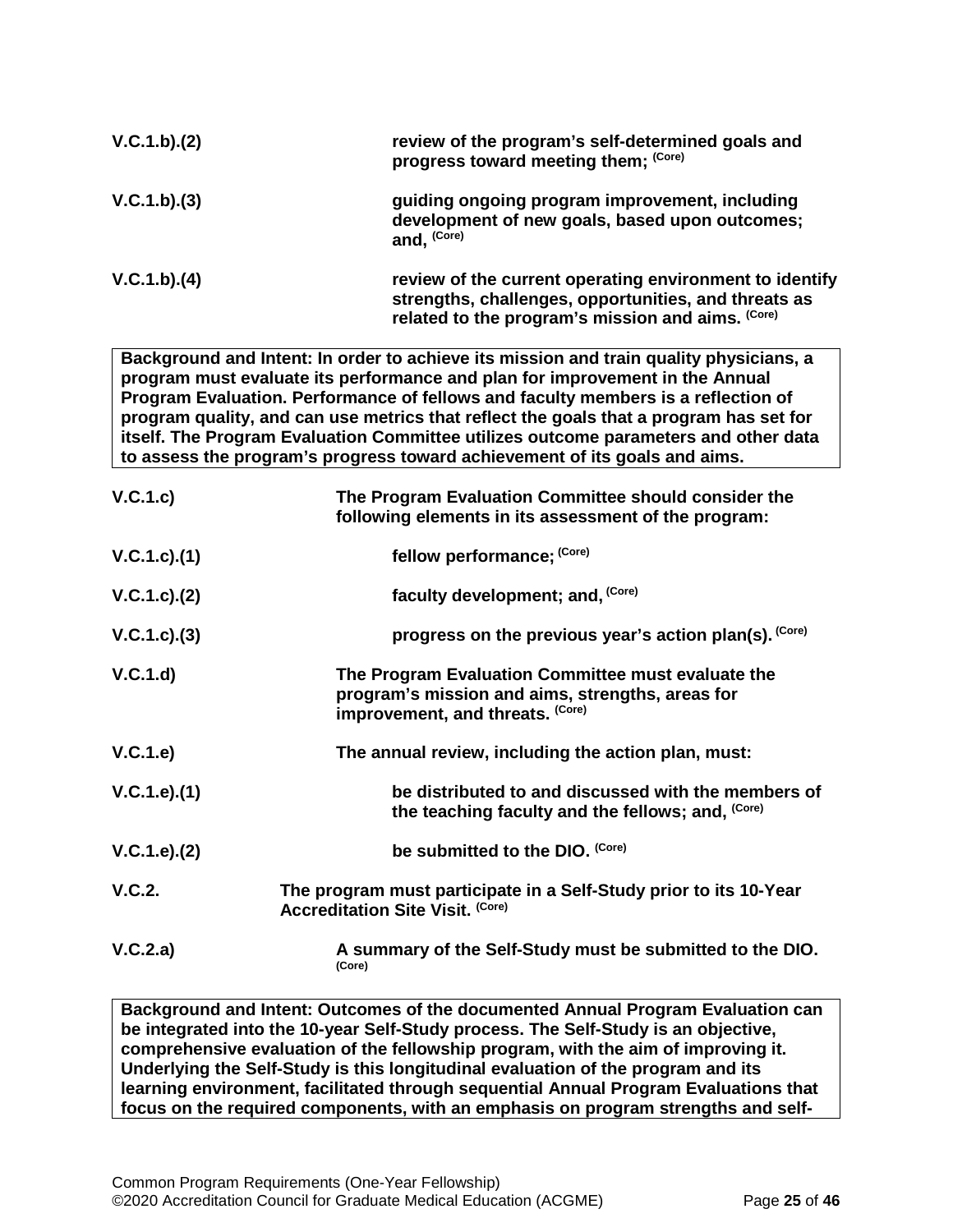**identified areas for improvement. Details regarding the timing and expectations for the Self-Study and the 10-Year Accreditation Site Visit are provided in the** *ACGME Manual of Policies and Procedures***. Additionally, a description of the [Self-Study process,](http://acgme.org/What-We-Do/Accreditation/Self-Study) as well as information on how to prepare for the [10-Year Accreditation Site Visit,](http://www.acgme.org/What-We-Do/Accreditation/Site-Visit/Eight-Steps-to-Prepare-for-the-10-Year-Accreditation-Site-Visit) is available on the ACGME website.**

| V.C.3.   | One goal of ACGME-accredited education is to educate physicians<br>who seek and achieve board certification. One measure of the<br>effectiveness of the educational program is the ultimate pass rate.                                                                                                                                           |
|----------|--------------------------------------------------------------------------------------------------------------------------------------------------------------------------------------------------------------------------------------------------------------------------------------------------------------------------------------------------|
|          | The program director should encourage all eligible program<br>graduates to take the certifying examination offered by the<br>applicable American Board of Medical Specialties (ABMS) member<br>board or American Osteopathic Association (AOA) certifying board.                                                                                 |
|          | [If certification in the subspecialty is not offered by the ABMS and/or<br>the AOA, the certification requirements will be omitted.]                                                                                                                                                                                                             |
| V.C.3.a) | For subspecialties in which the ABMS member board and/or<br>AOA certifying board offer(s) an annual written exam, in the<br>preceding three years, the program's aggregate pass rate of<br>those taking the examination for the first time must be higher<br>than the bottom fifth percentile of programs in that<br>subspecialty. (Outcome)     |
| V.C.3.b) | For subspecialties in which the ABMS member board and/or<br>AOA certifying board offer(s) a biennial written exam, in the<br>preceding six years, the program's aggregate pass rate of<br>those taking the examination for the first time must be higher<br>than the bottom fifth percentile of programs in that<br>subspecialty. (Outcome)      |
| V.C.3.c) | For subspecialties in which the ABMS member board and/or<br>AOA certifying board offer(s) an annual oral exam, in the<br>preceding three years, the program's aggregate pass rate of<br>those taking the examination for the first time must be higher<br>than the bottom fifth percentile of programs in that<br><b>subspecialty. (Outcome)</b> |
| V.C.3.d  | For subspecialties in which the ABMS member board and/or<br>AOA certifying board offer(s) a biennial oral exam, in the<br>preceding six years, the program's aggregate pass rate of<br>those taking the examination for the first time must be higher<br>than the bottom fifth percentile of programs in that<br><b>subspecialty. (Outcome)</b>  |
| V.C.3.e) | For each of the exams referenced in V.C.3.a)-d), any program<br>whose graduates over the time period specified in the<br>requirement have achieved an 80 percent pass rate will have<br>met this requirement, no matter the percentile rank of the<br>program for pass rate in that subspecialty. (Outcome)                                      |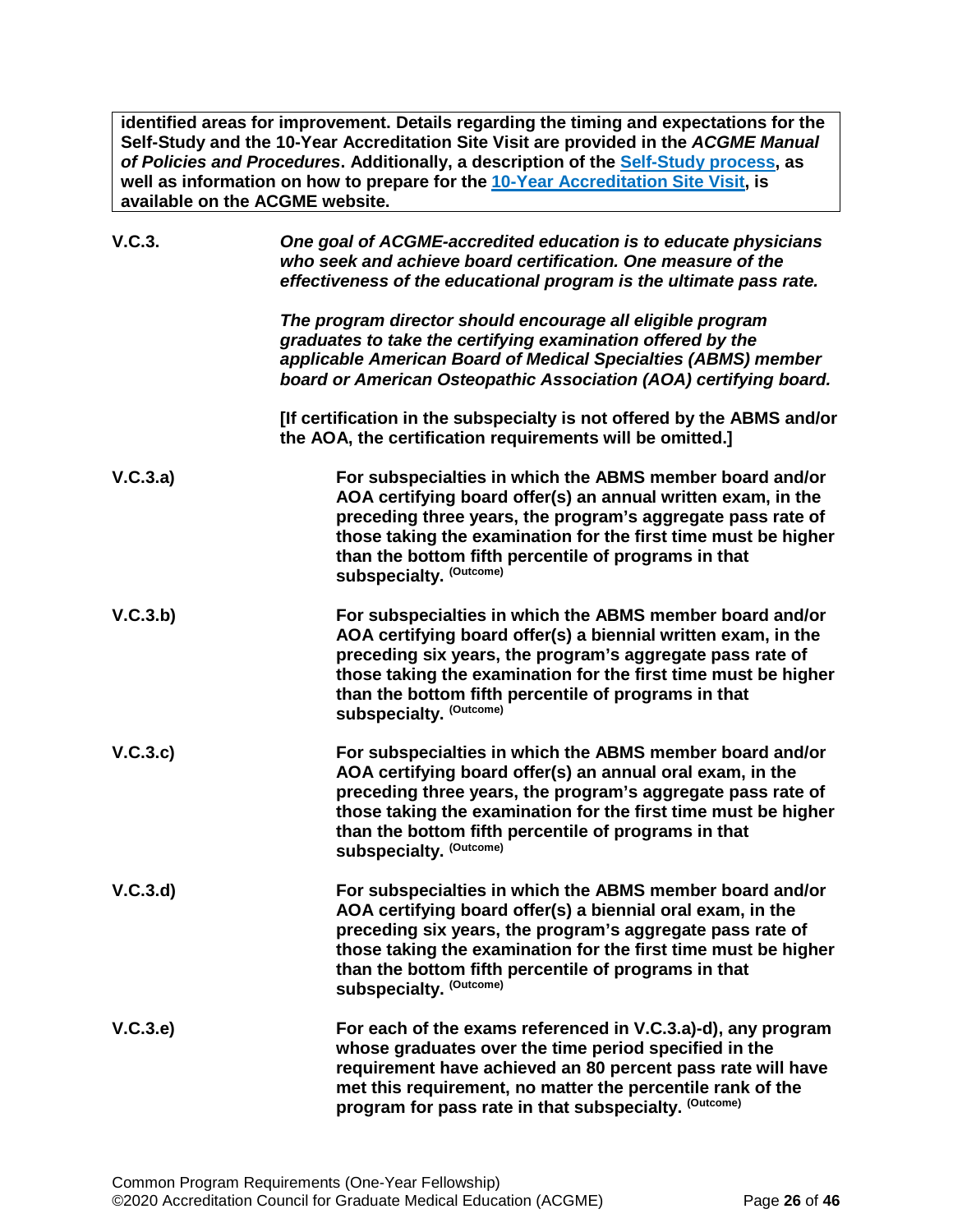**Background and Intent: Setting a single standard for pass rate that works across subspecialties is not supportable based on the heterogeneity of the psychometrics of different examinations. By using a percentile rank, the performance of the lower five percent (fifth percentile) of programs can be identified and set on a path to curricular and test preparation reform.**

**There are subspecialties where there is a very high board pass rate that could leave successful programs in the bottom five percent (fifth percentile) despite admirable performance. These high-performing programs should not be cited, and V.C.3.e) is designed to address this.**

**V.C.3.f) Programs must report, in ADS, board certification status annually for the cohort of board-eligible fellows that graduated seven years earlier. (Core)**

**Background and Intent: It is essential that fellowship programs demonstrate knowledge and skill transfer to their fellows. One measure of that is the qualifying or initial certification exam pass rate. Another important parameter of the success of the program is the ultimate board certification rate of its graduates. Graduates are eligible for up to seven years from fellowship graduation for initial certification. The ACGME will calculate a rolling three-year average of the ultimate board certification rate at seven years post-graduation, and the Review Committees will monitor it.**

**The Review Committees will track the rolling seven-year certification rate as an indicator of program quality. Programs are encouraged to monitor their graduates' performance on board certification examinations.**

**In the future, the ACGME may establish parameters related to ultimate board certification rates.**

## <span id="page-26-0"></span>**VI. The Learning and Working Environment**

*Fellowship education must occur in the context of a learning and working environment that emphasizes the following principles:*

- *Excellence in the safety and quality of care rendered to patients by fellows today*
- *Excellence in the safety and quality of care rendered to patients by today's fellows in their future practice*
- *Excellence in professionalism through faculty modeling of:*
	- o *the effacement of self-interest in a humanistic environment that supports the professional development of physicians*
	- o *the joy of curiosity, problem-solving, intellectual rigor, and discovery*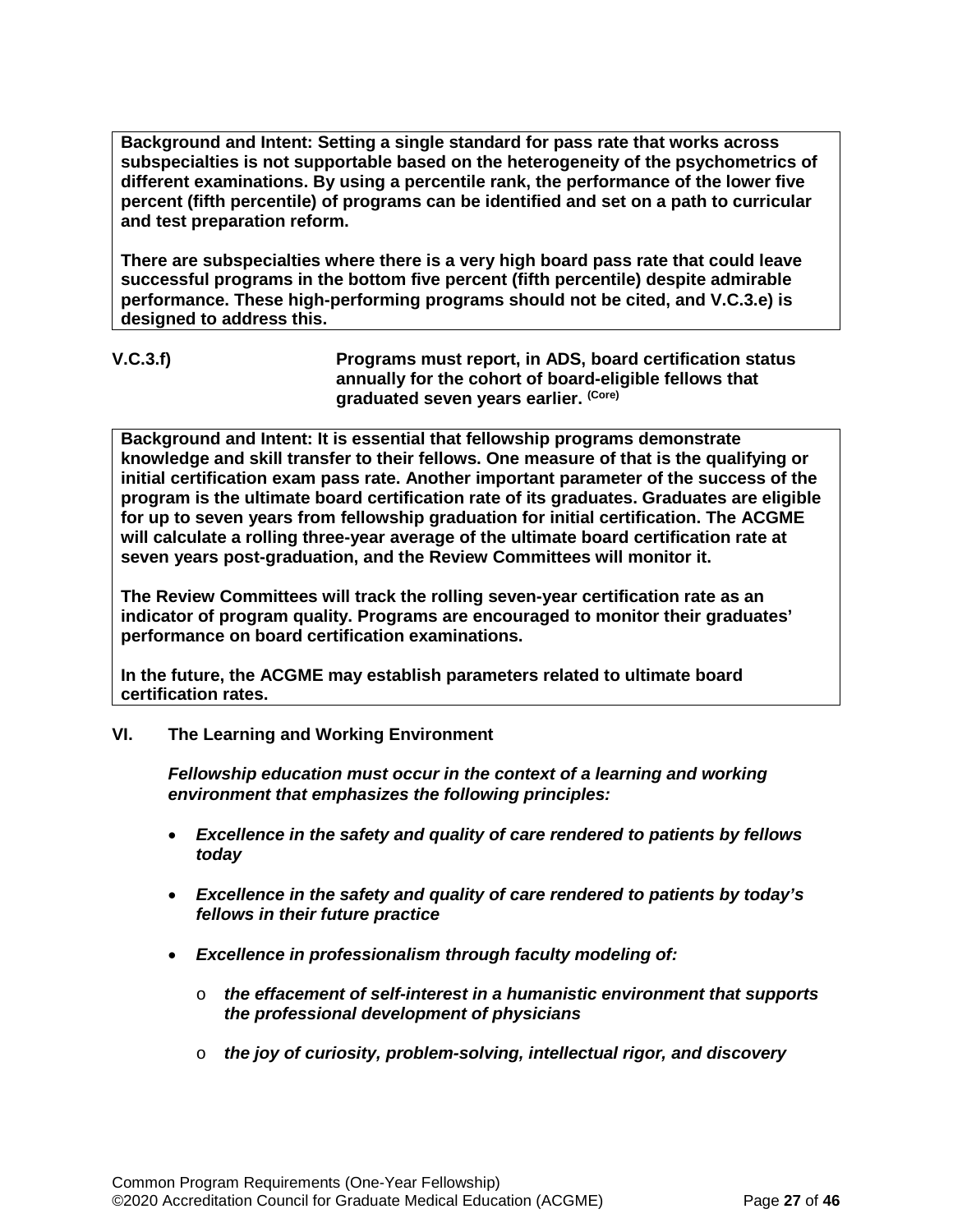• *Commitment to the well-being of the students, residents, fellows, faculty members, and all members of the health care team*

**Background and Intent: The revised requirements are intended to provide greater flexibility within an established framework, allowing programs and fellows more discretion to structure clinical education in a way that best supports the above principles of professional development. With this increased flexibility comes the responsibility for programs and fellows to adhere to the 80-hour maximum weekly limit (unless a rotation-specific exception is granted by a Review Committee), and to utilize flexibility in a manner that optimizes patient safety, fellow education, and fellow wellbeing. The requirements are intended to support the development of a sense of professionalism by encouraging fellows to make decisions based on patient needs and their own well-being, without fear of jeopardizing their program's accreditation status. In addition, the proposed requirements eliminate the burdensome documentation requirement for fellows to justify clinical and educational work hour variations.**

**Clinical and educational work hours represent only one part of the larger issue of conditions of the learning and working environment, and Section VI has now been expanded to include greater attention to patient safety and fellow and faculty member well-being. The requirements are intended to support programs and fellows as they strive for excellence, while also ensuring ethical, humanistic training. Ensuring that flexibility is used in an appropriate manner is a shared responsibility of the program and fellows. With this flexibility comes a responsibility for fellows and faculty members to recognize the need to hand off care of a patient to another provider when a fellow is too fatigued to provide safe, high quality care and for programs to ensure that fellows remain within the 80-hour maximum weekly limit.**

- <span id="page-27-0"></span>**VI.A. Patient Safety, Quality Improvement, Supervision, and Accountability**
- **VI.A.1. Patient Safety and Quality Improvement**

*All physicians share responsibility for promoting patient safety and enhancing quality of patient care. Graduate medical education must prepare fellows to provide the highest level of clinical care with continuous focus on the safety, individual needs, and humanity of their patients. It is the right of each patient to be cared for by fellows who are appropriately supervised; possess the requisite knowledge, skills, and abilities; understand the limits of their knowledge and experience; and seek assistance as required to provide optimal patient care.*

*Fellows must demonstrate the ability to analyze the care they provide, understand their roles within health care teams, and play an active role in system improvement processes. Graduating fellows will apply these skills to critique their future unsupervised practice and effect quality improvement measures.*

*It is necessary for fellows and faculty members to consistently work in a well-coordinated manner with other health care professionals to achieve organizational patient safety goals.*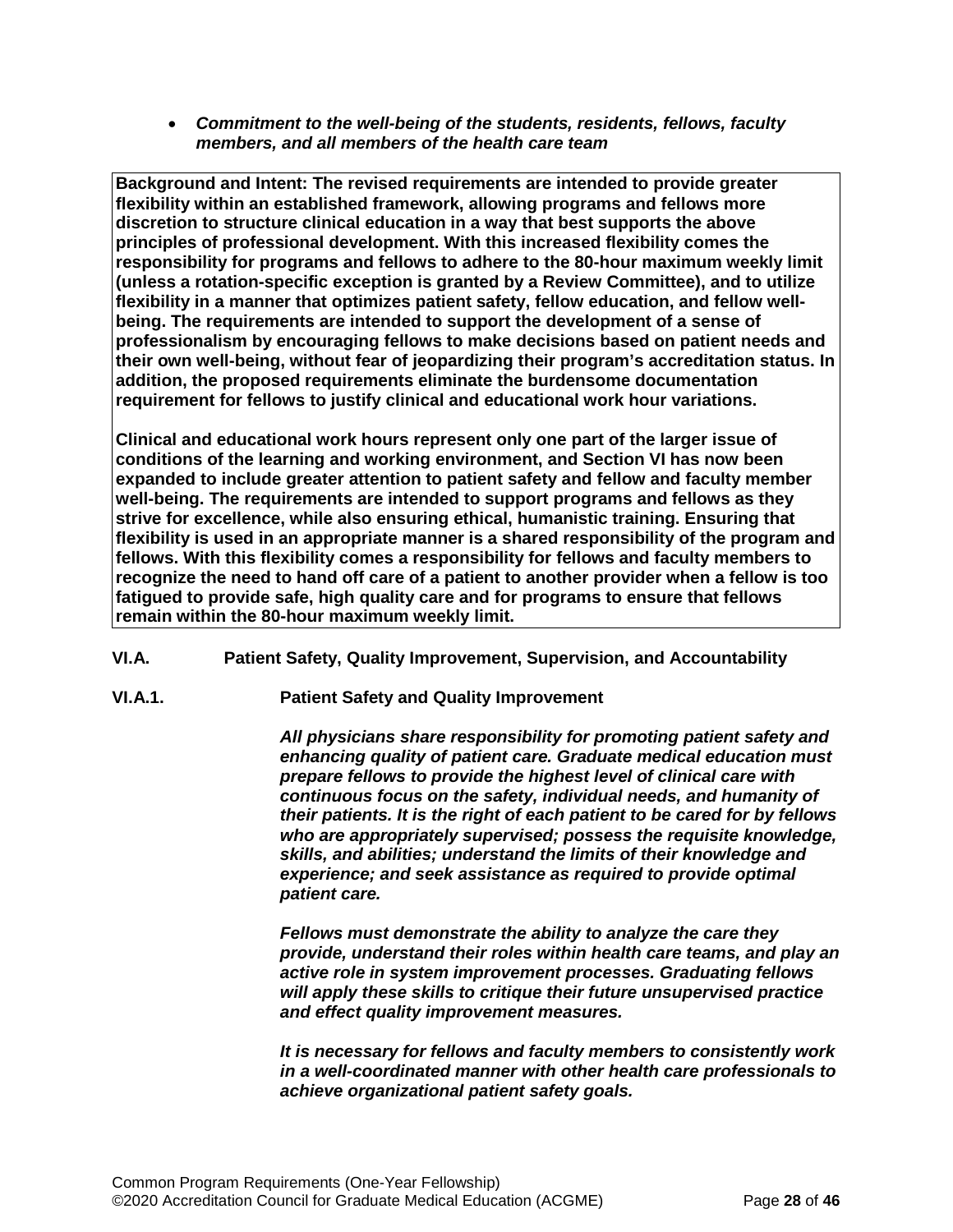| VI.A.1.a)          | <b>Patient Safety</b>                                                                                                                                                                                                                                                                                                                                                                                                                                       |
|--------------------|-------------------------------------------------------------------------------------------------------------------------------------------------------------------------------------------------------------------------------------------------------------------------------------------------------------------------------------------------------------------------------------------------------------------------------------------------------------|
| VI.A.1.a)(1)       | <b>Culture of Safety</b>                                                                                                                                                                                                                                                                                                                                                                                                                                    |
|                    | A culture of safety requires continuous identification<br>of vulnerabilities and a willingness to transparently<br>deal with them. An effective organization has formal<br>mechanisms to assess the knowledge, skills, and<br>attitudes of its personnel toward safety in order to<br>identify areas for improvement.                                                                                                                                       |
| VI.A.1.a)(1)(a)    | The program, its faculty, residents, and fellows<br>must actively participate in patient safety<br>systems and contribute to a culture of safety.<br>(Core)                                                                                                                                                                                                                                                                                                 |
| VI.A.1.a)(1)(b)    | The program must have a structure that<br>promotes safe, interprofessional, team-based<br>care. (Core)                                                                                                                                                                                                                                                                                                                                                      |
| VI.A.1.a)(2)       | <b>Education on Patient Safety</b>                                                                                                                                                                                                                                                                                                                                                                                                                          |
|                    | Programs must provide formal educational activities<br>that promote patient safety-related goals, tools, and<br>techniques. (Core)                                                                                                                                                                                                                                                                                                                          |
|                    | Background and Intent: Optimal patient safety occurs in the setting of a coordinated<br>interprofessional learning and working environment.                                                                                                                                                                                                                                                                                                                 |
|                    | [The Review Committee may further specify]                                                                                                                                                                                                                                                                                                                                                                                                                  |
| VI.A.1.a)(3)       | <b>Patient Safety Events</b>                                                                                                                                                                                                                                                                                                                                                                                                                                |
|                    | Reporting, investigation, and follow-up of adverse<br>events, near misses, and unsafe conditions are pivotal<br>mechanisms for improving patient safety, and are<br>essential for the success of any patient safety<br>program. Feedback and experiential learning are<br>essential to developing true competence in the ability<br>to identify causes and institute sustainable systems-<br>based changes to ameliorate patient safety<br>vulnerabilities. |
| VI.A.1.a)(3)(a)    | Residents, fellows, faculty members, and other<br>clinical staff members must:                                                                                                                                                                                                                                                                                                                                                                              |
| VI.A.1.a)(3)(a)(i) | know their responsibilities in reporting<br>patient safety events at the clinical site;<br>(Core)                                                                                                                                                                                                                                                                                                                                                           |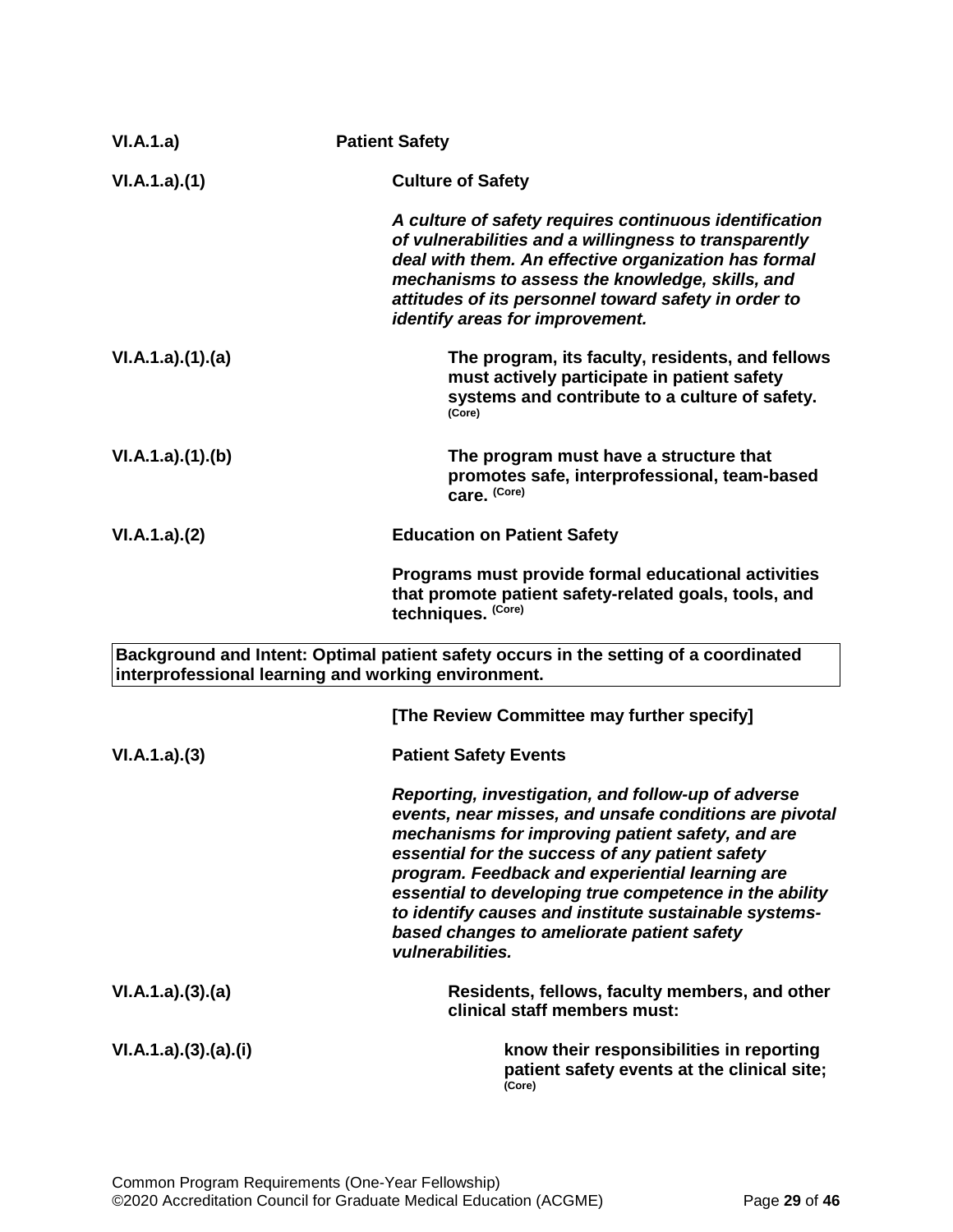| VI.A.1.a)(3)(a)(ii)  | know how to report patient safety<br>events, including near misses, at the<br>clinical site; and, (Core)                                                                                                                                                                   |
|----------------------|----------------------------------------------------------------------------------------------------------------------------------------------------------------------------------------------------------------------------------------------------------------------------|
| VI.A.1.a)(3)(a)(iii) | be provided with summary information<br>of their institution's patient safety<br>reports. (Core)                                                                                                                                                                           |
| VI.A.1.a)(3)(b)      | Fellows must participate as team members in<br>real and/or simulated interprofessional clinical<br>patient safety activities, such as root cause<br>analyses or other activities that include<br>analysis, as well as formulation and<br>implementation of actions. (Core) |
| VI.A.1.a)(4)         | <b>Fellow Education and Experience in Disclosure of</b><br><b>Adverse Events</b>                                                                                                                                                                                           |
|                      | Patient-centered care requires patients, and when<br>appropriate families, to be apprised of clinical<br>situations that affect them, including adverse events.<br>This is an important skill for faculty physicians to<br>model, and for fellows to develop and apply.    |
| VI.A.1.a)(4)(a)      | All fellows must receive training in how to<br>disclose adverse events to patients and<br>families. (Core)                                                                                                                                                                 |
| VI.A.1.a)(4)(b)      | Fellows should have the opportunity to<br>participate in the disclosure of patient safety<br>events, real or simulated. (Detail)t                                                                                                                                          |
| VI.A.1.b)            | <b>Quality Improvement</b>                                                                                                                                                                                                                                                 |
| VI.A.1.b)(1)         | <b>Education in Quality Improvement</b>                                                                                                                                                                                                                                    |
|                      | A cohesive model of health care includes quality-<br>related goals, tools, and techniques that are necessary<br>in order for health care professionals to achieve<br>quality improvement goals.                                                                            |
| VI.A.1.b)(1)(a)      | Fellows must receive training and experience in<br>quality improvement processes, including an<br>understanding of health care disparities. (Core)                                                                                                                         |
| VI.A.1.b)(2)         | <b>Quality Metrics</b>                                                                                                                                                                                                                                                     |
|                      | Access to data is essential to prioritizing activities for<br>care improvement and evaluating success of<br>improvement efforts.                                                                                                                                           |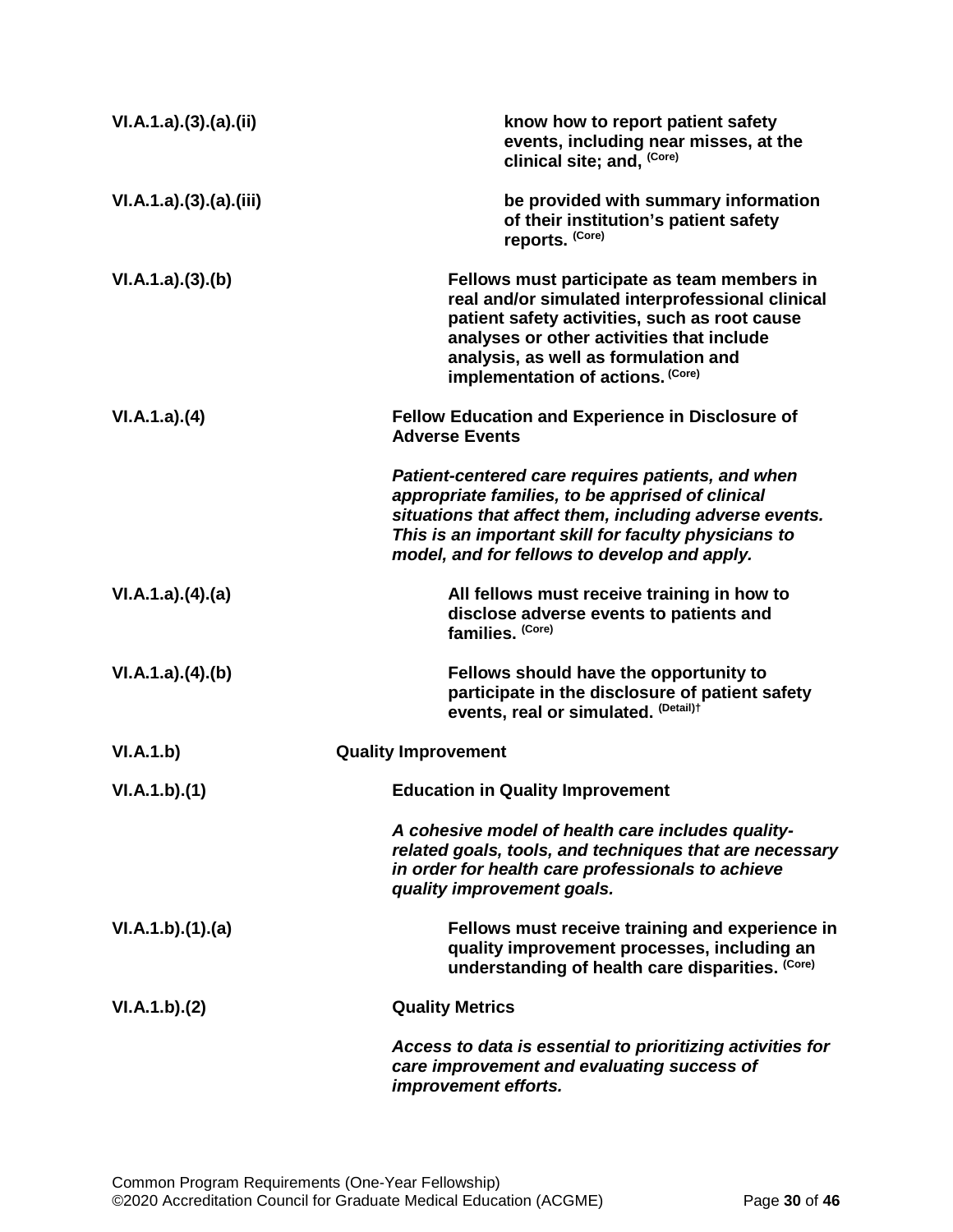| VI.A.1.b)(2).(a)     | Fellows and faculty members must receive data<br>on quality metrics and benchmarks related to<br>their patient populations. (Core)                                                                                                                                                                                                                                                                                                                    |
|----------------------|-------------------------------------------------------------------------------------------------------------------------------------------------------------------------------------------------------------------------------------------------------------------------------------------------------------------------------------------------------------------------------------------------------------------------------------------------------|
| VI.A.1.b)(3)         | <b>Engagement in Quality Improvement Activities</b>                                                                                                                                                                                                                                                                                                                                                                                                   |
|                      | <b>Experiential learning is essential to developing the</b><br>ability to identify and institute sustainable systems-<br>based changes to improve patient care.                                                                                                                                                                                                                                                                                       |
| VI.A.1.b)(3).(a)     | Fellows must have the opportunity to<br>participate in interprofessional quality<br>improvement activities. (Core)                                                                                                                                                                                                                                                                                                                                    |
| VI.A.1.b)(3).(a).(i) | This should include activities aimed at<br>reducing health care disparities. (Detail)                                                                                                                                                                                                                                                                                                                                                                 |
|                      | [The Review Committee may further specify under any<br>requirement in VI.A.1.b)-VI.A.1.b).(3).(a).(i)]                                                                                                                                                                                                                                                                                                                                                |
| VI.A.2.              | <b>Supervision and Accountability</b>                                                                                                                                                                                                                                                                                                                                                                                                                 |
| VI.A.2.a)            | Although the attending physician is ultimately responsible for<br>the care of the patient, every physician shares in the<br>responsibility and accountability for their efforts in the<br>provision of care. Effective programs, in partnership with<br>their Sponsoring Institutions, define, widely communicate,<br>and monitor a structured chain of responsibility and<br>accountability as it relates to the supervision of all patient<br>care. |
|                      | Supervision in the setting of graduate medical education<br>provides safe and effective care to patients; ensures each<br>fellow's development of the skills, knowledge, and attitudes<br>required to enter the unsupervised practice of medicine; and<br>establishes a foundation for continued professional growth.                                                                                                                                 |
| VI.A.2.a)(1)         | Each patient must have an identifiable and<br>appropriately-credentialed and privileged attending<br>physician (or licensed independent practitioner as<br>specified by the applicable Review Committee) who is<br>responsible and accountable for the patient's care.<br>(Core)                                                                                                                                                                      |
| VI.A.2.a)(1).(a)     | This information must be available to fellows,<br>faculty members, other members of the health<br>care team, and patients. (Core)                                                                                                                                                                                                                                                                                                                     |
| VI.A.2.a)(1).(b)     | Fellows and faculty members must inform each<br>patient of their respective roles in that patient's<br>care when providing direct patient care. (Core)                                                                                                                                                                                                                                                                                                |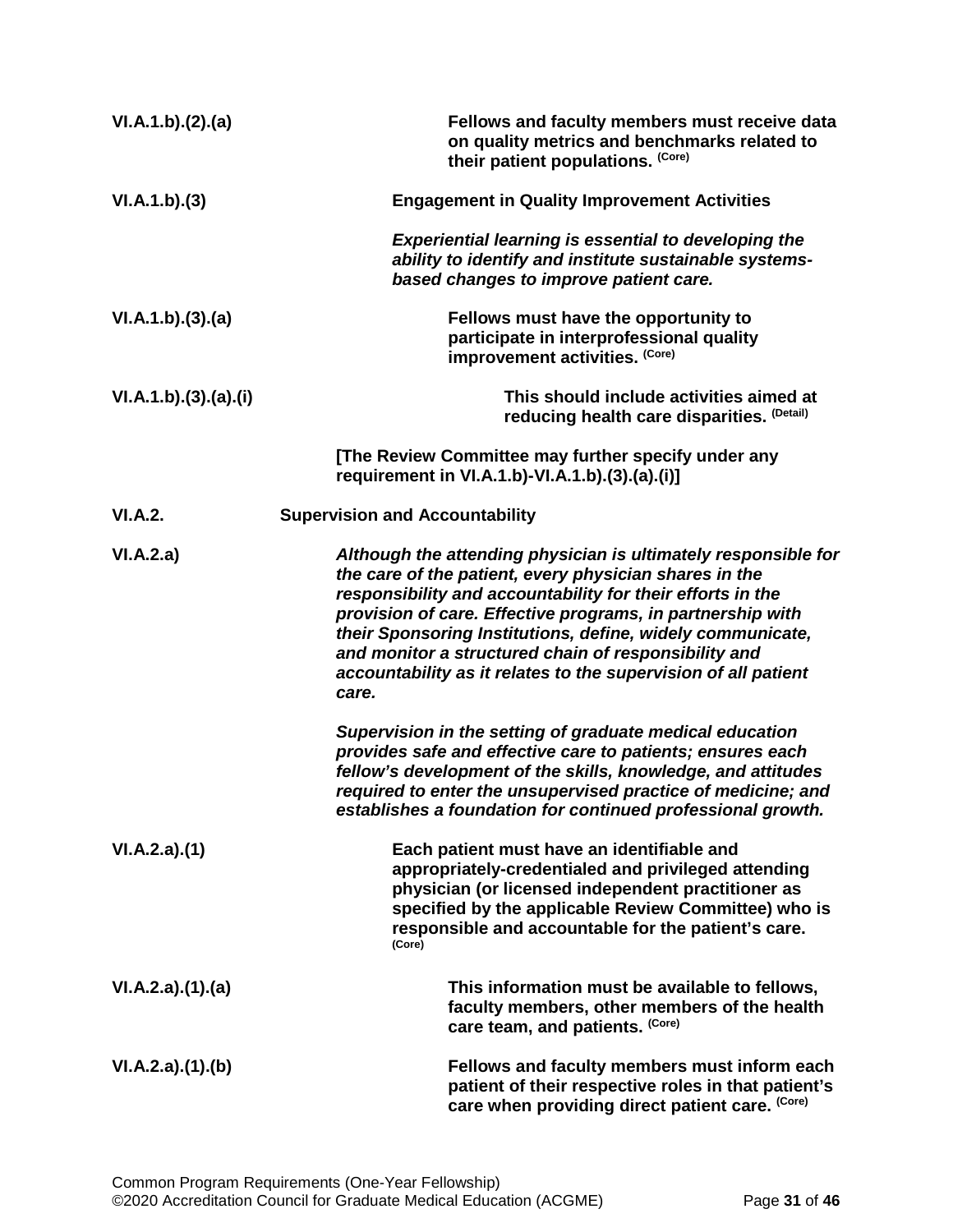| VI.A.2.b)          | Supervision may be exercised through a variety of methods.<br>For many aspects of patient care, the supervising physician<br>may be a more advanced fellow. Other portions of care<br>provided by the fellow can be adequately supervised by the<br>appropriate availability of the supervising faculty member or<br>fellow, either on site or by means of telecommunication<br>technology. Some activities require the physical presence of<br>the supervising faculty member. In some circumstances,<br>supervision may include post-hoc review of fellow-delivered<br>care with feedback. |
|--------------------|----------------------------------------------------------------------------------------------------------------------------------------------------------------------------------------------------------------------------------------------------------------------------------------------------------------------------------------------------------------------------------------------------------------------------------------------------------------------------------------------------------------------------------------------------------------------------------------------|
|                    | Background and Intent: There are circumstances where direct supervision without<br>physical presence does not fulfill the requirements of the specific Review Committee.<br>Review Committees will further specify what is meant by direct supervision without<br>physical presence in specialties where allowed. "Physically present" is defined as<br>follows: The teaching physician is located in the same room (or partitioned or<br>curtained area, if the room is subdivided to accommodate multiple patients) as the<br>patient and/or performs a face-to-face service.              |
| VI.A.2.b)(1)       | The program must demonstrate that the appropriate<br>level of supervision in place for all fellows is based on<br>each fellow's level of training and ability, as well as<br>patient complexity and acuity. Supervision may be<br>exercised through a variety of methods, as appropriate<br>to the situation. (Core)                                                                                                                                                                                                                                                                         |
|                    | [The Review Committee may specify which<br>activities require different levels of<br>supervision.]                                                                                                                                                                                                                                                                                                                                                                                                                                                                                           |
| VI.A.2.b)(2)       | The program must define when physical presence of a<br>supervising physician is required. (Core)                                                                                                                                                                                                                                                                                                                                                                                                                                                                                             |
| VI.A.2.c)          | <b>Levels of Supervision</b>                                                                                                                                                                                                                                                                                                                                                                                                                                                                                                                                                                 |
|                    | To promote appropriate fellow supervision while providing<br>for graded authority and responsibility, the program must use<br>the following classification of supervision: (Core)                                                                                                                                                                                                                                                                                                                                                                                                            |
| $VI.A.2.c$ . $(1)$ | <b>Direct Supervision:</b>                                                                                                                                                                                                                                                                                                                                                                                                                                                                                                                                                                   |
| VI.A.2.c)(1).(a)   | the supervising physician is physically present<br>with the fellow during the key portions of the<br>patient interaction; or, (Core)                                                                                                                                                                                                                                                                                                                                                                                                                                                         |
|                    | [The Review Committee may further specify]                                                                                                                                                                                                                                                                                                                                                                                                                                                                                                                                                   |
| VI.A.2.c)(1)(b)    | the supervising physician and/or patient is not<br>physically present with the fellow and the<br>supervising physician is concurrently                                                                                                                                                                                                                                                                                                                                                                                                                                                       |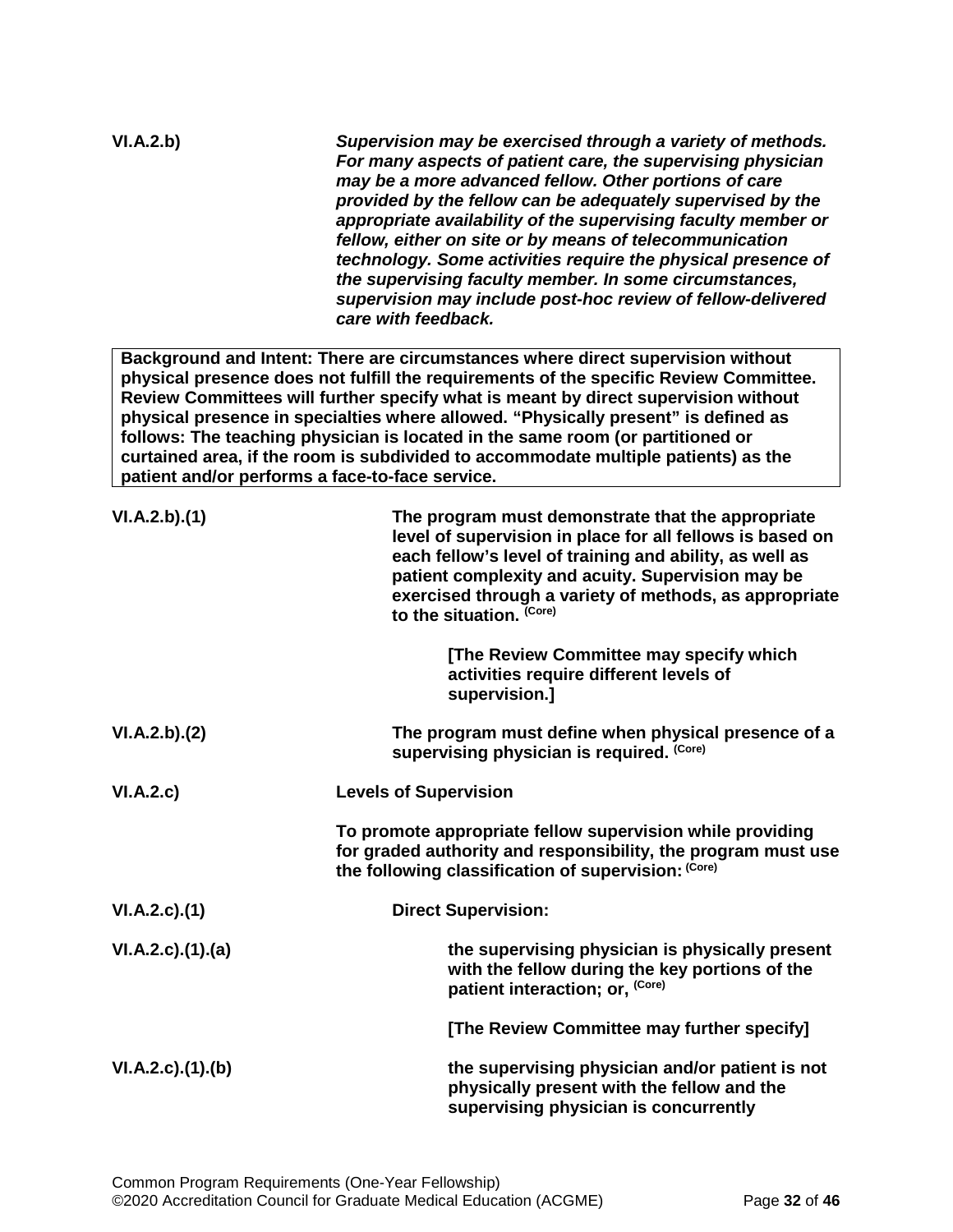|              | monitoring the patient care through appropriate<br>telecommunication technology. (Core)                                                                                                                                                                    |
|--------------|------------------------------------------------------------------------------------------------------------------------------------------------------------------------------------------------------------------------------------------------------------|
|              | [The Review Committee must further specify if<br>$VI.A.2.c$ . $(1).$ (b) is permitted]                                                                                                                                                                     |
|              | [The Review Committee will choose to require<br>either VI.A.2.c).(1).(a), or both VI.A.2.c).(1).(a)<br>and VI.A.2.c).(1).(b)]                                                                                                                              |
| VI.A.2.c.2() | Indirect Supervision: the supervising physician is not<br>providing physical or concurrent visual or audio<br>supervision but is immediately available to the fellow<br>for guidance and is available to provide appropriate<br>direct supervision. (Core) |
| VI.A.2.c.(3) | Oversight – the supervising physician is available to<br>provide review of procedures/encounters with<br>feedback provided after care is delivered. (Core)                                                                                                 |
| VI.A.2.d     | The privilege of progressive authority and responsibility,<br>conditional independence, and a supervisory role in patient<br>care delegated to each fellow must be assigned by the<br>program director and faculty members. (Core)                         |
| VI.A.2.d)(1) | The program director must evaluate each fellow's<br>abilities based on specific criteria, guided by the<br>Milestones. (Core)                                                                                                                              |
| VI.A.2.d)(2) | <b>Faculty members functioning as supervising</b><br>physicians must delegate portions of care to fellows<br>based on the needs of the patient and the skills of<br>each fellow. (Core)                                                                    |
| VI.A.2.d)(3) | Fellows should serve in a supervisory role to junior<br>fellows and residents in recognition of their progress<br>toward independence, based on the needs of each<br>patient and the skills of the individual resident or<br>fellow. (Detail)              |
| VI.A.2.e     | Programs must set guidelines for circumstances and events<br>in which fellows must communicate with the supervising<br>faculty member(s). (Core)                                                                                                           |
| VI.A.2.e.(1) | Each fellow must know the limits of their scope of<br>authority, and the circumstances under which the<br>fellow is permitted to act with conditional<br>independence. (Outcome)                                                                           |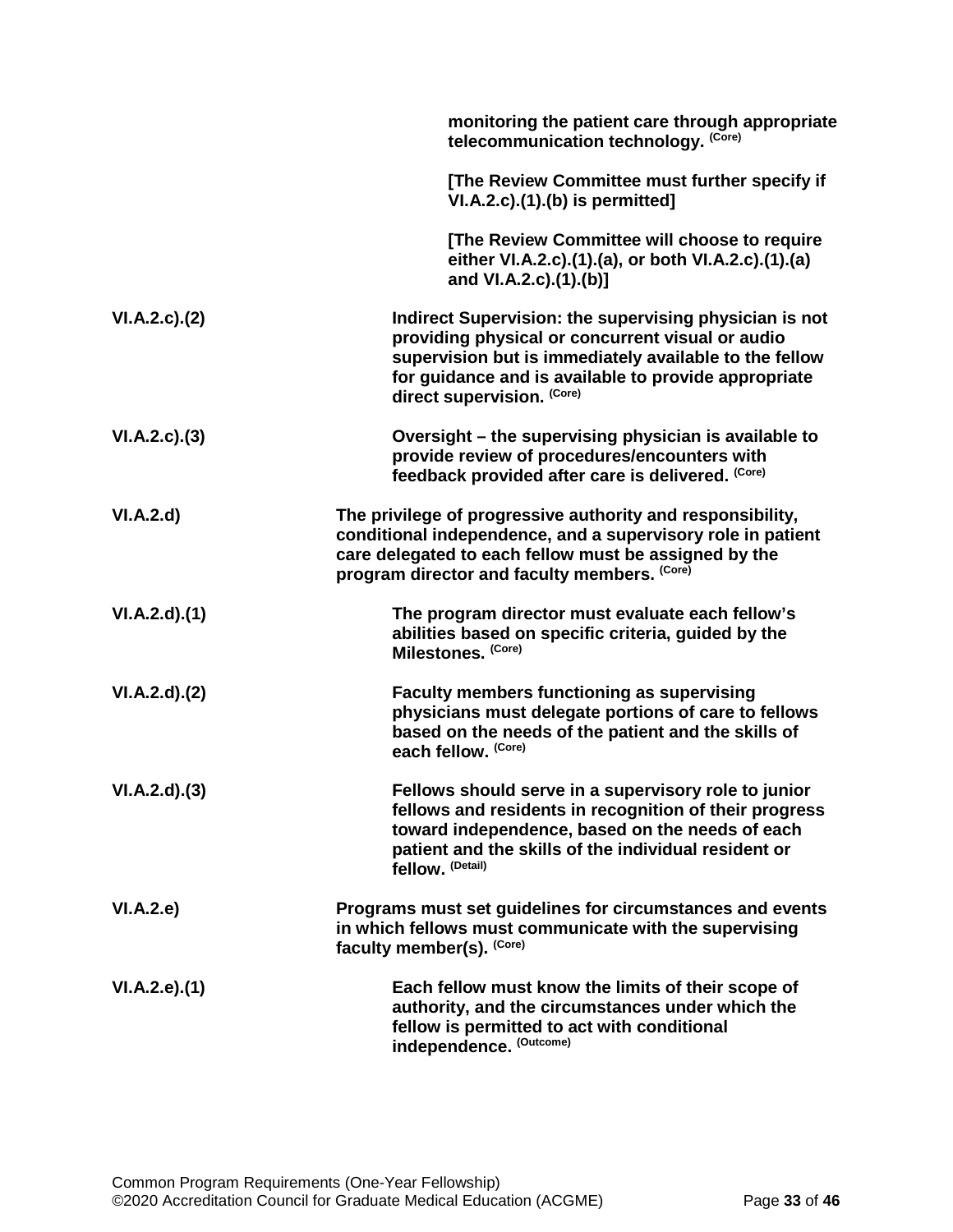**Background and Intent: The ACGME Glossary of Terms defines conditional independence as: Graded, progressive responsibility for patient care with defined oversight.**

<span id="page-33-0"></span>

| VI.A.2.f)      | Faculty supervision assignments must be of sufficient<br>duration to assess the knowledge and skills of each fellow<br>and to delegate to the fellow the appropriate level of patient<br>care authority and responsibility. (Core)                                                                 |
|----------------|----------------------------------------------------------------------------------------------------------------------------------------------------------------------------------------------------------------------------------------------------------------------------------------------------|
| VI.B.          | <b>Professionalism</b>                                                                                                                                                                                                                                                                             |
| <b>VI.B.1.</b> | Programs, in partnership with their Sponsoring Institutions, must<br>educate fellows and faculty members concerning the professional<br>responsibilities of physicians, including their obligation to be<br>appropriately rested and fit to provide the care required by their<br>patients. (Core) |
| <b>VI.B.2.</b> | The learning objectives of the program must:                                                                                                                                                                                                                                                       |
| VI.B.2.a)      | be accomplished through an appropriate blend of supervised<br>patient care responsibilities, clinical teaching, and didactic<br>educational events; (Core)                                                                                                                                         |
| VI.B.2.b)      | be accomplished without excessive reliance on fellows to<br>fulfill non-physician obligations; and, (Core)                                                                                                                                                                                         |

**Background and Intent: Routine reliance on fellows to fulfill non-physician obligations increases work compression for fellows and does not provide an optimal educational experience. Non-physician obligations are those duties which in most institutions are performed by nursing and allied health professionals, transport services, or clerical staff. Examples of such obligations include transport of patients from the wards or units for procedures elsewhere in the hospital; routine blood drawing for laboratory tests; routine monitoring of patients when off the ward; and clerical duties, such as scheduling. While it is understood that fellows may be expected to do any of these things on occasion when the need arises, these activities should not be performed by fellows routinely and must be kept to a minimum to optimize fellow education.**

**VI.B.2.c) ensure manageable patient care responsibilities. (Core)**

**[The Review Committee may further specify]**

**Background and Intent: The Common Program Requirements do not define "manageable patient care responsibilities" as this is variable by specialty and PGY level. Review Committees will provide further detail regarding patient care responsibilities in the applicable specialty-specific Program Requirements and accompanying FAQs. However, all programs, regardless of specialty, should carefully assess how the assignment of patient care responsibilities can affect work compression.**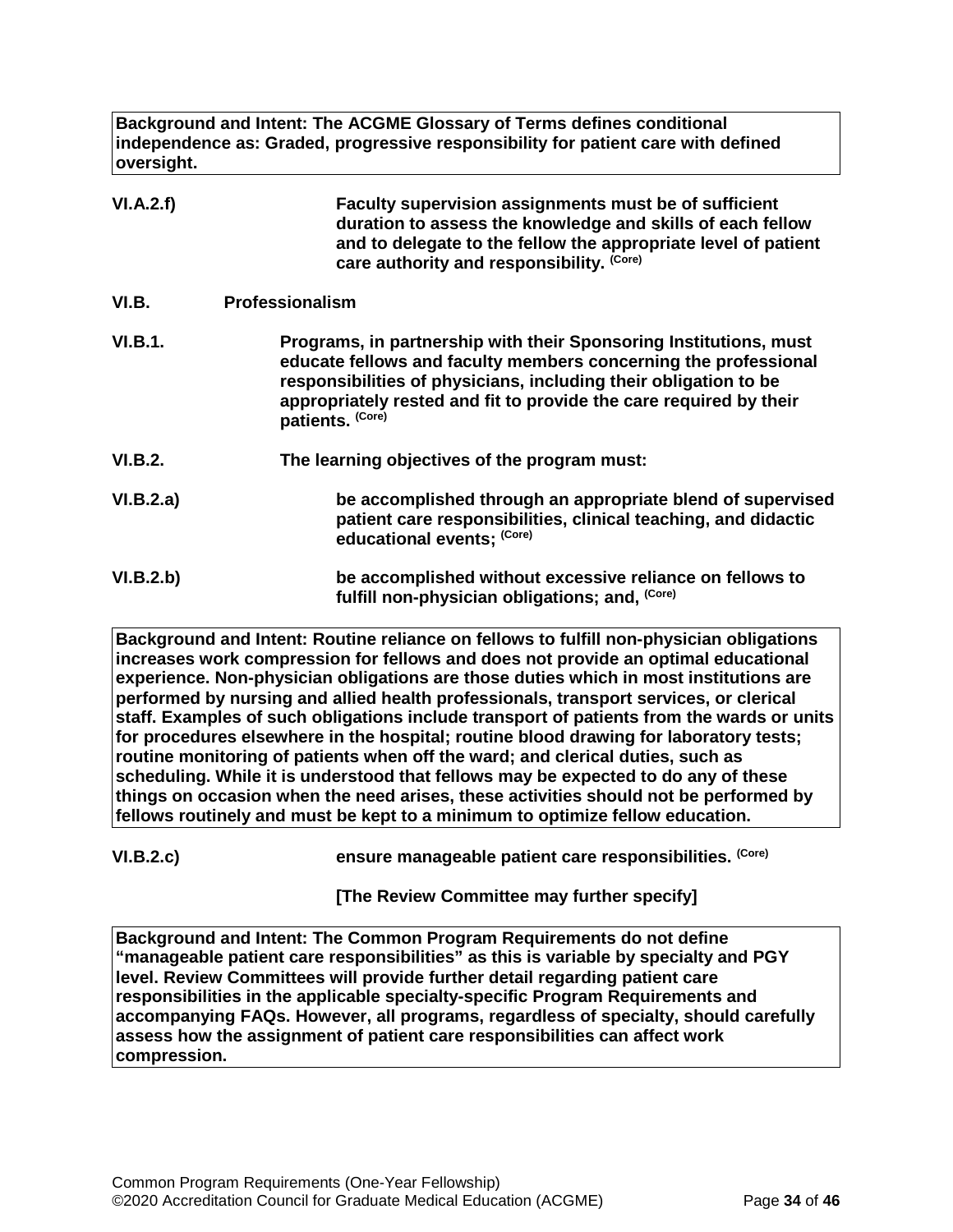| VI.B.3.        | The program director, in partnership with the Sponsoring Institution,<br>must provide a culture of professionalism that supports patient<br>safety and personal responsibility. (Core)                                                                                                                                                                                                                                                                                                           |
|----------------|--------------------------------------------------------------------------------------------------------------------------------------------------------------------------------------------------------------------------------------------------------------------------------------------------------------------------------------------------------------------------------------------------------------------------------------------------------------------------------------------------|
| <b>VI.B.4.</b> | Fellows and faculty members must demonstrate an understanding<br>of their personal role in the:                                                                                                                                                                                                                                                                                                                                                                                                  |
| VI.B.4.a)      | provision of patient- and family-centered care; (Outcome)                                                                                                                                                                                                                                                                                                                                                                                                                                        |
| VI.B.4.b)      | safety and welfare of patients entrusted to their care,<br>including the ability to report unsafe conditions and adverse<br>events; (Outcome)                                                                                                                                                                                                                                                                                                                                                    |
|                | Background and Intent: This requirement emphasizes that responsibility for reporting<br>unsafe conditions and adverse events is shared by all members of the team and is not<br>solely the responsibility of the fellow.                                                                                                                                                                                                                                                                         |
| VI.B.4.c)      | assurance of their fitness for work, including: (Outcome)                                                                                                                                                                                                                                                                                                                                                                                                                                        |
|                | Background and Intent: This requirement emphasizes the professional responsibility of<br>faculty members and fellows to arrive for work adequately rested and ready to care for<br>patients. It is also the responsibility of faculty members, fellows, and other members of<br>the care team to be observant, to intervene, and/or to escalate their concern about<br>fellow and faculty member fitness for work, depending on the situation, and in<br>accordance with institutional policies. |

| $VI.B.4.c.$ (1) | management of their time before, during, and after<br>clinical assignments; and, (Outcome)                                                                                                                                                                                                                                           |
|-----------------|--------------------------------------------------------------------------------------------------------------------------------------------------------------------------------------------------------------------------------------------------------------------------------------------------------------------------------------|
| VI.B.4.c). (2)  | recognition of impairment, including from illness,<br>fatigue, and substance use, in themselves, their peers,<br>and other members of the health care team. (Outcome)                                                                                                                                                                |
| VI.B.4.d)       | commitment to lifelong learning; (Outcome)                                                                                                                                                                                                                                                                                           |
| VI.B.4.e)       | monitoring of their patient care performance improvement<br>indicators; and, (Outcome)                                                                                                                                                                                                                                               |
| VI.B.4.f)       | accurate reporting of clinical and educational work hours,<br>patient outcomes, and clinical experience data. (Outcome)                                                                                                                                                                                                              |
| <b>VI.B.5.</b>  | All fellows and faculty members must demonstrate responsiveness<br>to patient needs that supersedes self-interest. This includes the<br>recognition that under certain circumstances, the best interests of<br>the patient may be served by transitioning that patient's care to<br>another qualified and rested provider. (Outcome) |
| <b>VI.B.6.</b>  | Programs, in partnership with their Sponsoring Institutions, must<br>provide a professional, equitable, respectful, and civil environment<br>that is free from discrimination, sexual and other forms of                                                                                                                             |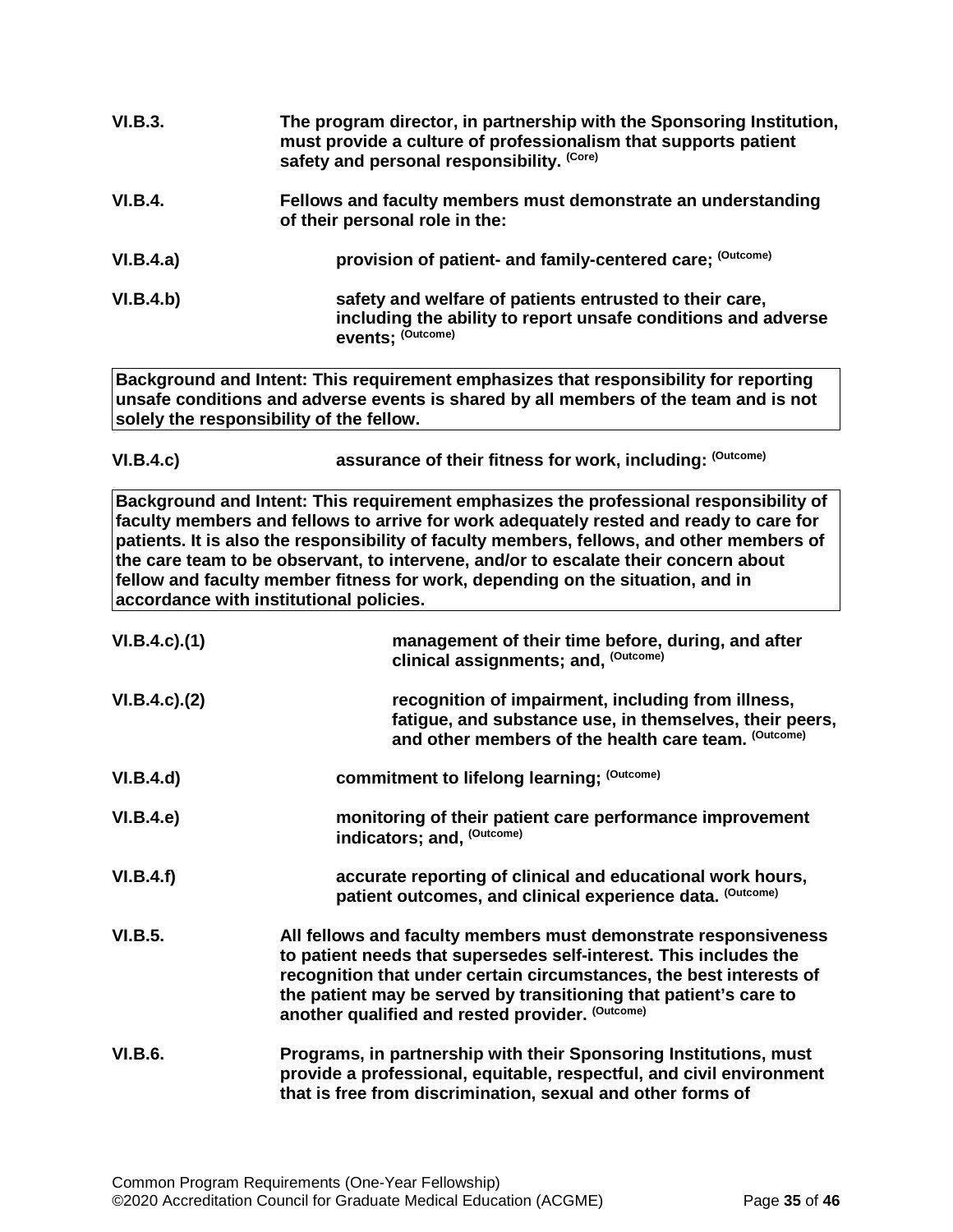**harassment, mistreatment, abuse, or coercion of students, fellows, faculty, and staff. (Core)**

**VI.B.7. Programs, in partnership with their Sponsoring Institutions, should have a process for education of fellows and faculty regarding unprofessional behavior and a confidential process for reporting, investigating, and addressing such concerns. (Core)**

#### <span id="page-35-0"></span>**VI.C. Well-Being**

*Psychological, emotional, and physical well-being are critical in the development of the competent, caring, and resilient physician and require proactive attention to life inside and outside of medicine. Well-being requires that physicians retain the joy in medicine while managing their own real life stresses. Self-care and responsibility to support other members of the health care team are important components of professionalism; they are also skills that must be modeled, learned, and nurtured in the context of other aspects of fellowship training.*

*Fellows and faculty members are at risk for burnout and depression. Programs, in partnership with their Sponsoring Institutions, have the same responsibility to address well-being as other aspects of resident competence. Physicians and all members of the health care team share responsibility for the well-being of each other. For example, a culture which encourages covering for colleagues after an illness without the expectation of reciprocity reflects the ideal of professionalism. A positive culture in a clinical learning environment models constructive behaviors, and prepares fellows with the skills and attitudes needed to thrive throughout their careers.*

**Background and Intent: The ACGME is committed to addressing physician well-being for individuals and as it relates to the learning and working environment. The creation of a learning and working environment with a culture of respect and accountability for physician well-being is crucial to physicians' ability to deliver the safest, best possible care to patients. The ACGME is leveraging its resources in four key areas to support the ongoing focus on physician well-being: education, influence, research, and collaboration. Information regarding the ACGME's ongoing efforts in this area is available on the ACGME website.**

**As these efforts evolve, information will be shared with programs seeking to develop and/or strengthen their own well-being initiatives. In addition, there are many activities that programs can utilize now to assess and support physician well-being. These include culture of safety surveys, ensuring the availability of counseling services, and attention to the safety of the entire health care team.**

- **VI.C.1. The responsibility of the program, in partnership with the Sponsoring Institution, to address well-being must include:**
- **VI.C.1.a) efforts to enhance the meaning that each fellow finds in the experience of being a physician, including protecting time with patients, minimizing non-physician obligations,**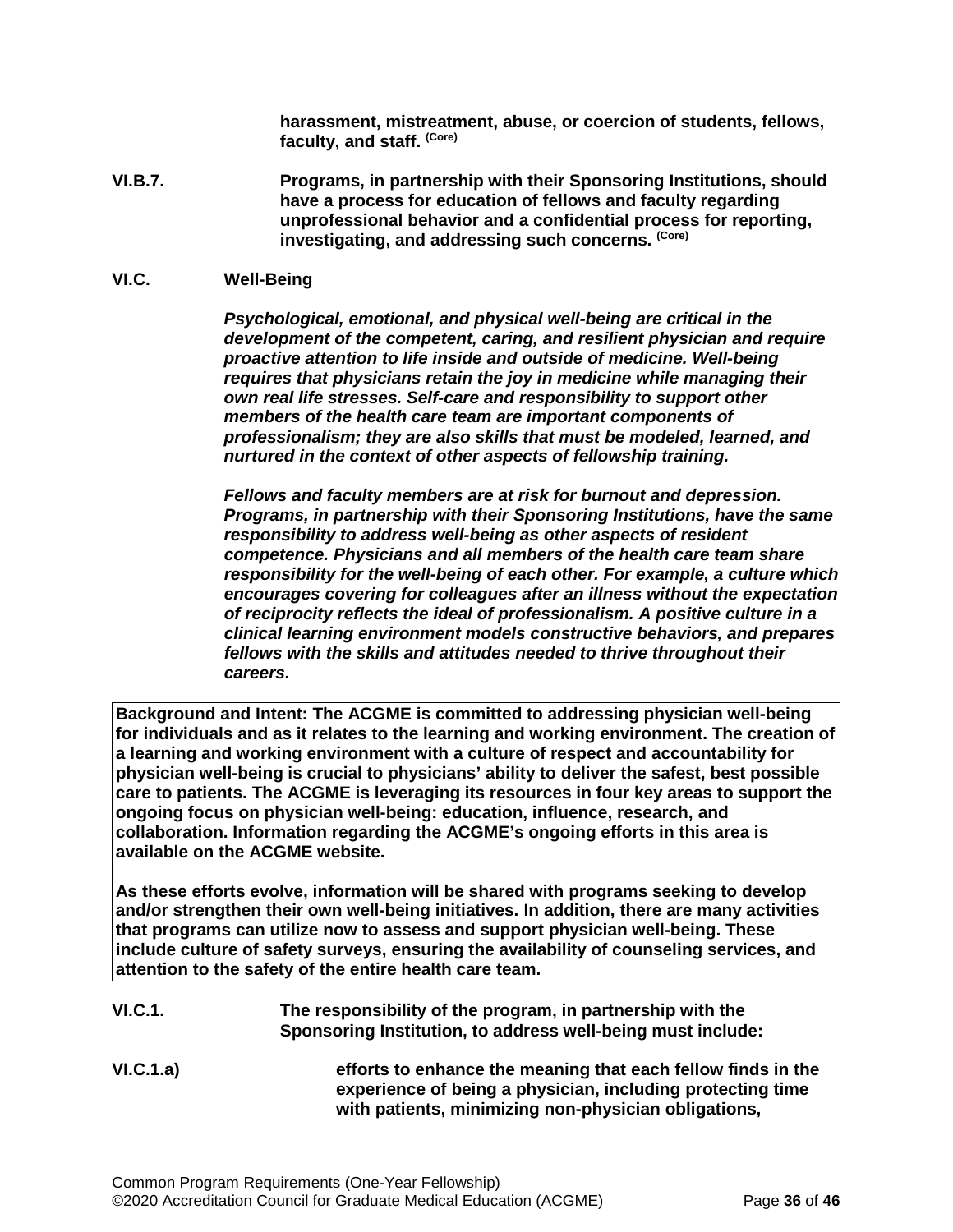|                                       | providing administrative support, promoting progressive<br>autonomy and flexibility, and enhancing professional<br>relationships; (Core)                                                                                                                                                                                                                                                                                                                                                                                                                                  |
|---------------------------------------|---------------------------------------------------------------------------------------------------------------------------------------------------------------------------------------------------------------------------------------------------------------------------------------------------------------------------------------------------------------------------------------------------------------------------------------------------------------------------------------------------------------------------------------------------------------------------|
| VI.C.1.b)                             | attention to scheduling, work intensity, and work<br>compression that impacts fellow well-being; (Core)                                                                                                                                                                                                                                                                                                                                                                                                                                                                   |
| VI.C.1.c)                             | evaluating workplace safety data and addressing the safety of<br>fellows and faculty members; (Core)                                                                                                                                                                                                                                                                                                                                                                                                                                                                      |
| adverse events.                       | Background and Intent: This requirement emphasizes the responsibility shared by the<br>Sponsoring Institution and its programs to gather information and utilize systems that<br>monitor and enhance fellow and faculty member safety, including physical safety.<br>Issues to be addressed include, but are not limited to, monitoring of workplace injuries,<br>physical or emotional violence, vehicle collisions, and emotional well-being after                                                                                                                      |
| VI.C.1.d                              | policies and programs that encourage optimal fellow and<br>faculty member well-being; and, (Core)                                                                                                                                                                                                                                                                                                                                                                                                                                                                         |
|                                       | Background and Intent: Well-being includes having time away from work to engage with<br>family and friends, as well as to attend to personal needs and to one's own health,<br>including adequate rest, healthy diet, and regular exercise.                                                                                                                                                                                                                                                                                                                               |
| VI.C.1.d.(1)                          | Fellows must be given the opportunity to attend<br>medical, mental health, and dental care appointments,<br>including those scheduled during their working hours.<br>(Core)                                                                                                                                                                                                                                                                                                                                                                                               |
| scheduled during their working hours. | Background and Intent: The intent of this requirement is to ensure that fellows have the<br>opportunity to access medical and dental care, including mental health care, at times<br>that are appropriate to their individual circumstances. Fellows must be provided with<br>time away from the program as needed to access care, including appointments                                                                                                                                                                                                                 |
| VI.C.1.e)                             | attention to fellow and faculty member burnout, depression,<br>and substance abuse. The program, in partnership with its<br>Sponsoring Institution, must educate faculty members and<br>fellows in identification of the symptoms of burnout,<br>depression, and substance abuse, including means to assist<br>those who experience these conditions. Fellows and faculty<br>members must also be educated to recognize those<br>symptoms in themselves and how to seek appropriate care.<br>The program, in partnership with its Sponsoring Institution,<br>must: (Core) |
|                                       | Background and Intent: Programs and Sponsoring Institutions are encouraged to review<br>materials in order to create systems for identification of burnout, depression, and                                                                                                                                                                                                                                                                                                                                                                                               |

**substance abuse. Materials and more information are available on the Physician Well-**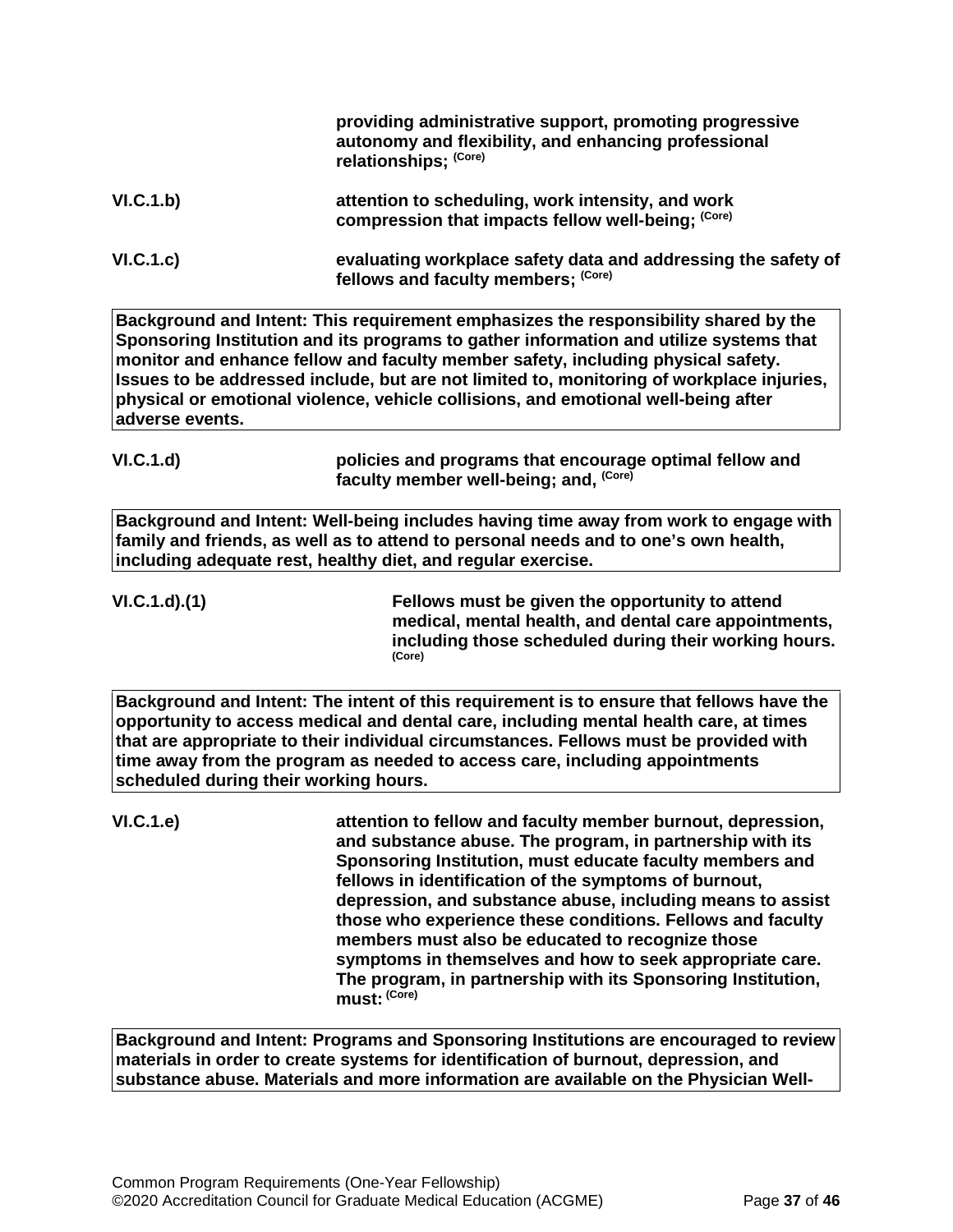**being section of the ACGME website [\(http://www.acgme.org/What-We-](http://www.acgme.org/What-We-Do/Initiatives/Physician-Well-Being)[Do/Initiatives/Physician-Well-Being\)](http://www.acgme.org/What-We-Do/Initiatives/Physician-Well-Being).**

**VI.C.1.e).(1) encourage fellows and faculty members to alert the program director or other designated personnel or programs when they are concerned that another fellow, resident, or faculty member may be displaying signs of burnout, depression, substance abuse,**  suicidal ideation, or potential for violence; (Core)

**Background and Intent: Individuals experiencing burnout, depression, substance abuse, and/or suicidal ideation are often reluctant to reach out for help due to the stigma associated with these conditions, and are concerned that seeking help may have a negative impact on their career. Recognizing that physicians are at increased risk in these areas, it is essential that fellows and faculty members are able to report their concerns when another fellow or faculty member displays signs of any of these conditions, so that the program director or other designated personnel, such as the department chair, may assess the situation and intervene as necessary to facilitate access to appropriate care. Fellows and faculty members must know which personnel, in addition to the program director, have been designated with this responsibility; those personnel and the program director should be familiar with the institution's impaired physician policy and any employee health, employee assistance, and/or wellness programs within the institution. In cases of physician impairment, the program director or designated personnel should follow the policies of their institution for reporting.**

| VI.C.1.e). (2) | provide access to appropriate tools for self-screening;<br>and, <sup>(Core)</sup>                                                                                                               |
|----------------|-------------------------------------------------------------------------------------------------------------------------------------------------------------------------------------------------|
| VI.C.1.e). (3) | provide access to confidential, affordable mental<br>health assessment, counseling, and treatment,<br>including access to urgent and emergent care 24<br>hours a day, seven days a week. (Core) |
|                |                                                                                                                                                                                                 |

**Background and Intent: The intent of this requirement is to ensure that fellows have immediate access at all times to a mental health professional (psychiatrist, psychologist, Licensed Clinical Social Worker, Primary Mental Health Nurse Practitioner, or Licensed Professional Counselor) for urgent or emergent mental health issues. In-person, telemedicine, or telephonic means may be utilized to satisfy this requirement. Care in the Emergency Department may be necessary in some cases, but not as the primary or sole means to meet the requirement.**

**The reference to affordable counseling is intended to require that financial cost not be a barrier to obtaining care.**

**VI.C.2. There are circumstances in which fellows may be unable to attend work, including but not limited to fatigue, illness, family emergencies, and parental leave. Each program must allow an appropriate length of absence for fellows unable to perform their patient care responsibilities. (Core)**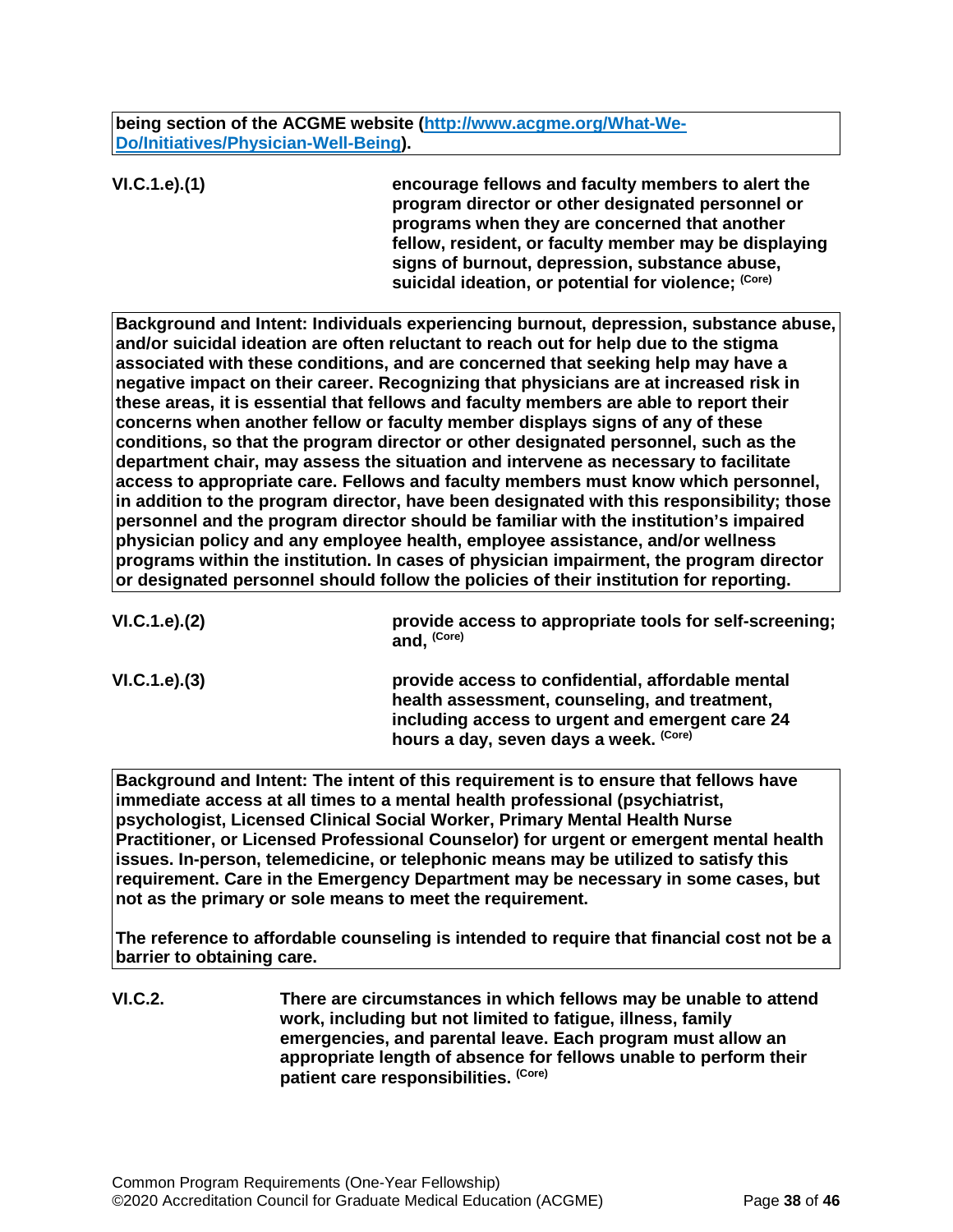| VI.C.2.a) | The program must have policies and procedures in place to<br>ensure coverage of patient care. (Core)                                                    |
|-----------|---------------------------------------------------------------------------------------------------------------------------------------------------------|
| VI.C.2.b) | These policies must be implemented without fear of negative<br>consequences for the fellow who is or was unable to provide<br>the clinical work. (Core) |

**Background and Intent: Fellows may need to extend their length of training depending on length of absence and specialty board eligibility requirements. Teammates should assist colleagues in need and equitably reintegrate them upon return.**

<span id="page-38-0"></span>

| VI.D.          | <b>Fatigue Mitigation</b>                                                                                                                              |
|----------------|--------------------------------------------------------------------------------------------------------------------------------------------------------|
| <b>VI.D.1.</b> | <b>Programs must:</b>                                                                                                                                  |
| VI.D.1.a)      | educate all faculty members and fellows to recognize the<br>signs of fatigue and sleep deprivation; (Core)                                             |
| VI.D.1.b)      | educate all faculty members and fellows in alertness<br>management and fatigue mitigation processes; and, (Core)                                       |
| VI.D.1.c       | encourage fellows to use fatigue mitigation processes to<br>manage the potential negative effects of fatigue on patient<br>care and learning. (Detail) |

**Background and Intent: Providing medical care to patients is physically and mentally demanding. Night shifts, even for those who have had enough rest, cause fatigue. Experiencing fatigue in a supervised environment during training prepares fellows for managing fatigue in practice. It is expected that programs adopt fatigue mitigation processes and ensure that there are no negative consequences and/or stigma for using fatigue mitigation strategies.**

**This requirement emphasizes the importance of adequate rest before and after clinical responsibilities. Strategies that may be used include, but are not limited to, strategic napping; the judicious use of caffeine; availability of other caregivers; time management to maximize sleep off-duty; learning to recognize the signs of fatigue, and selfmonitoring performance and/or asking others to monitor performance; remaining active to promote alertness; maintaining a healthy diet; using relaxation techniques to fall asleep; maintaining a consistent sleep routine; exercising regularly; increasing sleep time before and after call; and ensuring sufficient sleep recovery periods.**

| VI.D.2. | Each program must ensure continuity of patient care, consistent<br>with the program's policies and procedures referenced in VI.C.2-<br>VI.C.2.b), in the event that a fellow may be unable to perform their<br>patient care responsibilities due to excessive fatigue. (Core) |
|---------|-------------------------------------------------------------------------------------------------------------------------------------------------------------------------------------------------------------------------------------------------------------------------------|
| VI.D.3. | The program, in partnership with its Sponsoring Institution, must<br>ensure adequate sleep facilities and safe transportation options for<br>fellows who may be too fatigued to safely return home. (Core)                                                                    |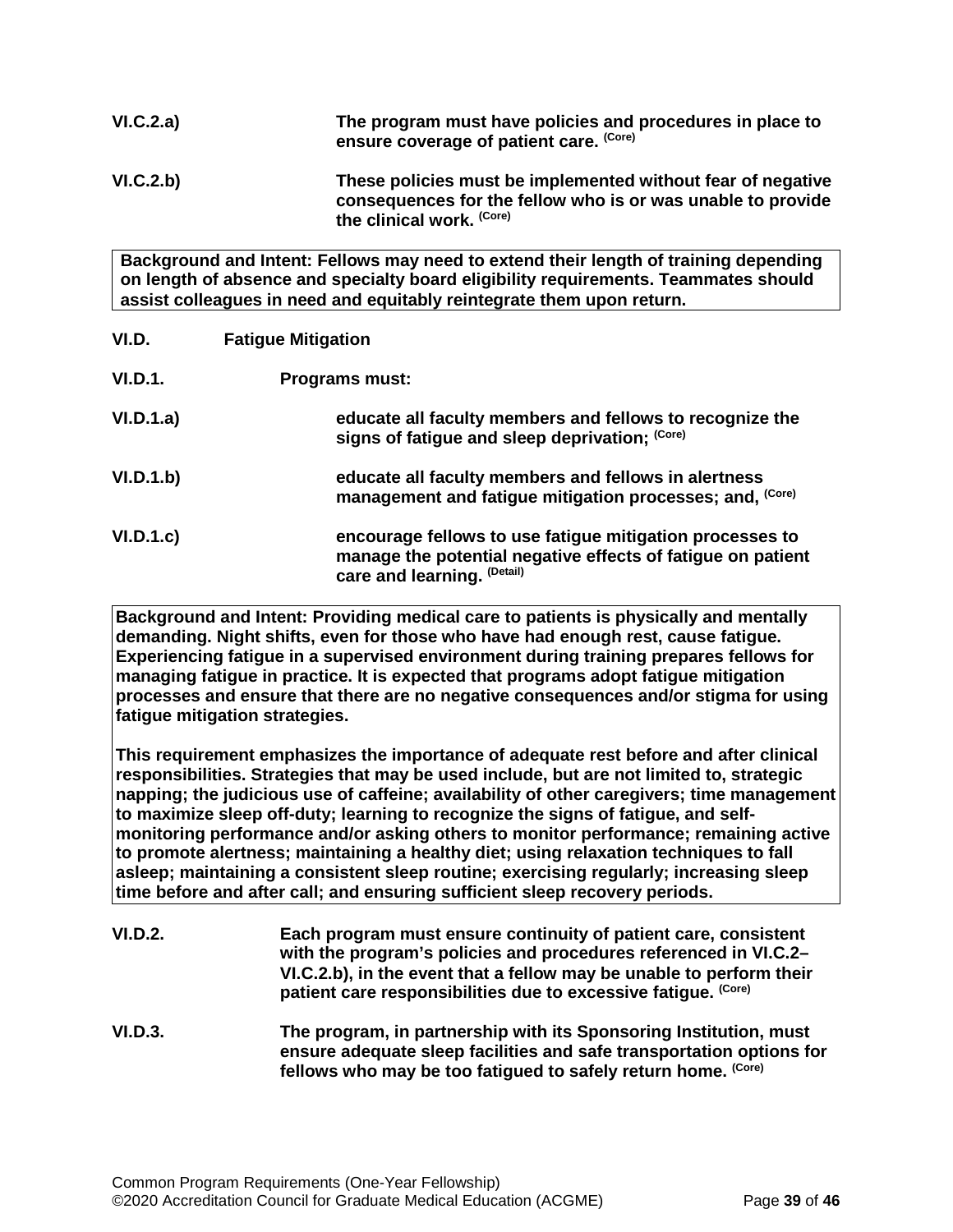- <span id="page-39-0"></span>**VI.E. Clinical Responsibilities, Teamwork, and Transitions of Care**
- **VI.E.1. Clinical Responsibilities**

**The clinical responsibilities for each fellow must be based on PGY level, patient safety, fellow ability, severity and complexity of patient illness/condition, and available support services. (Core)**

**[Optimal clinical workload may be further specified by each Review Committee]**

**Background and Intent: The changing clinical care environment of medicine has meant that work compression due to high complexity has increased stress on fellows. Faculty members and program directors need to make sure fellows function in an environment that has safe patient care and a sense of fellow well-being. Some Review Committees have addressed this by setting limits on patient admissions, and it is an essential responsibility of the program director to monitor fellow workload. Workload should be distributed among the fellow team and interdisciplinary teams to minimize work compression.**

| VI.E.2.   | <b>Teamwork</b>                                                                                                                                                                                                                                                                         |
|-----------|-----------------------------------------------------------------------------------------------------------------------------------------------------------------------------------------------------------------------------------------------------------------------------------------|
|           | Fellows must care for patients in an environment that maximizes<br>communication. This must include the opportunity to work as a<br>member of effective interprofessional teams that are appropriate to<br>the delivery of care in the subspecialty and larger health system.<br>(Core) |
|           | [The Review Committee may further specify]                                                                                                                                                                                                                                              |
| VI.E.3.   | <b>Transitions of Care</b>                                                                                                                                                                                                                                                              |
| VI.E.3.a) | Programs must design clinical assignments to optimize<br>transitions in patient care, including their safety, frequency,<br>and structure. (Core)                                                                                                                                       |
| VI.E.3.b) | Programs, in partnership with their Sponsoring Institutions,<br>must ensure and monitor effective, structured hand-over<br>processes to facilitate both continuity of care and patient<br>safety. (Core)                                                                                |
| VI.E.3.c  | Programs must ensure that fellows are competent in<br>communicating with team members in the hand-over process.<br>(Outcome)                                                                                                                                                            |
| VI.E.3.d  | Programs and clinical sites must maintain and communicate<br>schedules of attending physicians and fellows currently<br>responsible for care. (Core)                                                                                                                                    |
| VI.E.3.e  | Each program must ensure continuity of patient care,<br>consistent with the program's policies and procedures                                                                                                                                                                           |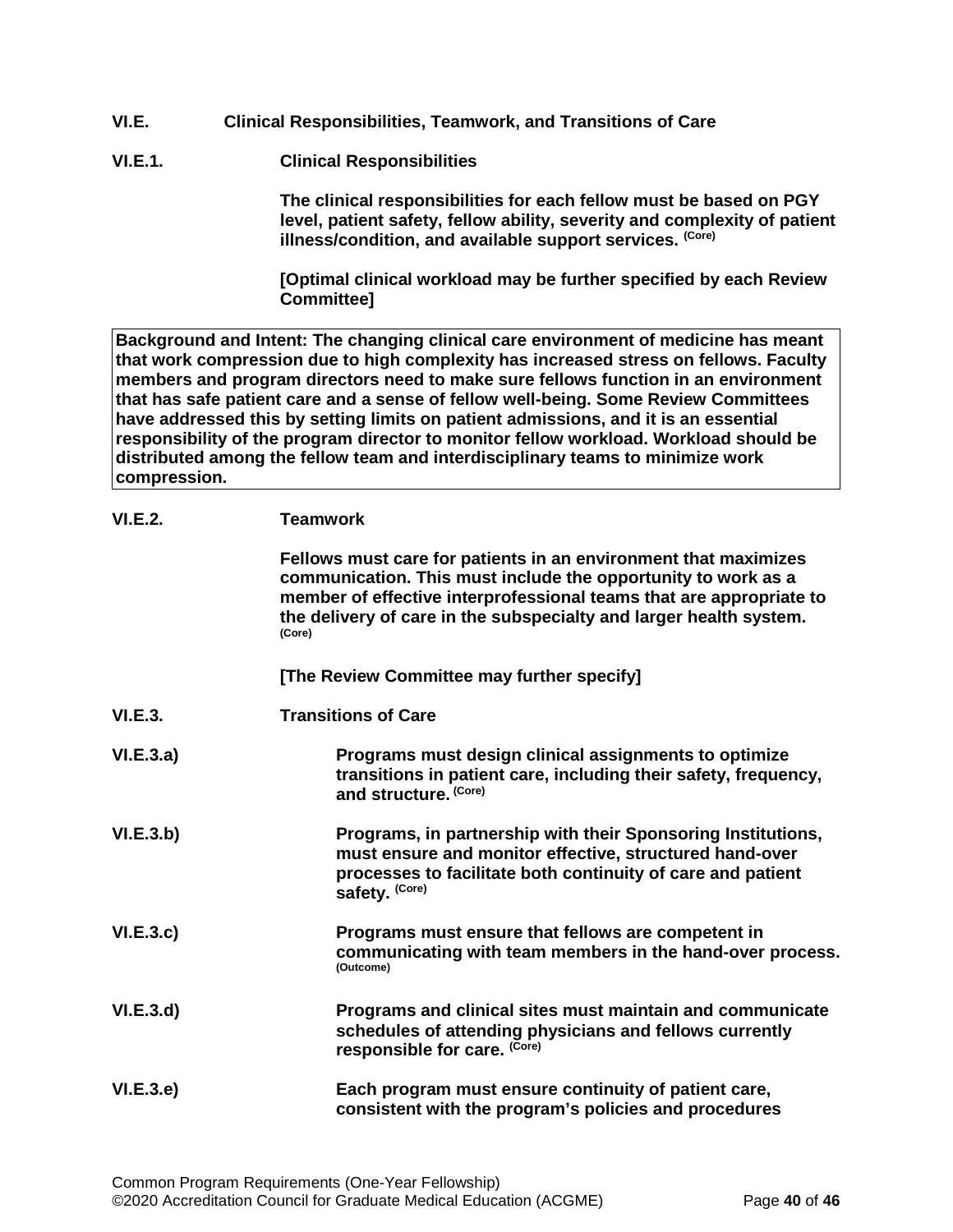**referenced in VI.C.2-VI.C.2.b), in the event that a fellow may be unable to perform their patient care responsibilities due to excessive fatigue or illness, or family emergency. (Core)**

#### <span id="page-40-0"></span>**VI.F. Clinical Experience and Education**

*Programs, in partnership with their Sponsoring Institutions, must design an effective program structure that is configured to provide fellows with educational and clinical experience opportunities, as well as reasonable opportunities for rest and personal activities.*

**Background and Intent: In the new requirements, the terms "clinical experience and education," "clinical and educational work," and "clinical and educational work hours" replace the terms "duty hours," "duty periods," and "duty." These changes have been made in response to concerns that the previous use of the term "duty" in reference to number of hours worked may have led some to conclude that fellows' duty to "clock out" on time superseded their duty to their patients.**

**VI.F.1. Maximum Hours of Clinical and Educational Work per Week**

**Clinical and educational work hours must be limited to no more than 80 hours per week, averaged over a four-week period, inclusive of all in-house clinical and educational activities, clinical work done from home, and all moonlighting. (Core)**

**Background and Intent: Programs and fellows have a shared responsibility to ensure that the 80-hour maximum weekly limit is not exceeded. While the requirement has been written with the intent of allowing fellows to remain beyond their scheduled work periods to care for a patient or participate in an educational activity, these additional hours must be accounted for in the allocated 80 hours when averaged over four weeks.**

## *Scheduling*

**While the ACGME acknowledges that, on rare occasions, a fellow may work in excess of 80 hours in a given week, all programs and fellows utilizing this flexibility will be required to adhere to the 80-hour maximum weekly limit when averaged over a fourweek period. Programs that regularly schedule fellows to work 80 hours per week and still permit fellows to remain beyond their scheduled work period are likely to exceed the 80-hour maximum, which would not be in substantial compliance with the requirement. These programs should adjust schedules so that fellows are scheduled to work fewer than 80 hours per week, which would allow fellows to remain beyond their scheduled work period when needed without violating the 80-hour requirement. Programs may wish to consider using night float and/or making adjustments to the frequency of in-house call to ensure compliance with the 80-hour maximum weekly limit.**

## *Oversight*

**With increased flexibility introduced into the Requirements, programs permitting this flexibility will need to account for the potential for fellows to remain beyond their assigned work periods when developing schedules, to avoid exceeding the 80-hour maximum weekly limit, averaged over four weeks. The ACGME Review Committees will strictly monitor and enforce compliance with the 80-hour requirement. Where violations**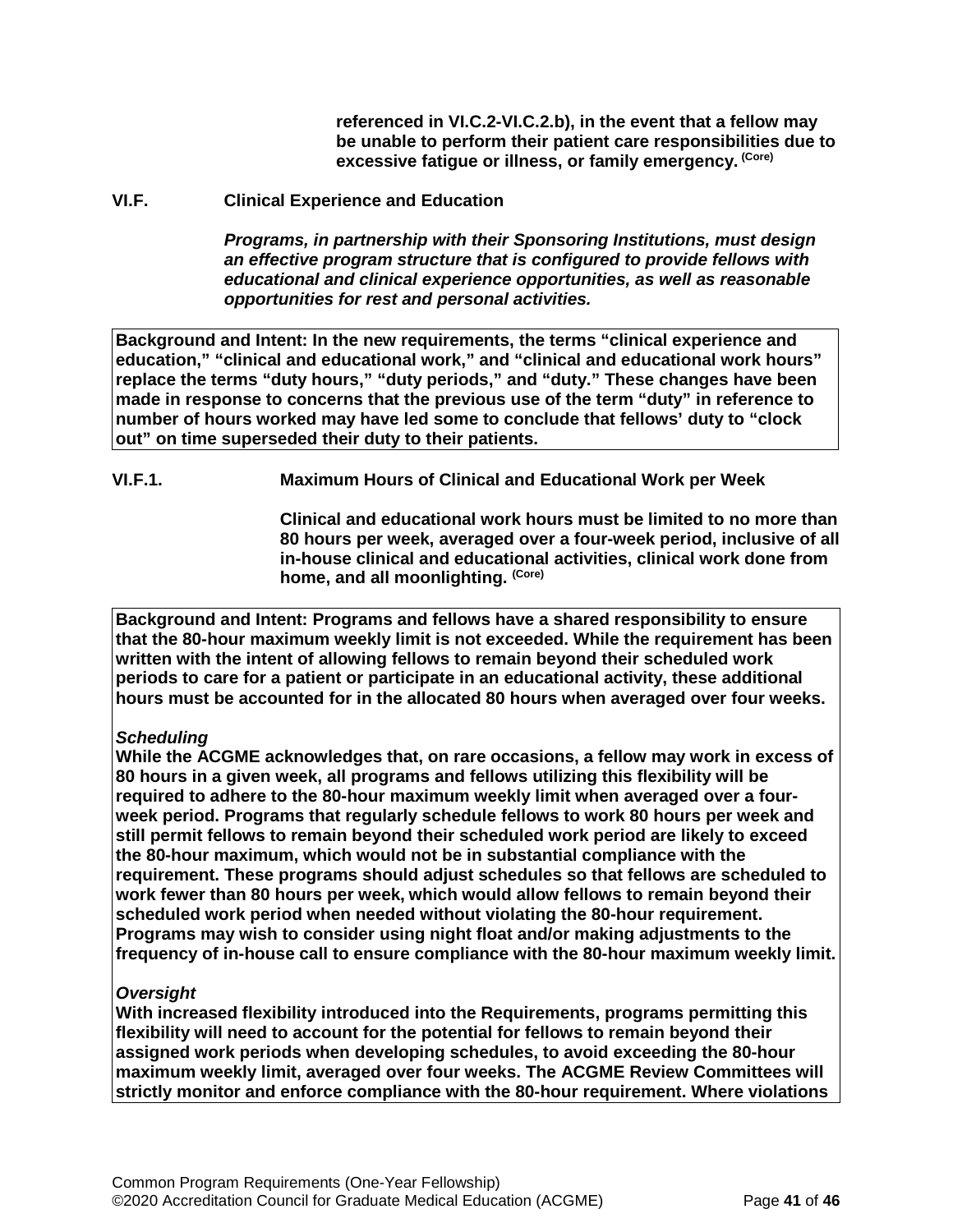**of the 80-hour requirement are identified, programs will be subject to citation and at risk for an adverse accreditation action.**

## *Work from Home*

**While the requirement specifies that clinical work done from home must be counted toward the 80-hour maximum weekly limit, the expectation remains that scheduling be structured so that fellows are able to complete most work on site during scheduled clinical work hours without requiring them to take work home. The new requirements acknowledge the changing landscape of medicine, including electronic health records, and the resulting increase in the amount of work fellows choose to do from home. The requirement provides flexibility for fellows to do this while ensuring that the time spent by fellows completing clinical work from home is accomplished within the 80-hour weekly maximum. Types of work from home that must be counted include using an electronic health record and taking calls from home. Reading done in preparation for the following day's cases, studying, and research done from home do not count toward the 80 hours. Fellow decisions to leave the hospital before their clinical work has been completed and to finish that work later from home should be made in consultation with the fellow's supervisor. In such circumstances, fellows should be mindful of their professional responsibility to complete work in a timely manner and to maintain patient confidentiality.**

**During the public comment period many individuals raised questions and concerns related to this change. Some questioned whether minute by minute tracking would be required; in other words, if a fellow spends three minutes on a phone call and then a few hours later spends two minutes on another call, will the fellow need to report that time. Others raised concerns related to the ability of programs and institutions to verify the accuracy of the information reported by fellows. The new requirements are not an attempt to micromanage this process. Fellows are to track the time they spend on clinical work from home and to report that time to the program. Decisions regarding whether to report infrequent phone calls of very short duration will be left to the individual fellow. Programs will need to factor in time fellows are spending on clinical work at home when schedules are developed to ensure that fellows are not working in excess of 80 hours per week, averaged over four weeks. There is no requirement that programs assume responsibility for documenting this time. Rather, the program's responsibility is ensuring that fellows report their time from home and that schedules are structured to ensure that fellows are not working in excess of 80 hours per week, averaged over four weeks.**

| VI.F.2.      | <b>Mandatory Time Free of Clinical Work and Education</b>                                                                                                                                                          |
|--------------|--------------------------------------------------------------------------------------------------------------------------------------------------------------------------------------------------------------------|
| VI.F.2.a)    | The program must design an effective program structure that<br>is configured to provide fellows with educational<br>opportunities, as well as reasonable opportunities for rest<br>and personal well-being. (Core) |
| VI.F.2.b)    | Fellows should have eight hours off between scheduled<br>clinical work and education periods. (Detail)                                                                                                             |
| VI.F.2.b)(1) | There may be circumstances when fellows choose to<br>stay to care for their patients or return to the hospital<br>with fewer than eight hours free of clinical experience                                          |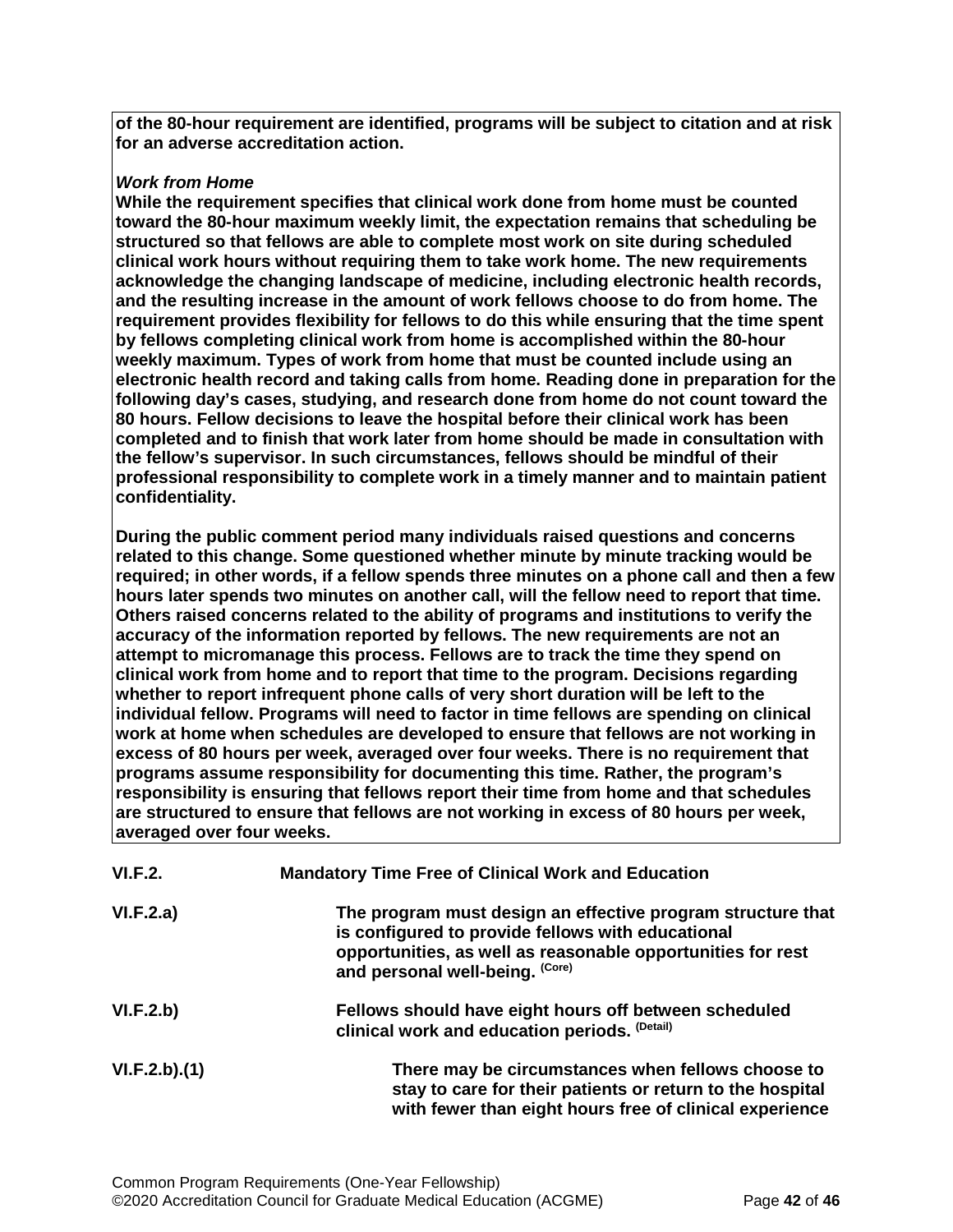**and education. This must occur within the context of the 80-hour and the one-day-off-in-seven requirements. (Detail)**

**Background and Intent: While it is expected that fellow schedules will be structured to ensure that fellows are provided with a minimum of eight hours off between scheduled work periods, it is recognized that fellows may choose to remain beyond their scheduled time, or return to the clinical site during this time-off period, to care for a patient. The requirement preserves the flexibility for fellows to make those choices. It is also noted that the 80-hour weekly limit (averaged over four weeks) is a deterrent for scheduling fewer than eight hours off between clinical and education work periods, as it would be difficult for a program to design a schedule that provides fewer than eight hours off without violating the 80-hour rule.**

**Background and Intent: Fellows have a responsibility to return to work rested, and thus are expected to use this time away from work to get adequate rest. In support of this goal, fellows are encouraged to prioritize sleep over other discretionary activities.**

**VI.F.2.d) Fellows must be scheduled for a minimum of one day in seven free of clinical work and required education (when averaged over four weeks). At-home call cannot be assigned on these free days. (Core)**

**Background and Intent: The requirement provides flexibility for programs to distribute days off in a manner that meets program and fellow needs. It is strongly recommended that fellows' preference regarding how their days off are distributed be considered as schedules are developed. It is desirable that days off be distributed throughout the month, but some fellows may prefer to group their days off to have a "golden weekend, " meaning a consecutive Saturday and Sunday free from work. The requirement for one free day in seven should not be interpreted as precluding a golden weekend. Where feasible, schedules may be designed to provide fellows with a weekend, or two consecutive days, free of work. The applicable Review Committee will evaluate the number of consecutive days of work and determine whether they meet educational objectives. Programs are encouraged to distribute days off in a fashion that optimizes fellow well-being, and educational and personal goals. It is noted that a day off is defined in the ACGME Glossary of Terms as "one (1) continuous 24-hour period free from all administrative, clinical, and educational activities."**

| <b>VI.F.3.</b> | <b>Maximum Clinical Work and Education Period Length</b>                                                                              |
|----------------|---------------------------------------------------------------------------------------------------------------------------------------|
| VI.F.3.a)      | Clinical and educational work periods for fellows must not<br>exceed 24 hours of continuous scheduled clinical<br>assignments. (Core) |
| VI.F.3.a)(1)   | Up to four hours of additional time may be used for<br>activities related to patient safety, such as providing                        |

**VI.F.2.c) Fellows must have at least 14 hours free of clinical work and education after 24 hours of in-house call. (Core)**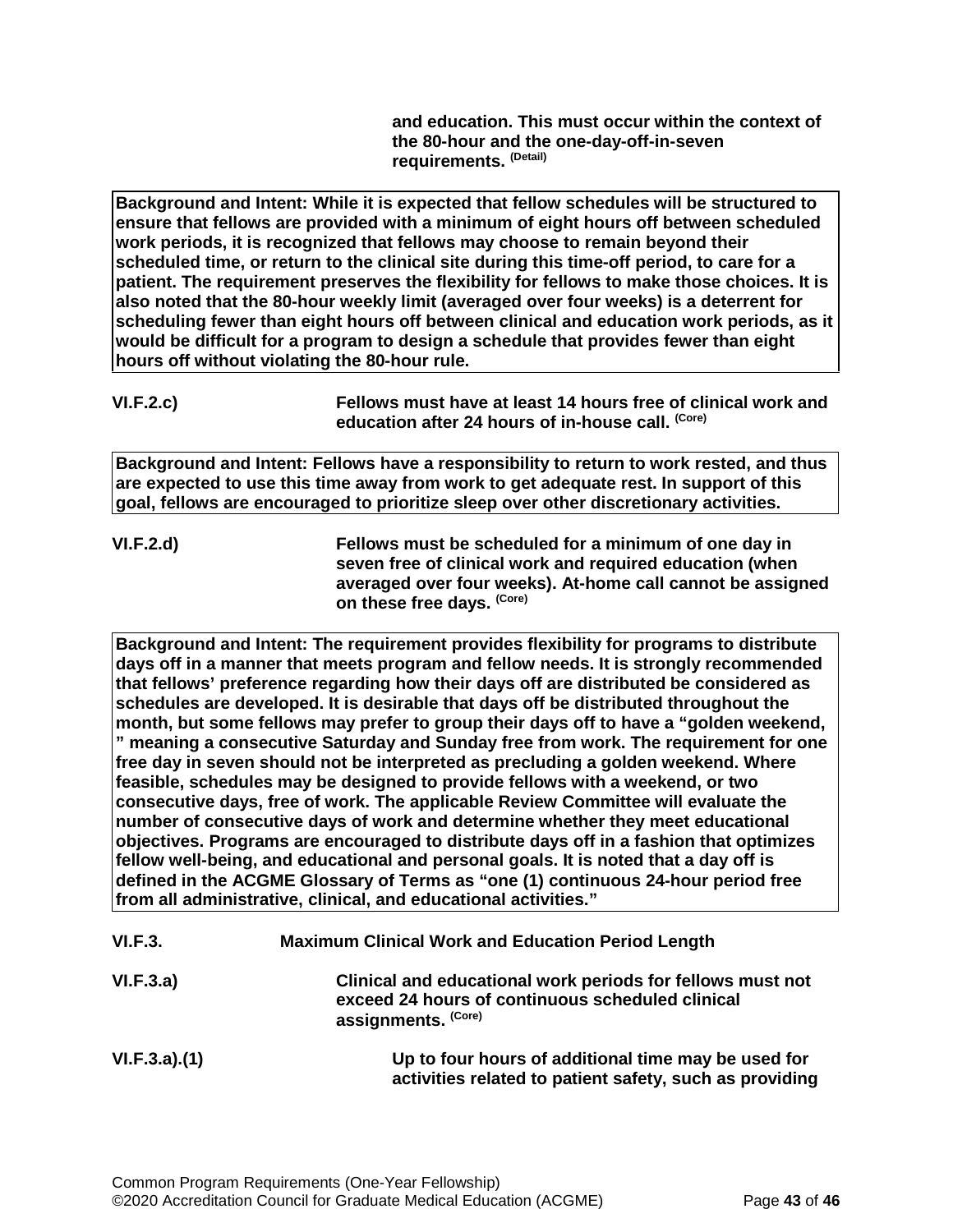**effective transitions of care, and/or fellow education. (Core)**

**VI.F.3.a).(1).(a) Additional patient care responsibilities must not be assigned to a fellow during this time. (Core)**

**Background and Intent: The additional time referenced in VI.F.3.a).(1) should not be used for the care of new patients. It is essential that the fellow continue to function as a member of the team in an environment where other members of the team can assess fellow fatigue, and that supervision for post-call fellows is provided. This 24 hours and up to an additional four hours must occur within the context of 80-hour weekly limit, averaged over four weeks.**

| <b>VI.F.4.</b> | <b>Clinical and Educational Work Hour Exceptions</b>                                                                                                                                                |
|----------------|-----------------------------------------------------------------------------------------------------------------------------------------------------------------------------------------------------|
| VI.F.4.a)      | In rare circumstances, after handing off all other<br>responsibilities, a fellow, on their own initiative, may elect to<br>remain or return to the clinical site in the following<br>circumstances: |
| VI.F.4.a)(1)   | to continue to provide care to a single severely ill or<br>unstable patient; (Detail)                                                                                                               |
| VI.F.4.a)(2)   | humanistic attention to the needs of a patient or<br>family; or, <sup>(Detail)</sup>                                                                                                                |
| VI.F.4.a)(3)   | to attend unique educational events. (Detail)                                                                                                                                                       |
| VI.F.4.b)      | These additional hours of care or education will be counted<br>toward the 80-hour weekly limit. (Detail)                                                                                            |

**Background and Intent: This requirement is intended to provide fellows with some control over their schedules by providing the flexibility to voluntarily remain beyond the scheduled responsibilities under the circumstances described above. It is important to note that a fellow may remain to attend a conference, or return for a conference later in the day, only if the decision is made voluntarily. Fellows must not be required to stay. Programs allowing fellows to remain or return beyond the scheduled work and clinical education period must ensure that the decision to remain is initiated by the fellow and that fellows are not coerced. This additional time must be counted toward the 80-hour maximum weekly limit.**

| VI.F.4.c)          | A Review Committee may grant rotation-specific exceptions<br>for up to 10 percent or a maximum of 88 clinical and<br>educational work hours to individual programs based on a<br>sound educational rationale. |
|--------------------|---------------------------------------------------------------------------------------------------------------------------------------------------------------------------------------------------------------|
| $VI.F.4.c$ . $(1)$ | In preparing a request for an exception, the program<br>director must follow the clinical and educational work<br>hour exception policy from the ACGME Manual of<br>Policies and Procedures. (Core)           |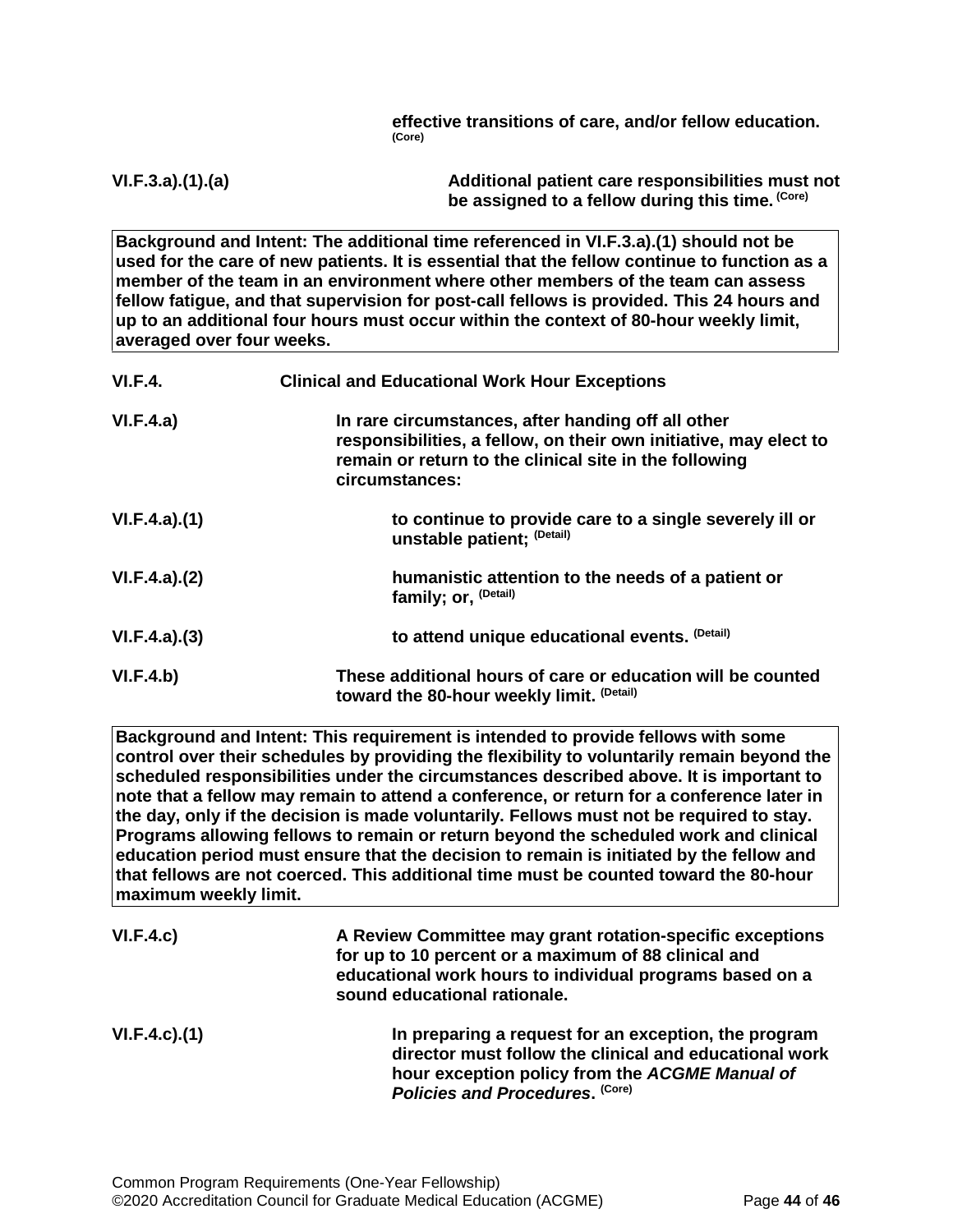**Background and Intent: The provision for exceptions for up to 88 hours per week has been modified to specify that exceptions may be granted for specific rotations if the program can justify the increase based on criteria specified by the Review Committee. As in the past, Review Committees may opt not to permit exceptions. The underlying philosophy for this requirement is that while it is expected that all fellows should be able to train within an 80-hour work week, it is recognized that some programs may include rotations with alternate structures based on the nature of the specialty. DIO/GMEC approval is required before the request will be considered by the Review Committee.**

## **VI.F.5. Moonlighting**

**VI.F.5.a) Moonlighting must not interfere with the ability of the fellow to achieve the goals and objectives of the educational program, and must not interfere with the fellow's fitness for work nor compromise patient safety. (Core)**

**VI.F.5.b) Time spent by fellows in internal and external moonlighting (as defined in the ACGME Glossary of Terms) must be**  counted toward the 80-hour maximum weekly limit. (Core)

**Background and Intent: For additional clarification of the expectations related to moonlighting, please refer to the Common Program Requirement FAQs (available at [http://www.acgme.org/What-We-Do/Accreditation/Common-Program-Requirements\)](http://www.acgme.org/What-We-Do/Accreditation/Common-Program-Requirements).**

**VI.F.6. In-House Night Float**

**Night float must occur within the context of the 80-hour and oneday-off-in-seven requirements. (Core)**

**[The maximum number of consecutive weeks of night float, and maximum number of months of night float per year may be further specified by the Review Committee.]**

**Background and Intent: The requirement for no more than six consecutive nights of night float was removed to provide programs with increased flexibility in scheduling.**

**VI.F.7. Maximum In-House On-Call Frequency**

**Fellows must be scheduled for in-house call no more frequently than**  every third night (when averaged over a four-week period). <sup>(Core)</sup>

## **VI.F.8. At-Home Call**